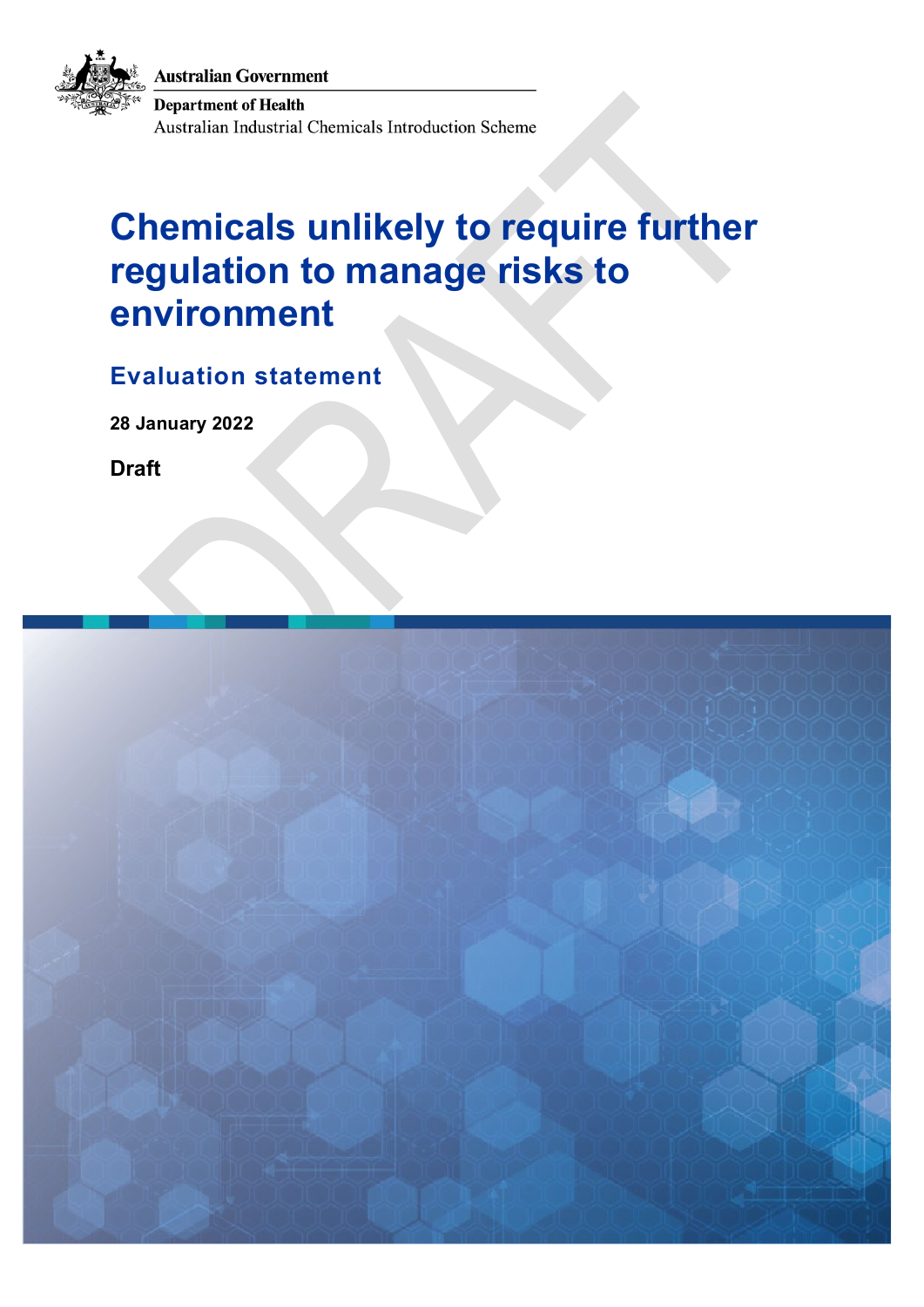## **Table of contents**

#### Contents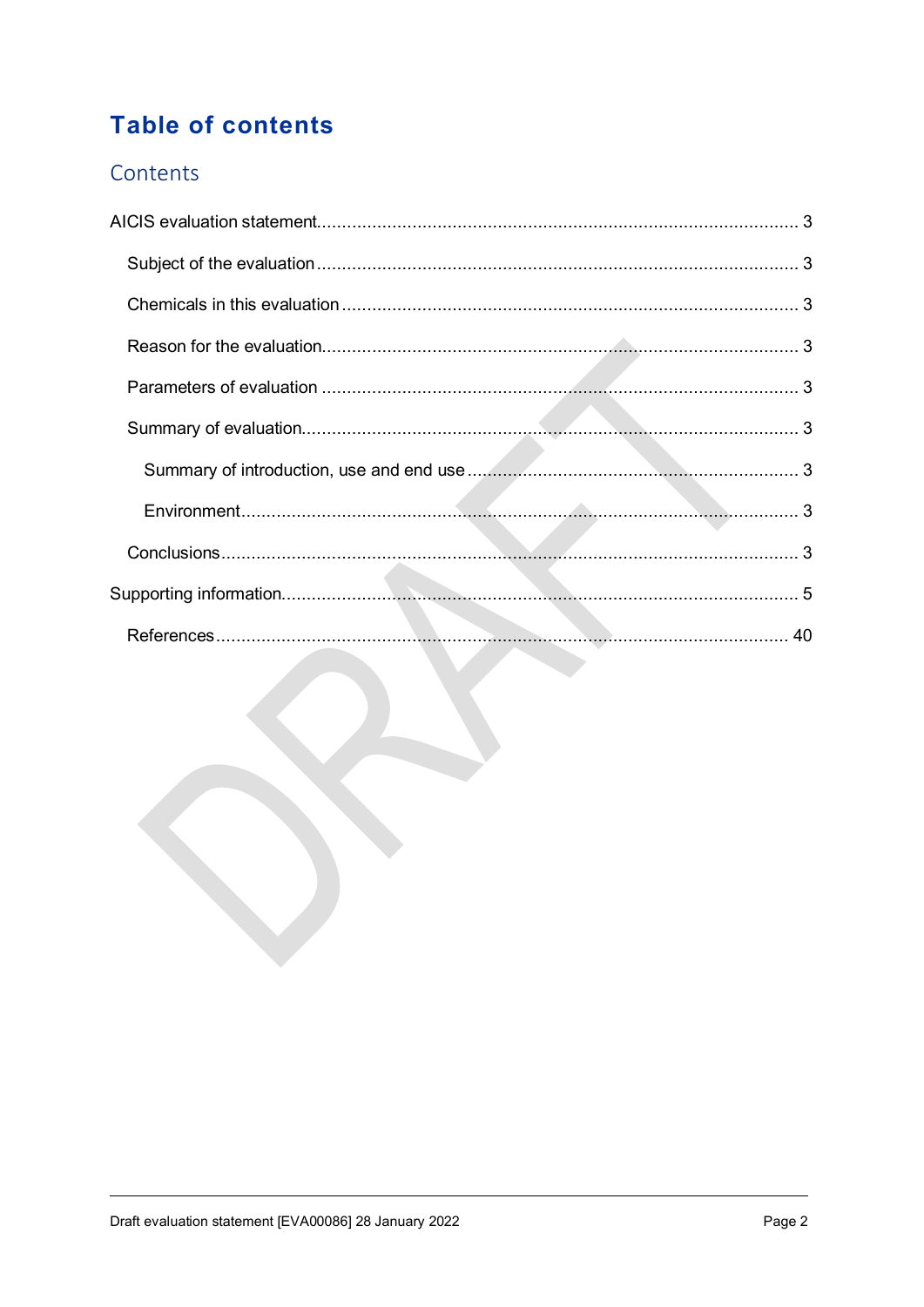# <span id="page-2-0"></span>AICIS evaluation statement

## <span id="page-2-1"></span>Subject of the evaluation

Chemicals unlikely to require further regulation to manage risks to the environment

#### <span id="page-2-2"></span>Chemicals in this evaluation

See supporting information for the list of chemicals included in the evaluation.

## <span id="page-2-3"></span>Reason for the evaluation

Evaluation is needed to provide information on environmental risks.

## <span id="page-2-4"></span>Parameters of evaluation

This evaluation provides information on chemicals identified during the Evaluation Selection Analysis (ESA) process as unlikely to require further regulation to manage risks to the environment. The ESA may investigate the intrinsic hazard of the chemicals, the potential for environmental exposure based on their identified industrial use and identified or default use volumes, and existing risk management measures.

#### <span id="page-2-5"></span>Summary of evaluation

#### <span id="page-2-6"></span>Summary of introduction, use and end use

See supporting information for the environmental exposure scenario identified for each chemical.

#### <span id="page-2-7"></span>Environment

**Summary of environmental risk** 

Based on the available information, there are no identified risks to the environment that require further regulation to manage the risk to the environment.

The 'additional information' statements for each chemical in the supporting information section provide information on factors that have contributed to the risk conclusions.

#### <span id="page-2-8"></span>**Conclusions**

The conclusions of this evaluation are based on the information described in this statement.

The Executive Director is satisfied that the identified environment risks can be managed within existing risk management frameworks. This is provided that all requirements are met under environmental, workplace health and safety and poisons legislation as adopted by the relevant state or territory.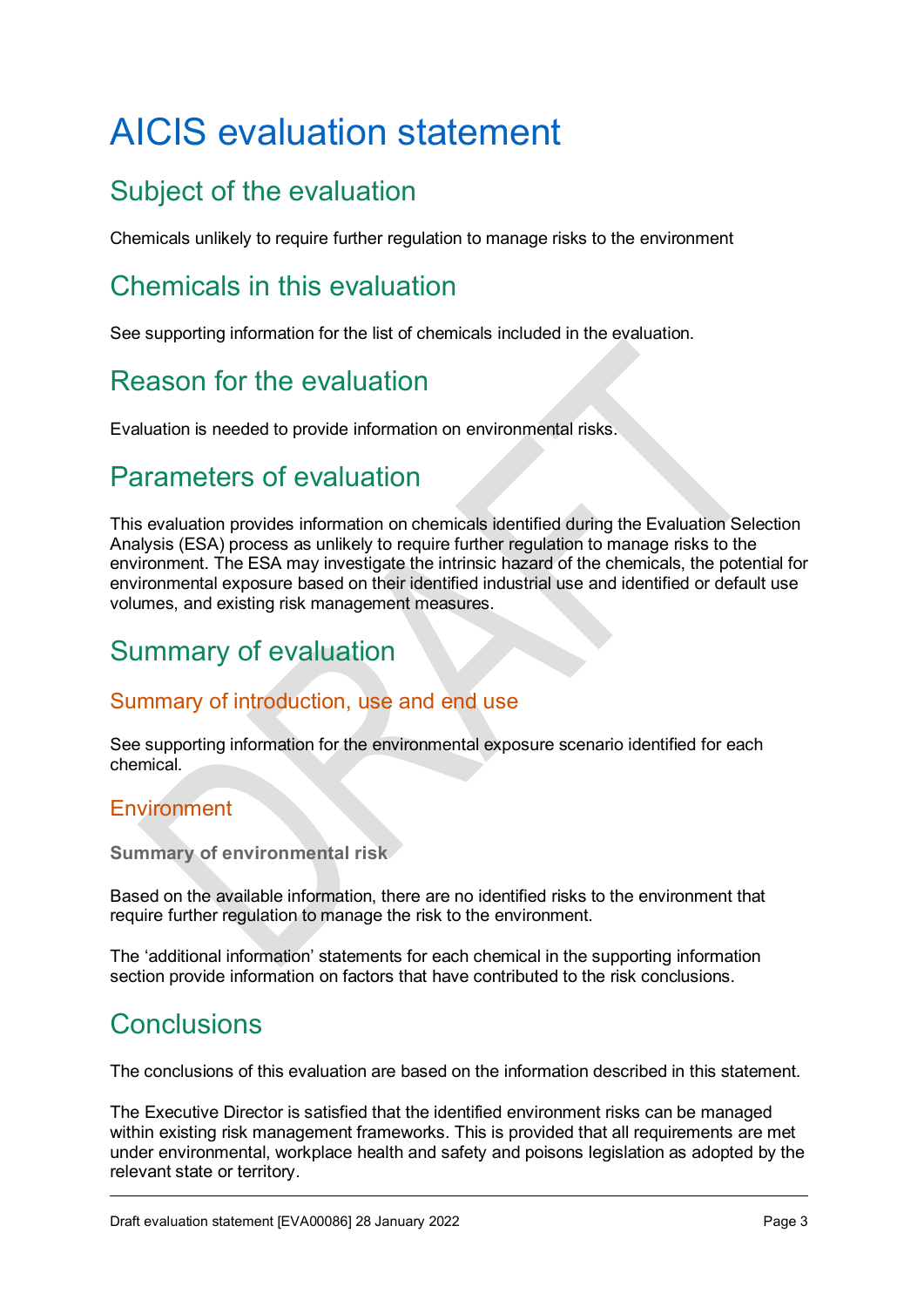Note: Obligations to report additional information about hazards under *Section 100 of the Industrial Chemicals Act 2019* apply.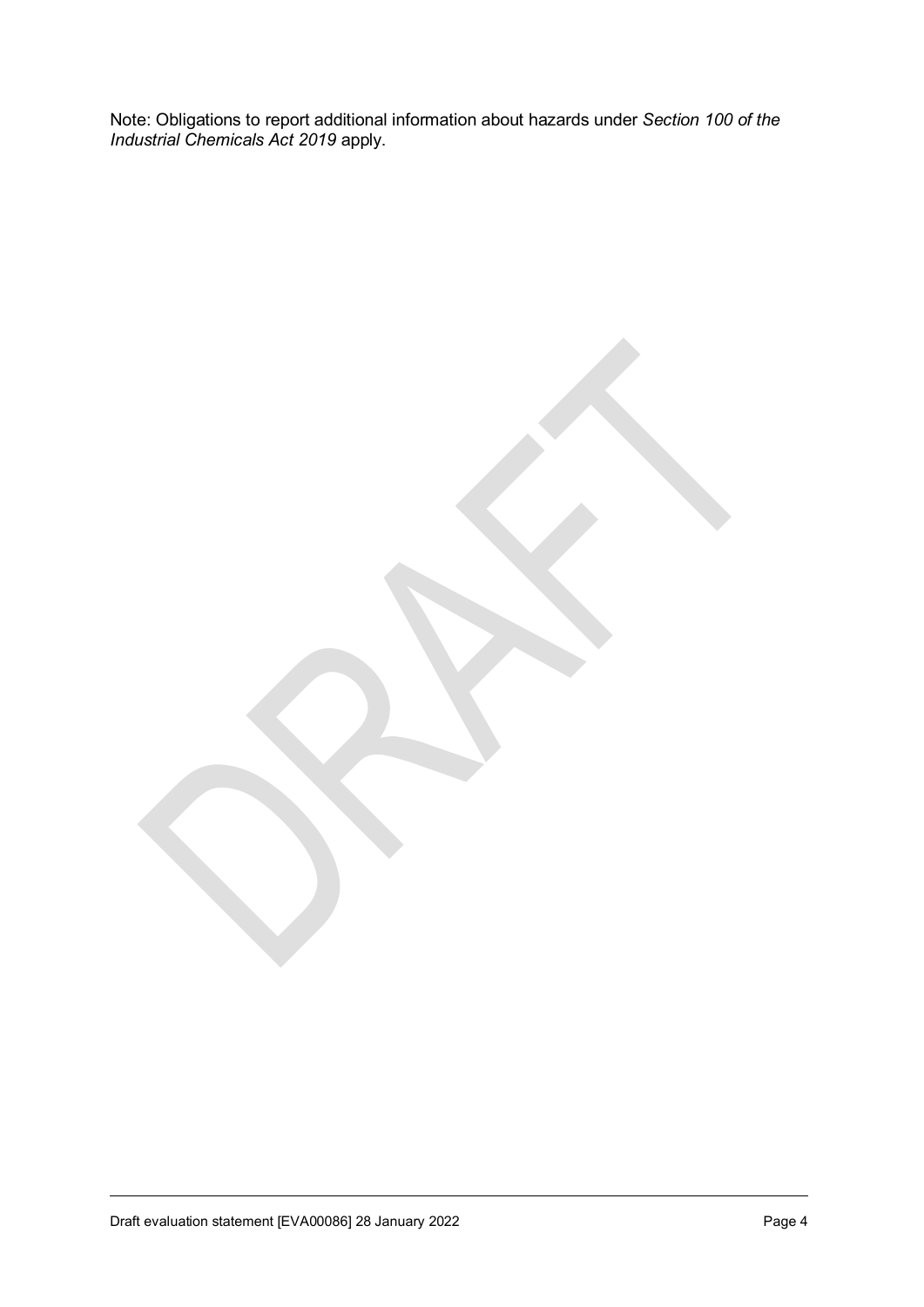# Supporting information

<span id="page-4-0"></span>

| <b>CAS No.</b> | <b>Chemical Name</b>                                         | <b>Exposure scenario</b>                    | <b>Additional information</b>                                                                           |
|----------------|--------------------------------------------------------------|---------------------------------------------|---------------------------------------------------------------------------------------------------------|
| 127-95-7       | Ethanedioic acid, monopotassium salt                         | Release to sewer                            | Not PBT, RQ < 1                                                                                         |
| 127-96-8       | Ethanedioic acid, potassium salt (2:1)                       | Release to sewer                            | Not PBT, RQ < 1                                                                                         |
| 563-72-4       | Ethanedioic acid, calcium salt (1:1)                         | Release to sewer                            | Not PBT, RQ < 1                                                                                         |
| 1113-38-8      | Ethanedioic acid, diammonium salt                            | Release to sewer                            | Not PBT, RQ < 1                                                                                         |
| 1186-49-8      | Ethanedioic acid, monosodium salt                            | Release to sewer                            | Not PBT, RQ < 1                                                                                         |
| 3385-41-9      | Hexanedioic acid, diammonium salt                            | Release to sewer                            | Not PBT, RQ < 1                                                                                         |
| 17013-01-3     | 2-Butenedioic acid, (E)-, disodium salt                      | Release to sewer                            | Not PBT, $RQ < 1$                                                                                       |
| 6009-70-7      | Ethanedioic acid, diammonium salt,<br>monohydrate            | Release to sewer                            | Not PBT, RQ < 1                                                                                         |
| 6100-20-5      | Ethanedioic acid, potassium salt (2:1),<br>dihydrate         | Release to sewer                            | Not PBT, RQ < 1                                                                                         |
| 6153-56-6      | Ethanedioic acid, dihydrate                                  | Release to sewer                            | Not PBT, RQ < 1                                                                                         |
| 6487-48-5      | Ethanedioic acid, dipotassium salt,<br>monohydrate           | Release to sewer                            | Not PBT, RQ < 1                                                                                         |
| 7486-38-6      | Hexanedioic acid, disodium salt                              | Release to sewer                            | Not PBT, RQ < 1                                                                                         |
| 7704-73-6      | 2-Butenedioic acid, (E)-, sodium salt                        | Release to sewer                            | Not PBT, RQ < 1                                                                                         |
| 10043-22-8     | Ethanedioic acid, potassium salt                             | Release to sewer                            | Not PBT, RQ < 1                                                                                         |
| 14047-57-5     | Decanedioic acid, sodium salt                                | Release to sewer                            | Not PBT, RQ < 1                                                                                         |
| 14258-49-2     | Ethanedioic acid, ammonium salt                              | Release to sewer                            | Not PBT, RQ < 1                                                                                         |
| 17265-14-4     | Decanedioic acid, disodium salt                              | Release to sewer                            | Not PBT, RQ < 1                                                                                         |
| 19090-60-9     | Hexanedioic acid, ammonium salt                              | Release to sewer                            | Not PBT, RQ < 1                                                                                         |
| 23311-84-4     | Hexanedioic acid, sodium salt                                | Release to sewer                            | Not PBT, RQ < 1                                                                                         |
| 100-06-1       | Ethanone, 1-(4-methoxyphenyl)-                               | Release to sewer                            | Not PBT. RQ < 1                                                                                         |
| 103170-28-1    | Ilmenite (FeTiO3), reaction products with<br>carbon monoxide | Direct release to<br>surface waters or soil | An inorganic substance with low toxicity and/or low bioavailability. Low<br>concern to the environment. |
| 1302-76-7      | Kyanite (Al2O(SiO4))                                         | Direct release to<br>surface waters or soil | An inorganic substance with low toxicity and/or low bioavailability. Low<br>concern to the environment. |

 $\mathcal{L}_{\mathcal{A}}$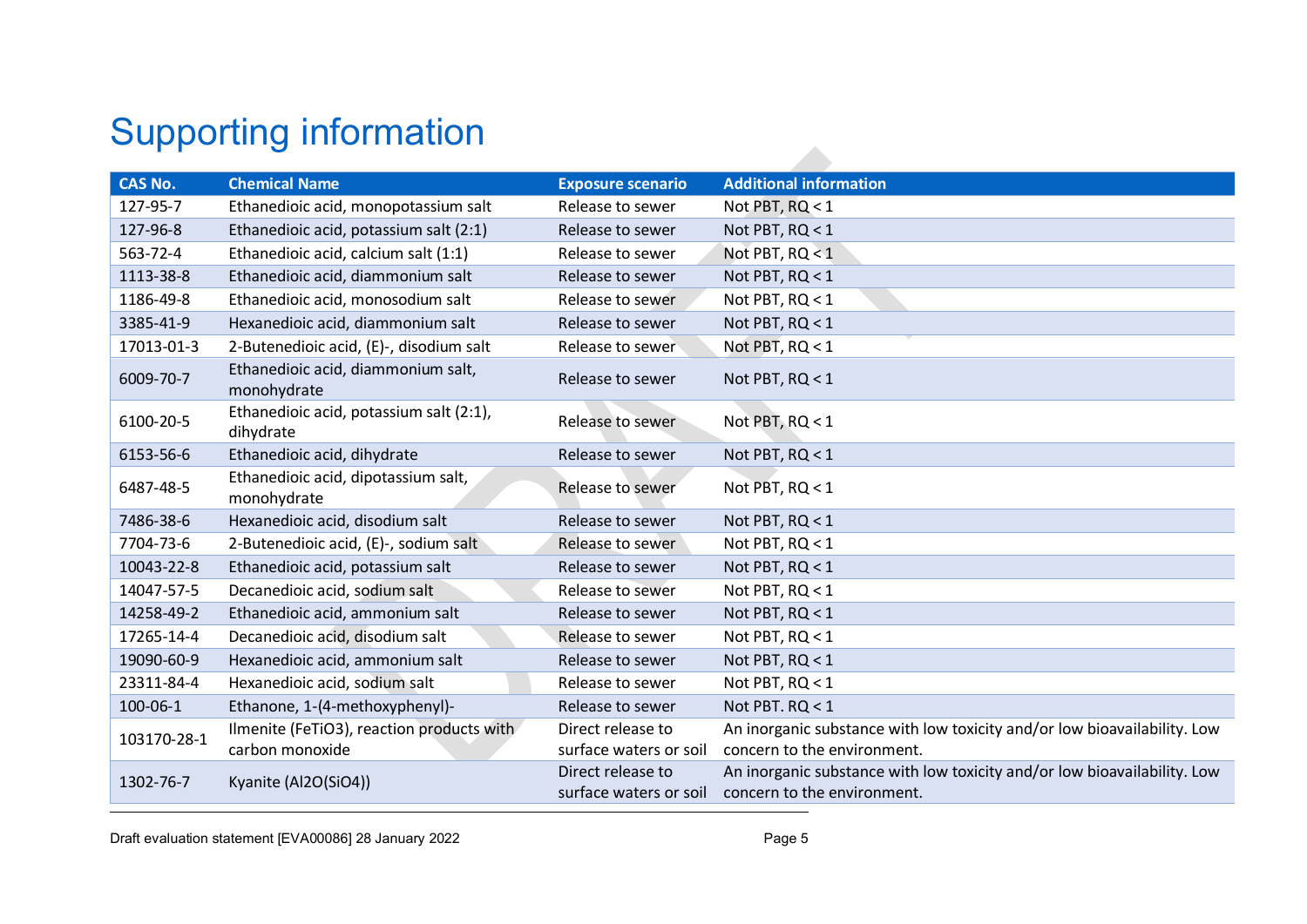| An inorganic substance with low toxicity and/or low bioavailability. Low<br>Direct release to<br>Tin oxide (SnO)<br>21651-19-4<br>concern to the environment.<br>surface waters or soil<br>An inorganic substance with low toxicity and/or low bioavailability. Low<br>Direct release to<br>Bismuth vanadium oxide<br>53801-77-7<br>concern to the environment.<br>surface waters or soil<br>An inorganic substance with low toxicity and/or low bioavailability. Low<br>Release to sewer,<br>60676-86-0<br>Silica, vitreous<br>surface waters or soil<br>concern to the environment.<br>An inorganic substance with low toxicity and/or low bioavailability. Low<br>Direct release to<br>C.I. Pigment Blue 71<br>68186-95-8<br>concern to the environment.<br>surface waters or soil<br>An inorganic substance with low toxicity and/or low bioavailability. Low<br>Direct release to<br>68186-99-2<br>C.I. Pigment Red 231<br>concern to the environment.<br>surface waters or soil<br>Direct release to<br>An inorganic substance with low toxicity and/or low bioavailability. Low<br>68187-00-8<br>Titanium vanadium antimony, grey rutile<br>concern to the environment.<br>surface waters or soil<br>Direct release to<br>An inorganic substance with low toxicity and/or low bioavailability. Low<br>68187-02-0<br>Spinels, iron titanium, brown<br>concern to the environment.<br>surface waters or soil<br>An inorganic substance with low toxicity and/or low bioavailability. Low<br>Direct release to<br>Nickel ferrite, brown spinel<br>68187-10-0<br>surface waters or soil<br>concern to the environment.<br>An inorganic substance with low toxicity and/or low bioavailability. Low<br>Direct release to<br>Zircon, iron coral<br>68187-13-3<br>concern to the environment.<br>surface waters or soil<br>Direct release to<br>An inorganic substance with low toxicity and/or low bioavailability. Low<br>Spinels, chromium iron manganese, brown<br>68555-06-6<br>concern to the environment.<br>surface waters or soil<br>An inorganic substance with low toxicity and/or low bioavailability. Low<br>Direct release to<br>Rutile, antimony chromium manganese<br>69991-68-0<br>concern to the environment.<br>surface waters or soil<br>brown<br>An inorganic substance with low toxicity and/or low bioavailability. Low<br>Direct release to<br>71631-15-7<br>Nickel iron chromite, black, spinel<br>concern to the environment.<br>surface waters or soil<br>An inorganic substance with low toxicity and/or low bioavailability. Low<br>Direct release to<br>85049-30-5<br>Bentonite, sodian<br>concern to the environment.<br>surface waters or soil<br>An inorganic substance with low toxicity and/or low bioavailability. Low<br>Direct release to<br>85536-72-7<br>Rutile, tin<br>concern to the environment.<br>surface waters or soil<br>Direct release to<br>An inorganic substance with low toxicity and/or low bioavailability. Low<br>85536-73-8<br>Rutile, tin zinc<br>surface waters or soil<br>concern to the environment. | <b>CAS No.</b> | <b>Chemical Name</b> | <b>Exposure scenario</b> | <b>Additional information</b> |
|-------------------------------------------------------------------------------------------------------------------------------------------------------------------------------------------------------------------------------------------------------------------------------------------------------------------------------------------------------------------------------------------------------------------------------------------------------------------------------------------------------------------------------------------------------------------------------------------------------------------------------------------------------------------------------------------------------------------------------------------------------------------------------------------------------------------------------------------------------------------------------------------------------------------------------------------------------------------------------------------------------------------------------------------------------------------------------------------------------------------------------------------------------------------------------------------------------------------------------------------------------------------------------------------------------------------------------------------------------------------------------------------------------------------------------------------------------------------------------------------------------------------------------------------------------------------------------------------------------------------------------------------------------------------------------------------------------------------------------------------------------------------------------------------------------------------------------------------------------------------------------------------------------------------------------------------------------------------------------------------------------------------------------------------------------------------------------------------------------------------------------------------------------------------------------------------------------------------------------------------------------------------------------------------------------------------------------------------------------------------------------------------------------------------------------------------------------------------------------------------------------------------------------------------------------------------------------------------------------------------------------------------------------------------------------------------------------------------------------------------------------------------------------------------------------------------------------------------------------------------------------------------------------------------------------------------------------------------------------------------------------------------------------------------------------------------|----------------|----------------------|--------------------------|-------------------------------|
|                                                                                                                                                                                                                                                                                                                                                                                                                                                                                                                                                                                                                                                                                                                                                                                                                                                                                                                                                                                                                                                                                                                                                                                                                                                                                                                                                                                                                                                                                                                                                                                                                                                                                                                                                                                                                                                                                                                                                                                                                                                                                                                                                                                                                                                                                                                                                                                                                                                                                                                                                                                                                                                                                                                                                                                                                                                                                                                                                                                                                                                                   |                |                      |                          |                               |
|                                                                                                                                                                                                                                                                                                                                                                                                                                                                                                                                                                                                                                                                                                                                                                                                                                                                                                                                                                                                                                                                                                                                                                                                                                                                                                                                                                                                                                                                                                                                                                                                                                                                                                                                                                                                                                                                                                                                                                                                                                                                                                                                                                                                                                                                                                                                                                                                                                                                                                                                                                                                                                                                                                                                                                                                                                                                                                                                                                                                                                                                   |                |                      |                          |                               |
|                                                                                                                                                                                                                                                                                                                                                                                                                                                                                                                                                                                                                                                                                                                                                                                                                                                                                                                                                                                                                                                                                                                                                                                                                                                                                                                                                                                                                                                                                                                                                                                                                                                                                                                                                                                                                                                                                                                                                                                                                                                                                                                                                                                                                                                                                                                                                                                                                                                                                                                                                                                                                                                                                                                                                                                                                                                                                                                                                                                                                                                                   |                |                      |                          |                               |
|                                                                                                                                                                                                                                                                                                                                                                                                                                                                                                                                                                                                                                                                                                                                                                                                                                                                                                                                                                                                                                                                                                                                                                                                                                                                                                                                                                                                                                                                                                                                                                                                                                                                                                                                                                                                                                                                                                                                                                                                                                                                                                                                                                                                                                                                                                                                                                                                                                                                                                                                                                                                                                                                                                                                                                                                                                                                                                                                                                                                                                                                   |                |                      |                          |                               |
|                                                                                                                                                                                                                                                                                                                                                                                                                                                                                                                                                                                                                                                                                                                                                                                                                                                                                                                                                                                                                                                                                                                                                                                                                                                                                                                                                                                                                                                                                                                                                                                                                                                                                                                                                                                                                                                                                                                                                                                                                                                                                                                                                                                                                                                                                                                                                                                                                                                                                                                                                                                                                                                                                                                                                                                                                                                                                                                                                                                                                                                                   |                |                      |                          |                               |
|                                                                                                                                                                                                                                                                                                                                                                                                                                                                                                                                                                                                                                                                                                                                                                                                                                                                                                                                                                                                                                                                                                                                                                                                                                                                                                                                                                                                                                                                                                                                                                                                                                                                                                                                                                                                                                                                                                                                                                                                                                                                                                                                                                                                                                                                                                                                                                                                                                                                                                                                                                                                                                                                                                                                                                                                                                                                                                                                                                                                                                                                   |                |                      |                          |                               |
|                                                                                                                                                                                                                                                                                                                                                                                                                                                                                                                                                                                                                                                                                                                                                                                                                                                                                                                                                                                                                                                                                                                                                                                                                                                                                                                                                                                                                                                                                                                                                                                                                                                                                                                                                                                                                                                                                                                                                                                                                                                                                                                                                                                                                                                                                                                                                                                                                                                                                                                                                                                                                                                                                                                                                                                                                                                                                                                                                                                                                                                                   |                |                      |                          |                               |
|                                                                                                                                                                                                                                                                                                                                                                                                                                                                                                                                                                                                                                                                                                                                                                                                                                                                                                                                                                                                                                                                                                                                                                                                                                                                                                                                                                                                                                                                                                                                                                                                                                                                                                                                                                                                                                                                                                                                                                                                                                                                                                                                                                                                                                                                                                                                                                                                                                                                                                                                                                                                                                                                                                                                                                                                                                                                                                                                                                                                                                                                   |                |                      |                          |                               |
|                                                                                                                                                                                                                                                                                                                                                                                                                                                                                                                                                                                                                                                                                                                                                                                                                                                                                                                                                                                                                                                                                                                                                                                                                                                                                                                                                                                                                                                                                                                                                                                                                                                                                                                                                                                                                                                                                                                                                                                                                                                                                                                                                                                                                                                                                                                                                                                                                                                                                                                                                                                                                                                                                                                                                                                                                                                                                                                                                                                                                                                                   |                |                      |                          |                               |
|                                                                                                                                                                                                                                                                                                                                                                                                                                                                                                                                                                                                                                                                                                                                                                                                                                                                                                                                                                                                                                                                                                                                                                                                                                                                                                                                                                                                                                                                                                                                                                                                                                                                                                                                                                                                                                                                                                                                                                                                                                                                                                                                                                                                                                                                                                                                                                                                                                                                                                                                                                                                                                                                                                                                                                                                                                                                                                                                                                                                                                                                   |                |                      |                          |                               |
|                                                                                                                                                                                                                                                                                                                                                                                                                                                                                                                                                                                                                                                                                                                                                                                                                                                                                                                                                                                                                                                                                                                                                                                                                                                                                                                                                                                                                                                                                                                                                                                                                                                                                                                                                                                                                                                                                                                                                                                                                                                                                                                                                                                                                                                                                                                                                                                                                                                                                                                                                                                                                                                                                                                                                                                                                                                                                                                                                                                                                                                                   |                |                      |                          |                               |
|                                                                                                                                                                                                                                                                                                                                                                                                                                                                                                                                                                                                                                                                                                                                                                                                                                                                                                                                                                                                                                                                                                                                                                                                                                                                                                                                                                                                                                                                                                                                                                                                                                                                                                                                                                                                                                                                                                                                                                                                                                                                                                                                                                                                                                                                                                                                                                                                                                                                                                                                                                                                                                                                                                                                                                                                                                                                                                                                                                                                                                                                   |                |                      |                          |                               |
|                                                                                                                                                                                                                                                                                                                                                                                                                                                                                                                                                                                                                                                                                                                                                                                                                                                                                                                                                                                                                                                                                                                                                                                                                                                                                                                                                                                                                                                                                                                                                                                                                                                                                                                                                                                                                                                                                                                                                                                                                                                                                                                                                                                                                                                                                                                                                                                                                                                                                                                                                                                                                                                                                                                                                                                                                                                                                                                                                                                                                                                                   |                |                      |                          |                               |
|                                                                                                                                                                                                                                                                                                                                                                                                                                                                                                                                                                                                                                                                                                                                                                                                                                                                                                                                                                                                                                                                                                                                                                                                                                                                                                                                                                                                                                                                                                                                                                                                                                                                                                                                                                                                                                                                                                                                                                                                                                                                                                                                                                                                                                                                                                                                                                                                                                                                                                                                                                                                                                                                                                                                                                                                                                                                                                                                                                                                                                                                   |                |                      |                          |                               |
|                                                                                                                                                                                                                                                                                                                                                                                                                                                                                                                                                                                                                                                                                                                                                                                                                                                                                                                                                                                                                                                                                                                                                                                                                                                                                                                                                                                                                                                                                                                                                                                                                                                                                                                                                                                                                                                                                                                                                                                                                                                                                                                                                                                                                                                                                                                                                                                                                                                                                                                                                                                                                                                                                                                                                                                                                                                                                                                                                                                                                                                                   |                |                      |                          |                               |
|                                                                                                                                                                                                                                                                                                                                                                                                                                                                                                                                                                                                                                                                                                                                                                                                                                                                                                                                                                                                                                                                                                                                                                                                                                                                                                                                                                                                                                                                                                                                                                                                                                                                                                                                                                                                                                                                                                                                                                                                                                                                                                                                                                                                                                                                                                                                                                                                                                                                                                                                                                                                                                                                                                                                                                                                                                                                                                                                                                                                                                                                   |                |                      |                          |                               |
|                                                                                                                                                                                                                                                                                                                                                                                                                                                                                                                                                                                                                                                                                                                                                                                                                                                                                                                                                                                                                                                                                                                                                                                                                                                                                                                                                                                                                                                                                                                                                                                                                                                                                                                                                                                                                                                                                                                                                                                                                                                                                                                                                                                                                                                                                                                                                                                                                                                                                                                                                                                                                                                                                                                                                                                                                                                                                                                                                                                                                                                                   |                |                      |                          |                               |
|                                                                                                                                                                                                                                                                                                                                                                                                                                                                                                                                                                                                                                                                                                                                                                                                                                                                                                                                                                                                                                                                                                                                                                                                                                                                                                                                                                                                                                                                                                                                                                                                                                                                                                                                                                                                                                                                                                                                                                                                                                                                                                                                                                                                                                                                                                                                                                                                                                                                                                                                                                                                                                                                                                                                                                                                                                                                                                                                                                                                                                                                   |                |                      |                          |                               |
|                                                                                                                                                                                                                                                                                                                                                                                                                                                                                                                                                                                                                                                                                                                                                                                                                                                                                                                                                                                                                                                                                                                                                                                                                                                                                                                                                                                                                                                                                                                                                                                                                                                                                                                                                                                                                                                                                                                                                                                                                                                                                                                                                                                                                                                                                                                                                                                                                                                                                                                                                                                                                                                                                                                                                                                                                                                                                                                                                                                                                                                                   |                |                      |                          |                               |
|                                                                                                                                                                                                                                                                                                                                                                                                                                                                                                                                                                                                                                                                                                                                                                                                                                                                                                                                                                                                                                                                                                                                                                                                                                                                                                                                                                                                                                                                                                                                                                                                                                                                                                                                                                                                                                                                                                                                                                                                                                                                                                                                                                                                                                                                                                                                                                                                                                                                                                                                                                                                                                                                                                                                                                                                                                                                                                                                                                                                                                                                   |                |                      |                          |                               |
|                                                                                                                                                                                                                                                                                                                                                                                                                                                                                                                                                                                                                                                                                                                                                                                                                                                                                                                                                                                                                                                                                                                                                                                                                                                                                                                                                                                                                                                                                                                                                                                                                                                                                                                                                                                                                                                                                                                                                                                                                                                                                                                                                                                                                                                                                                                                                                                                                                                                                                                                                                                                                                                                                                                                                                                                                                                                                                                                                                                                                                                                   |                |                      |                          |                               |
|                                                                                                                                                                                                                                                                                                                                                                                                                                                                                                                                                                                                                                                                                                                                                                                                                                                                                                                                                                                                                                                                                                                                                                                                                                                                                                                                                                                                                                                                                                                                                                                                                                                                                                                                                                                                                                                                                                                                                                                                                                                                                                                                                                                                                                                                                                                                                                                                                                                                                                                                                                                                                                                                                                                                                                                                                                                                                                                                                                                                                                                                   |                |                      |                          |                               |
|                                                                                                                                                                                                                                                                                                                                                                                                                                                                                                                                                                                                                                                                                                                                                                                                                                                                                                                                                                                                                                                                                                                                                                                                                                                                                                                                                                                                                                                                                                                                                                                                                                                                                                                                                                                                                                                                                                                                                                                                                                                                                                                                                                                                                                                                                                                                                                                                                                                                                                                                                                                                                                                                                                                                                                                                                                                                                                                                                                                                                                                                   |                |                      |                          |                               |
|                                                                                                                                                                                                                                                                                                                                                                                                                                                                                                                                                                                                                                                                                                                                                                                                                                                                                                                                                                                                                                                                                                                                                                                                                                                                                                                                                                                                                                                                                                                                                                                                                                                                                                                                                                                                                                                                                                                                                                                                                                                                                                                                                                                                                                                                                                                                                                                                                                                                                                                                                                                                                                                                                                                                                                                                                                                                                                                                                                                                                                                                   |                |                      |                          |                               |
|                                                                                                                                                                                                                                                                                                                                                                                                                                                                                                                                                                                                                                                                                                                                                                                                                                                                                                                                                                                                                                                                                                                                                                                                                                                                                                                                                                                                                                                                                                                                                                                                                                                                                                                                                                                                                                                                                                                                                                                                                                                                                                                                                                                                                                                                                                                                                                                                                                                                                                                                                                                                                                                                                                                                                                                                                                                                                                                                                                                                                                                                   |                |                      |                          |                               |
|                                                                                                                                                                                                                                                                                                                                                                                                                                                                                                                                                                                                                                                                                                                                                                                                                                                                                                                                                                                                                                                                                                                                                                                                                                                                                                                                                                                                                                                                                                                                                                                                                                                                                                                                                                                                                                                                                                                                                                                                                                                                                                                                                                                                                                                                                                                                                                                                                                                                                                                                                                                                                                                                                                                                                                                                                                                                                                                                                                                                                                                                   |                |                      |                          |                               |
|                                                                                                                                                                                                                                                                                                                                                                                                                                                                                                                                                                                                                                                                                                                                                                                                                                                                                                                                                                                                                                                                                                                                                                                                                                                                                                                                                                                                                                                                                                                                                                                                                                                                                                                                                                                                                                                                                                                                                                                                                                                                                                                                                                                                                                                                                                                                                                                                                                                                                                                                                                                                                                                                                                                                                                                                                                                                                                                                                                                                                                                                   |                |                      |                          |                               |
|                                                                                                                                                                                                                                                                                                                                                                                                                                                                                                                                                                                                                                                                                                                                                                                                                                                                                                                                                                                                                                                                                                                                                                                                                                                                                                                                                                                                                                                                                                                                                                                                                                                                                                                                                                                                                                                                                                                                                                                                                                                                                                                                                                                                                                                                                                                                                                                                                                                                                                                                                                                                                                                                                                                                                                                                                                                                                                                                                                                                                                                                   |                |                      |                          |                               |
|                                                                                                                                                                                                                                                                                                                                                                                                                                                                                                                                                                                                                                                                                                                                                                                                                                                                                                                                                                                                                                                                                                                                                                                                                                                                                                                                                                                                                                                                                                                                                                                                                                                                                                                                                                                                                                                                                                                                                                                                                                                                                                                                                                                                                                                                                                                                                                                                                                                                                                                                                                                                                                                                                                                                                                                                                                                                                                                                                                                                                                                                   |                |                      |                          |                               |
|                                                                                                                                                                                                                                                                                                                                                                                                                                                                                                                                                                                                                                                                                                                                                                                                                                                                                                                                                                                                                                                                                                                                                                                                                                                                                                                                                                                                                                                                                                                                                                                                                                                                                                                                                                                                                                                                                                                                                                                                                                                                                                                                                                                                                                                                                                                                                                                                                                                                                                                                                                                                                                                                                                                                                                                                                                                                                                                                                                                                                                                                   |                |                      |                          |                               |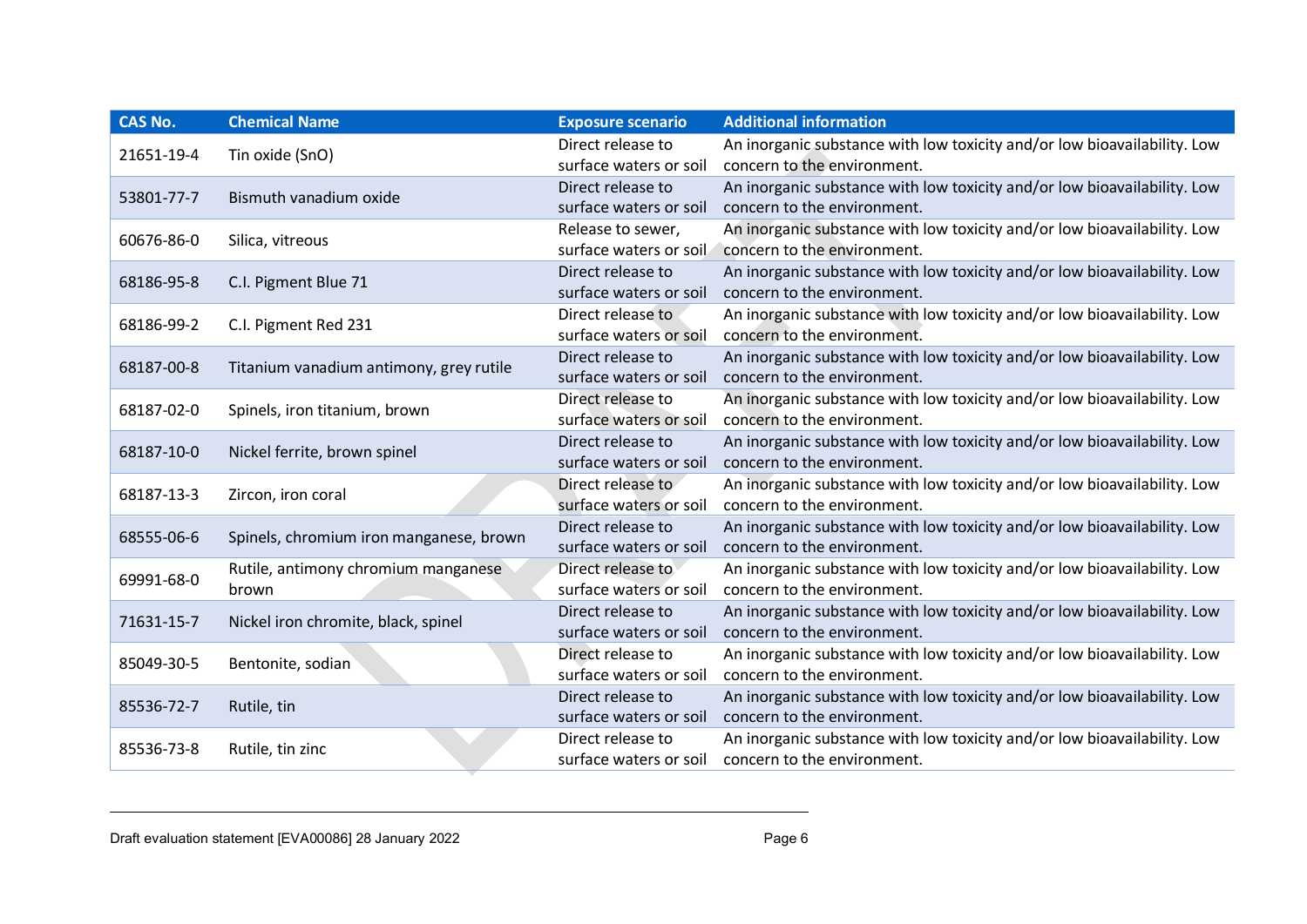| <b>CAS No.</b> | <b>Chemical Name</b>                                                                           | <b>Exposure scenario</b>                    | <b>Additional information</b>                                                                                                                                                            |
|----------------|------------------------------------------------------------------------------------------------|---------------------------------------------|------------------------------------------------------------------------------------------------------------------------------------------------------------------------------------------|
| 85536-74-9     | Rutile, vanadium                                                                               | Direct release to<br>surface waters or soil | An inorganic substance with low toxicity and/or low bioavailability. Low<br>concern to the environment.                                                                                  |
| 104242-11-7    | .alpha.-D-Glucopyranoside, .beta.-D-<br>fructofuranosyl monohexadecanoate<br>monooctadecanoate | Release to sewers                           | An ester that is expected to be rapidly and ultimately biodegradable.<br>This substance and its degradation products are unlikely to cause harm<br>when released into the environment.   |
| 104242-12-8    | .alpha.-D-Glucopyranoside, .beta.-D-<br>fructofuranosyl dihexadecanoate<br>monooctadecanoate   | Release to sewers                           | An ester that is expected to be rapidly and ultimately biodegradable.<br>This substance and its degradation products are unlikely to cause harm<br>when released into the environment.   |
| 104242-13-9    | .alpha.-D-Glucopyranoside, .beta.-D-<br>fructofuranosyl monohexadecanoate<br>dioctadecanoate   | Release to sewers                           | An ester that is expected to be rapidly and ultimately biodegradable.<br>This substance and its degradation products are unlikely to cause harm<br>when released into the environment.   |
| 121684-92-2    | .alpha.-D-Glucopyranoside, .beta.-D-<br>fructofuranosyl, acetate dioctadecanoate               | Release to sewers                           | An ester that is expected to be rapidly and ultimately biodegradable.<br>This substance and its degradation products are unlikely to cause harm<br>when released into the environment.   |
| 12676-30-1     | .alpha.-D-Glucopyranoside, .beta.-D-<br>fructofuranosyl, phosphate, calcium salt               | <b>Release to sewers</b>                    | A chemically modified naturally occurring substance that is not<br>bioaccumulative or toxic, and unlikely to cause harm due to its natural<br>decay and/or breakdown in the environment. |
| 12738-64-6     | .alpha.-D-Glucopyranoside, .beta.-D-<br>fructofuranosyl, benzoate                              | Release to sewers                           | Not PBT. RQ < 1                                                                                                                                                                          |
| 137204-24-1    | .alpha.-D-Glucopyranoside, .beta.-D-<br>fructofuranosyl, acetate 2-<br>methylpropanoate        | Release to sewers                           | An ester that is expected to be rapidly and ultimately biodegradable.<br>This substance and its degradation products are unlikely to cause harm<br>when released into the environment.   |
| 157175-98-9    | .alpha.-D-glycopyranoside, methyl,<br>monoether with triglycerol, dioctadecanoate              | Release to sewers                           | Substance that is derived from natural products. The natural decay<br>and/or breakdown of this substance is unlikely to cause harm in the<br>environment.                                |
| 25168-73-4     | .alpha.-D-Glucopyranoside, .beta.-D-<br>fructofuranosyl, monooctadecanoate                     | Release to sewers                           | An ester that is expected to be rapidly and ultimately biodegradable.<br>This substance and its degradation products are unlikely to cause harm<br>when released into the environment.   |
| 25320-93-8     | .alpha.-D-Glucopyranoside, butyl                                                               | Release to sewers                           | A chemical that is expected to be rapidly and ultimately biodegradable.<br>This substance and its degradation products are unlikely to cause harm<br>when released into the environment. |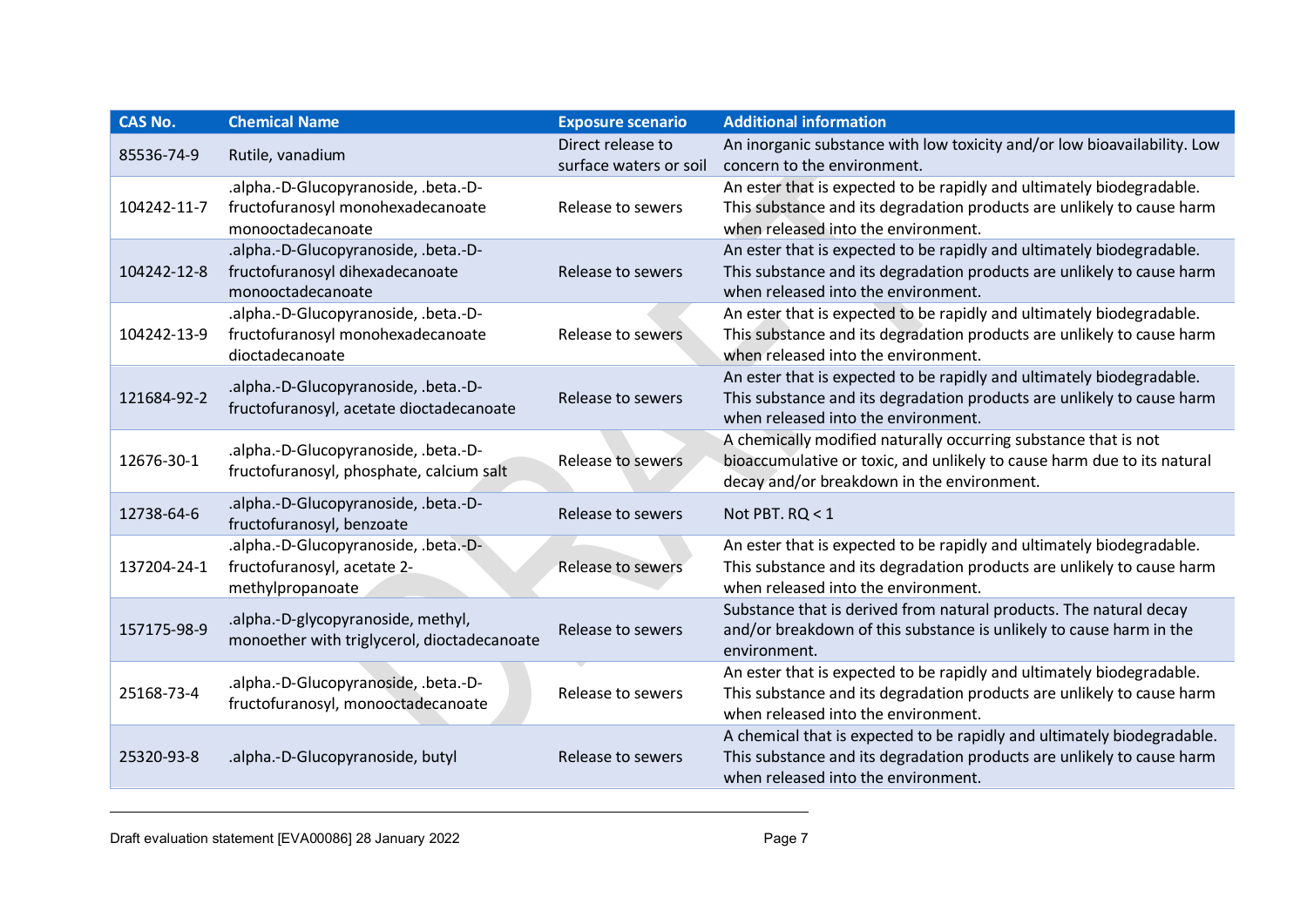| <b>CAS No.</b> | <b>Chemical Name</b>                                                       | <b>Exposure scenario</b> | <b>Additional information</b>                                                                                                                                                            |
|----------------|----------------------------------------------------------------------------|--------------------------|------------------------------------------------------------------------------------------------------------------------------------------------------------------------------------------|
| 25339-99-5     | .alpha.-D-Glucopyranoside, .beta.-D-<br>fructofuranosyl, monododecanoate   | Release to sewers        | An ester that is expected to be rapidly and ultimately biodegradable.<br>This substance and its degradation products are unlikely to cause harm<br>when released into the environment.   |
| 25637-97-2     | .alpha.-D-Glucopyranoside, .beta.-D-<br>fructofuranosyl, dihexadecanoate   | <b>Release to sewers</b> | An ester that is expected to be rapidly and ultimately biodegradable.<br>This substance and its degradation products are unlikely to cause harm<br>when released into the environment.   |
| 26446-38-8     | .alpha.-D-Glucopyranoside, .beta.-D-<br>fructofuranosyl, monohexadecanoate | Release to sewers        | An ester that is expected to be rapidly and ultimately biodegradable.<br>This substance and its degradation products are unlikely to cause harm<br>when released into the environment.   |
| 26836-42-0     | .alpha.-D-Glucopyranoside, .beta.-D-<br>fructofuranosyl, trihexadecanoate  | Release to sewers        | An ester that is expected to be rapidly and ultimately biodegradable.<br>This substance and its degradation products are unlikely to cause harm<br>when released into the environment.   |
| 27195-16-0     | .alpha.-D-Glucopyranoside, .beta.-D-<br>fructofuranosyl, dioctadecanoate   | <b>Release to sewers</b> | An ester that is expected to be rapidly and ultimately biodegradable.<br>This substance and its degradation products are unlikely to cause harm<br>when released into the environment.   |
| 27923-63-3     | .alpha.-D-Glucopyranoside, .beta.-D-<br>fructofuranosyl, trioctadecanoate  | <b>Release to sewers</b> | An ester that is expected to be rapidly and ultimately biodegradable.<br>This substance and its degradation products are unlikely to cause harm<br>when released into the environment.   |
| 29781-81-5     | .alpha.-D-Glucopyranoside, decyl                                           | Release to sewers        | A chemical that is expected to be rapidly and ultimately biodegradable.<br>This substance and its degradation products are unlikely to cause harm<br>when released into the environment. |
| 29980-16-3     | .alpha.-D-Glucopyranoside, dodecyl                                         | Release to sewers        | A chemical that is expected to be rapidly and ultimately biodegradable.<br>This substance and its degradation products are unlikely to cause harm<br>when released into the environment. |
| $57 - 50 - 1$  | .alpha.-D-Glucopyranoside, .beta.-D-<br>fructofuranosyl                    | Release to sewers        | Substance that is derived from natural products. The natural decay<br>and/or breakdown of this substance is unlikely to cause harm in the<br>environment.                                |
| 5989-81-1      | .alpha.-D-Glucopyranose, 4-O-.beta.-D-<br>galactopyranosyl-, monohydrate   | Release to sewers        | Substance that is derived from natural products. The natural decay<br>and/or breakdown of this substance is unlikely to cause harm in the<br>environment.                                |

ਵ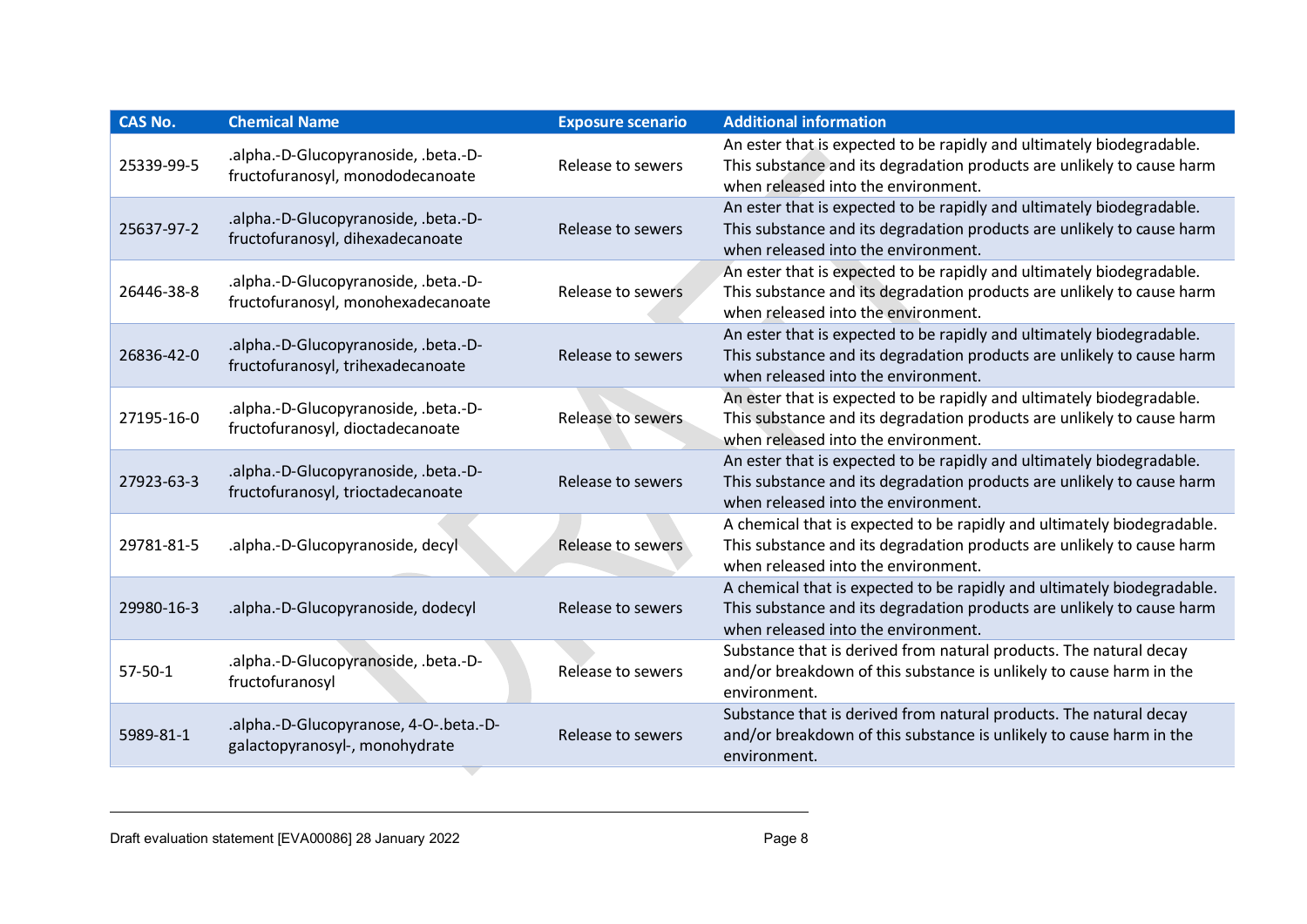| <b>CAS No.</b> | <b>Chemical Name</b>                                                                                                                                                                                                                                                  | <b>Exposure scenario</b> | <b>Additional information</b>                                                                                                                                                            |
|----------------|-----------------------------------------------------------------------------------------------------------------------------------------------------------------------------------------------------------------------------------------------------------------------|--------------------------|------------------------------------------------------------------------------------------------------------------------------------------------------------------------------------------|
| 6138-23-4      | .alpha.-D-Glucopyranoside, .alpha.-D-<br>glucopyranosyl, dihydrate                                                                                                                                                                                                    | Release to sewers        | Substance that is derived from natural products. The natural decay<br>and/or breakdown of this substance is unlikely to cause harm in the<br>environment.                                |
| 74173-30-1     | .alpha.-D-Glucopyranoside, 4-nitrophenyl O-<br>.alpha.-D-glucopyranosyl-(1.fwdarw.4)-O-<br>.alpha.-D-glucopyranosyl-(1.fwdarw.4)-O-<br>.alpha.-D-glucopyranosyl-(1.fwdarw.4)-O-<br>.alpha.-D-glucopyranosyl-(1.fwdarw.4)-O-<br>.alpha.-D-glucopyranosyl-(1.fwdarw.4)- | Release to sewers        | A chemically modified naturally occurring substance that is not<br>bioaccumulative or toxic, and unlikely to cause harm due to its natural<br>decay and/or breakdown in the environment. |
| 85480-71-3     | .alpha.-D-Glucopyranoside, C10-12-alkyl                                                                                                                                                                                                                               | Release to sewers        | A chemical that is expected to be rapidly and ultimately biodegradable.<br>This substance and its degradation products are unlikely to cause harm<br>when released into the environment. |
| $97 - 30 - 3$  | .alpha.-D-Glucopyranoside, methyl                                                                                                                                                                                                                                     | Release to sewers        | A chemical that is expected to be rapidly and ultimately biodegradable.<br>This substance and its degradation products are unlikely to cause harm<br>when released into the environment. |
| 99-20-7        | .alpha.-D-Glucopyranoside, .alpha.-D-<br>glucopyranosyl                                                                                                                                                                                                               | Release to sewers        | Substance that is derived from natural products. The natural decay<br>and/or breakdown of this substance is unlikely to cause harm in the<br>environment.                                |
| 102029-40-3    | 1,2-Benzenedicarboxylic acid, polymer with<br>(Z)-2-butenedioic acid, hexanedioic acid and<br>2,2'-oxybis[ethanol]                                                                                                                                                    | Release to sewers        | Low concern polymer for the environment                                                                                                                                                  |
| 102047-32-5    | 1,2-Benzenedicarboxylic acid, polymer with<br>(Z)-2-butenedioic acid, hexanedioic acid, 2-<br>(2-hydroxypropoxy)-1-propanol and 1,2-<br>propanediol                                                                                                                   | Release to sewers        | Low concern polymer for the environment                                                                                                                                                  |
| 102923-09-1    | 1,3-Benzenedicarboxylic acid, polymer with<br>2,4-diisocyanato-1-methylbenzene, 1,2-<br>ethanediol and 2-ethyl-2-(hydroxymethyl)-<br>1,3-propanediol, reaction products with<br>phenol                                                                                | Release to sewers        | Low concern polymer for the environment                                                                                                                                                  |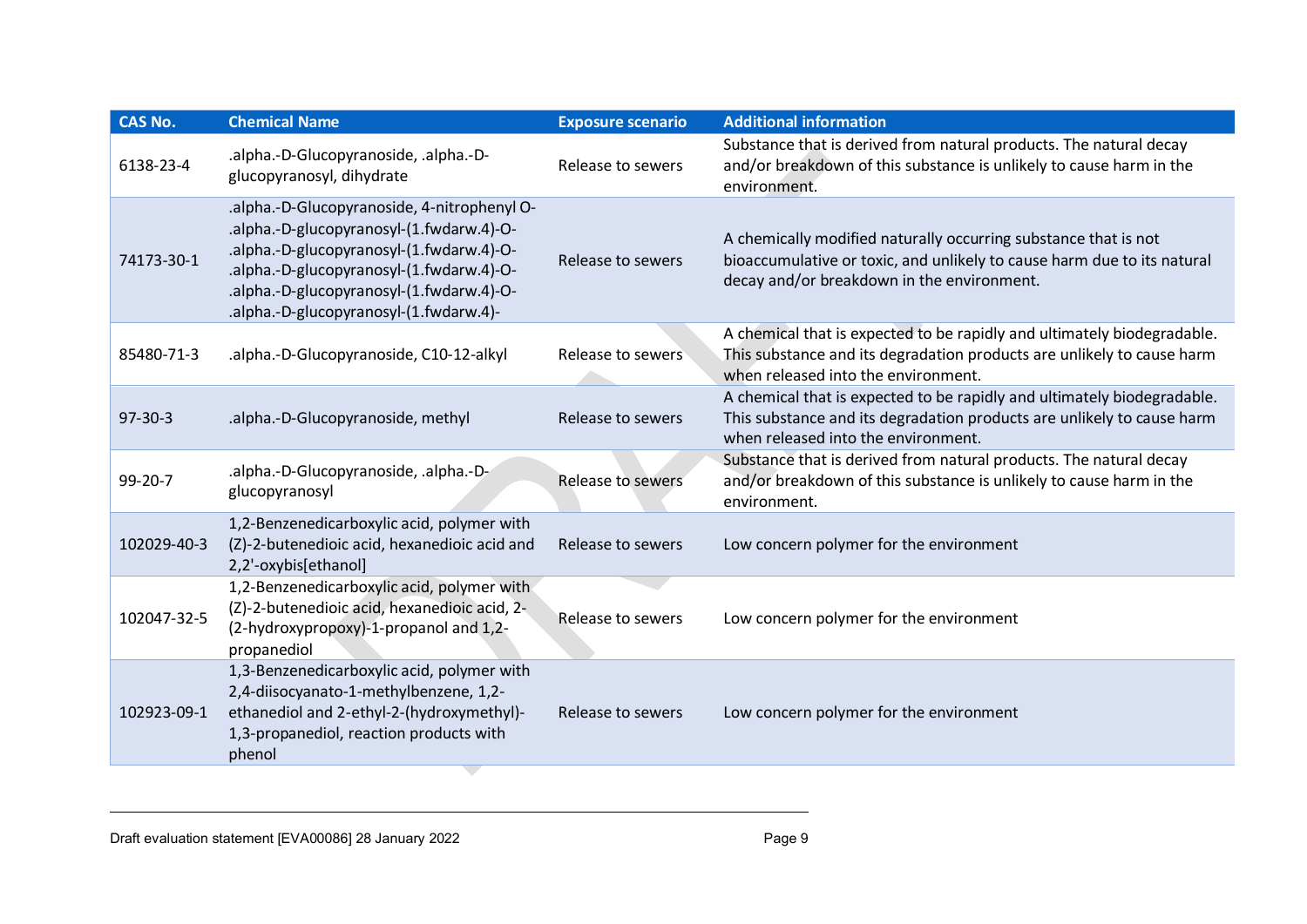| <b>CAS No.</b> | <b>Chemical Name</b>                                                                                                                                                                                                                                                                                                                | <b>Exposure scenario</b> | <b>Additional information</b>           |
|----------------|-------------------------------------------------------------------------------------------------------------------------------------------------------------------------------------------------------------------------------------------------------------------------------------------------------------------------------------|--------------------------|-----------------------------------------|
| 102980-11-0    | Hexanedioic acid, polymer with 2,2'-<br>bis(hydroxymethyl)-1,3-propanediol, 1,3-<br>diisocyanatomethylbenzene, methyloxirane<br>polymer with oxirane ether with 1,2,3-<br>propanetriol (3:1), and 2,2'-oxybis[ethanol]                                                                                                              | Release to sewers        | Low concern polymer for the environment |
| 102980-12-1    | Hexanedioic acid, polymer with<br>2,2'bis(hydroxymethyl)-1,3-propanediol, 1,3-<br>diisocyanatomethylbenzene, 2,2'-<br>oxybis[ethanol] and .alpha., .alpha.', .alpha."-<br>1,2,3-propanetriyltris[.omega.-<br>hydroxypoly[oxy(methyl-1,2-ethanediyl)]]                                                                               | Release to sewers        | Low concern polymer for the environment |
| 102980-13-2    | Hexanedioic acid, polymer with 2,2'-<br>bis(hydroxymethyl)-1,3-propanediol, 1,3-<br>diisocyanatomethylbenzene, methyloxirane<br>polymer with oxirane ether with 1,2,3-<br>propanetriol (3:1), 2,2'-oxybis[ethanol] and<br>.alpha.,.alpha.',.alpha."-1,2,3-<br>propanetriyltris[.omega.-<br>hydroxypoly[oxy(methyl-1,2-ethanediyl)]] | Release to sewers        | Low concern polymer for the environment |
| 102980-14-3    | Hexanedioic acid, polymer with 1,3-<br>diisocyanatomethylbenzene, methyloxirane<br>polymer with oxirane ether with 1,2,3-<br>propanetriol (3:1), 2,2'-oxybis[ethanol] and<br>1,2,3-propanetriol                                                                                                                                     | Release to sewers        | Low concern polymer for the environment |
| 102980-15-4    | Isocyanic acid, polymethylenepolyphenylene<br>ester, polymer with 1,3-<br>diisocyanatomethylbenzene, methyloxirane<br>polymer with oxirane ether with 2-ethyl-2-<br>(hydroxymethyl)-1,3-propanediol (3:1), and<br>methyloxirane polymer with oxirane ether<br>with 1,2,3-propanetriol (3:1)                                         | Release to sewers        | Low concern polymer for the environment |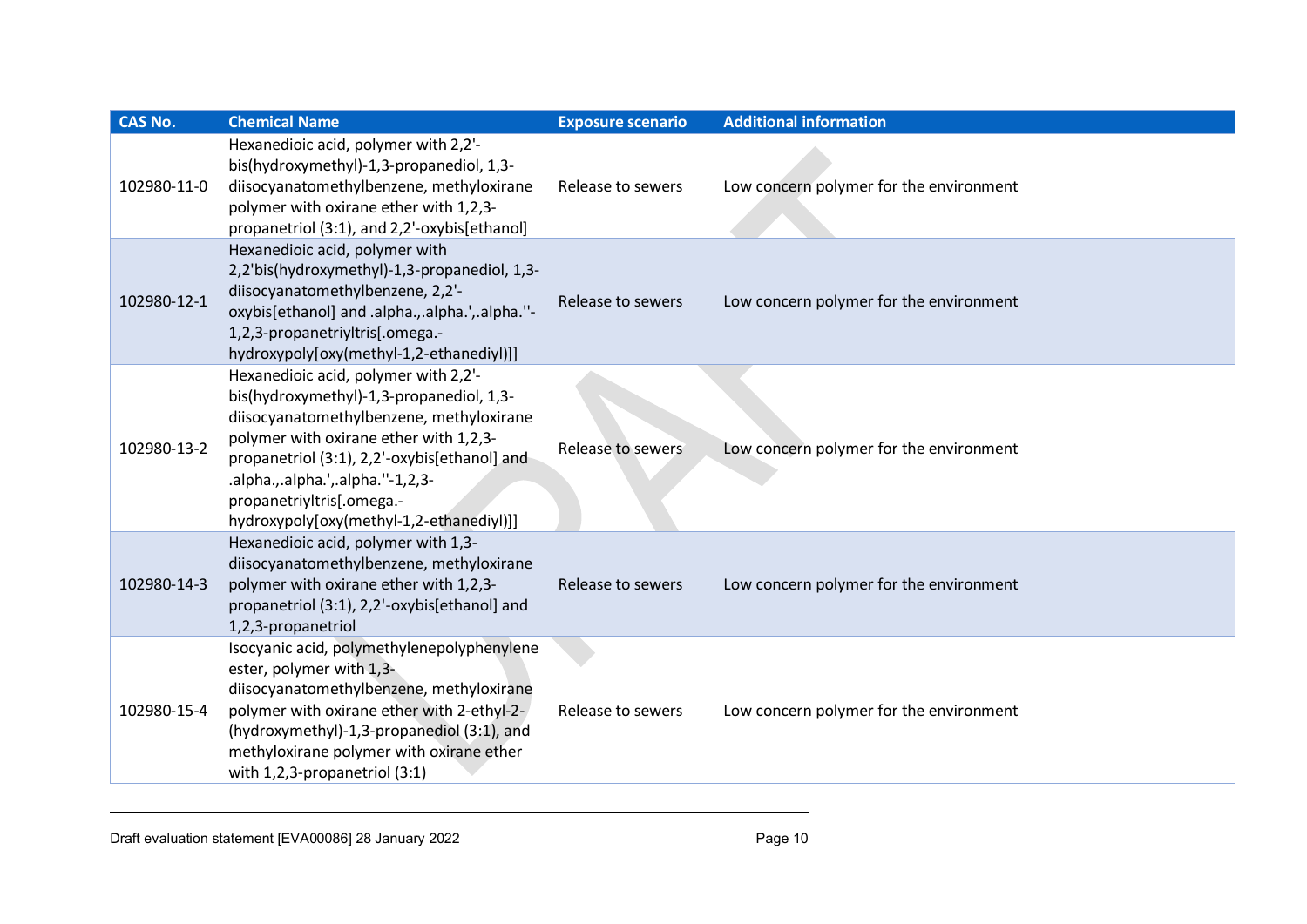| <b>CAS No.</b> | <b>Chemical Name</b>                                                                                                                                                                                                                                                                                                                                          | <b>Exposure scenario</b> | <b>Additional information</b>           |
|----------------|---------------------------------------------------------------------------------------------------------------------------------------------------------------------------------------------------------------------------------------------------------------------------------------------------------------------------------------------------------------|--------------------------|-----------------------------------------|
| 102980-20-1    | Hexanedioic acid, polymer with 1,3-<br>diisocyanatomethylbenzene, 1,2-ethanediol,<br>2-ethyl-2-(hydroxymethyl)-1,3-<br>propanedioland methyloxirane polymer with<br>oxirane ether with 1,2,3-propanetriol (3:1)                                                                                                                                               | Release to sewers        | Low concern polymer for the environment |
| 102980-22-3    | 1,2,3-Propanetriol, polymer with 1,3-<br>diisocyanatomethylbenzene, methyloxirane,<br>methyloxirane polymer with oxirane ether<br>with 1,2,3-propanetriol (3:1), oxirane and<br>1,2-propanediol                                                                                                                                                               | Release to sewers        | Low concern polymer for the environment |
| 102980-23-4    | Isocyanic acid, polymethylenepolyphenylene<br>ester, polymer with 1,3-<br>diisocyanatomethylbenzene, methyloxirane,<br>methyloxirane polymer with oxirane ether<br>with 1,2,3-propanetriol (3:1), oxirane, 1,2-<br>propanediol and 1,2,3-propanetriol                                                                                                         | Release to sewers        | Low concern polymer for the environment |
| 102980-29-0    | Oxirane, methyl-, polymer with oxirane,<br>ether with 2-ethyl-2-(hydroxymethyl)-1,3-<br>propanediol (3:1), polymer with 1,3-<br>diisocyanatomethylbenzene, methyloxirane<br>polymer with oxirane ether with 1, 2, 3-<br>propanetriol (3:1), and<br>.alpha.,.alpha.',.alpha.''-1,2,3-<br>propanetriyltris[.omega.-<br>hydroxypoly[oxy(methyl-1,2-ethanediyl)]] | Release to sewers        | Low concern polymer for the environment |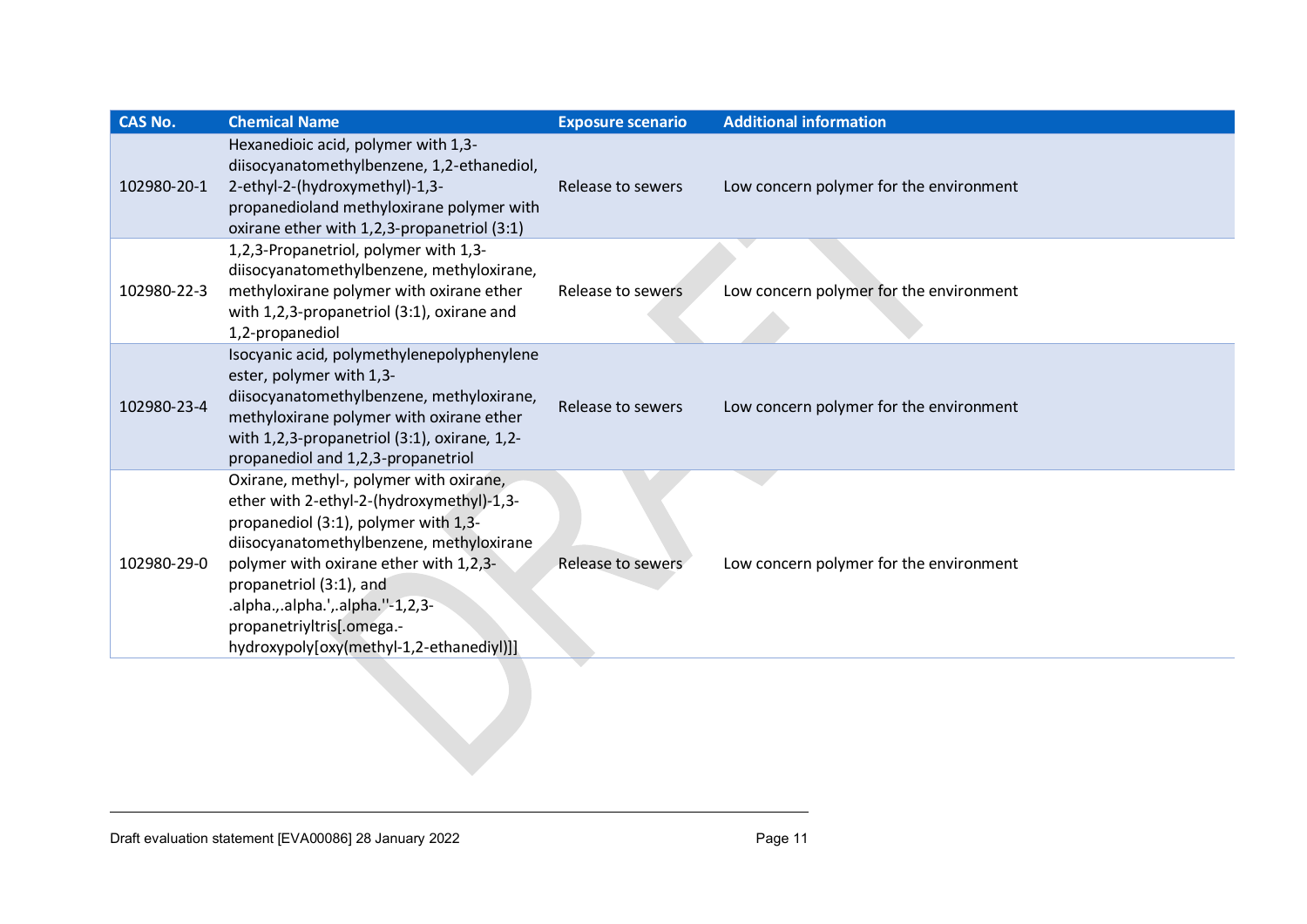| CAS No.     | <b>Chemical Name</b>                                                                                                                                                                                                                                                                                                                                                                                       | <b>Exposure scenario</b> | <b>Additional information</b>           |
|-------------|------------------------------------------------------------------------------------------------------------------------------------------------------------------------------------------------------------------------------------------------------------------------------------------------------------------------------------------------------------------------------------------------------------|--------------------------|-----------------------------------------|
| 102980-30-3 | Isocyanic acid, polymethylenepolyphenylene<br>ester, polymer with 1,3-<br>diisocyanatomethylbenzene, methyloxirane<br>polymer with oxirane ether with 2-ethyl-2-<br>(hydroxymethyl)-1,3-propanediol (3:1), and<br>.alpha.,.alpha.',.alpha.''-1,2,3-<br>propanetriyltris[.omega.-<br>hydroxypoly[oxy(methyl-1,2-ethanediyl)]]                                                                               | Release to sewers        | Low concern polymer for the environment |
| 102980-31-4 | Isocyanic acid, polymethylenepolyphenylene<br>ester, polymer with 1,3-<br>diisocyanatomethylbenzene, methyloxirane<br>polymer with oxirane ether with 2-ethyl-2-<br>(hydroxymethyl)-1,3-propanediol (3:1),<br>methyloxirane polymer with oxirane ether<br>with 1,2,3-propanetriol (3:1), and<br>.alpha.,.alpha.',.alpha.''-1,2,3-<br>propanetriyltris[.omega.-<br>hydroxypoly[oxy(methyl-1,2-ethanediyl)]] | Release to sewers        | Low concern polymer for the environment |
| 102980-32-5 | Isocyanic acid, polymethylenepolyphenylene<br>ester, polymer with 1,3-<br>diisocyanatomethylbenzene, methyloxirane<br>polymer with oxirane ether with .alpha.-<br>hydro-.omega.-hydroxypoly[oxy(methyl-1,2-<br>ethanediyl)] ether with 1,2,3-propanetriol,<br>and .alpha.,.alpha.',.alpha.''-1,2,3-<br>propanetriyltris[.omega.-<br>hydroxypoly[oxy(methyl-1,2-ethanediyl)]]                               | Release to sewers        | Low concern polymer for the environment |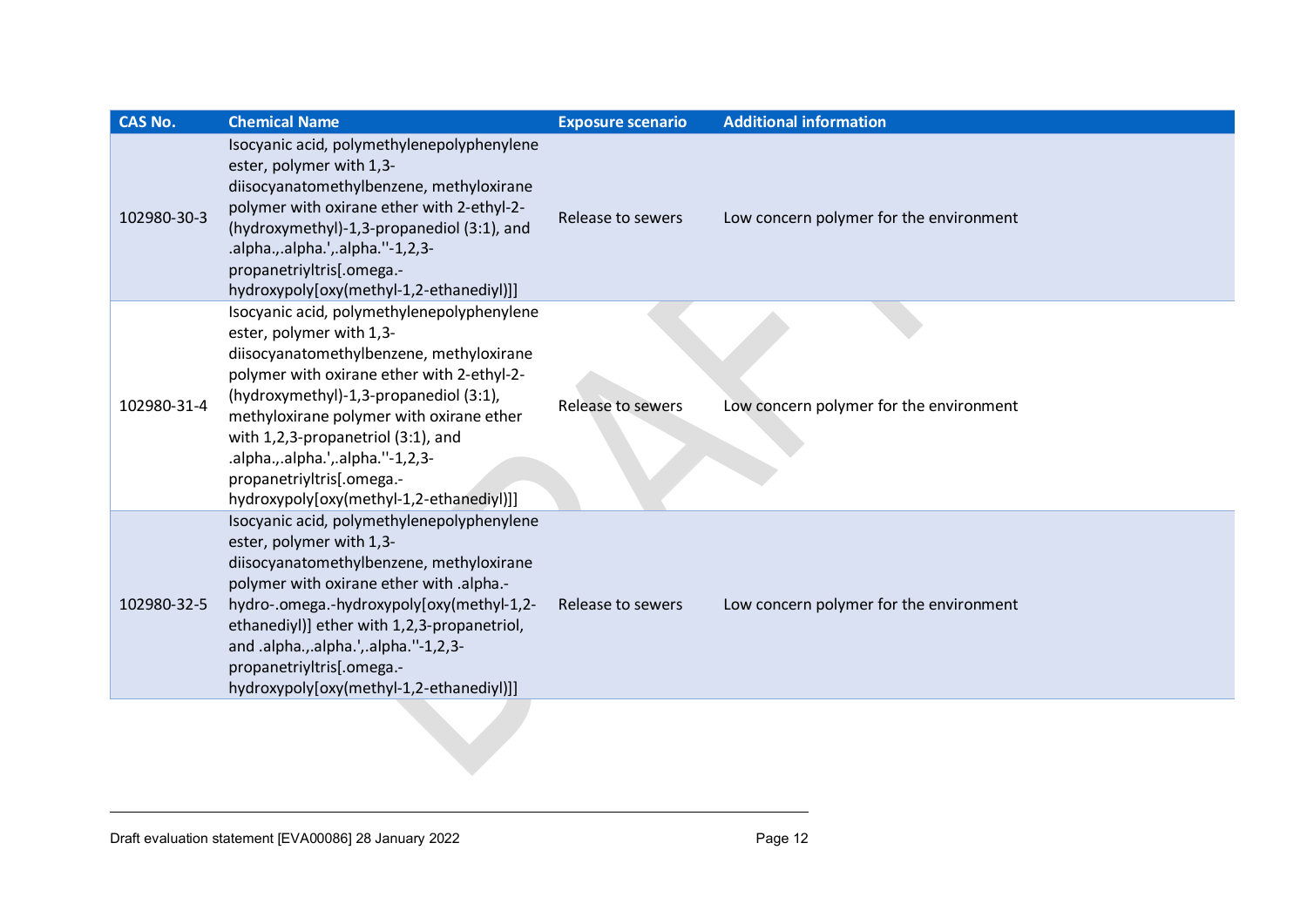| <b>CAS No.</b> | <b>Chemical Name</b>                                                                                                                                                                                                                                                                                                                                                                                                                                     | <b>Exposure scenario</b> | <b>Additional information</b>           |
|----------------|----------------------------------------------------------------------------------------------------------------------------------------------------------------------------------------------------------------------------------------------------------------------------------------------------------------------------------------------------------------------------------------------------------------------------------------------------------|--------------------------|-----------------------------------------|
| 102980-33-6    | Isocyanic acid, polymethylenepolyphenylene<br>ester, polymer with 1,3-<br>diisocyanatomethylbenzene, methyloxirane<br>polymer with oxirane ether with .alpha.-<br>hydro-.omega.-hydroxypoly[oxy(methyl-1,2-<br>ethanediyl)] ether with 1,2,3-propanetriol,<br>methyloxiranepolymer with oxirane ether<br>with 1,2,3-propanetriol (3:1), and<br>.alpha.,.alpha.',.alpha."-1,2,3-<br>propanetriyltris[.omega.-<br>hydroxypoly[oxy(methyl-1,2-ethanediyl)]] | Release to sewers        | Low concern polymer for the environment |
| 102980-37-0    | Hexanedioic acid, polymer with 1,3-<br>diisocyanatomethylbenzene, 2-ethyl-2-<br>(hydroxymethyl)-1,3-propanediol,<br>methyloxirane polymer with oxirane ether<br>with 1,2,3-propanetriol (3:1), 2,2'-<br>oxybis[ethanol] and .alpha., .alpha.', .alpha."-<br>1,2,3-propanetriyltris[.omega.-<br>hydroxypoly[oxy(methyl-1,2-ethanediyl)]]                                                                                                                  | Release to sewers        | Low concern polymer for the environment |
| 102980-38-1    | Hexanedioic acid, polymer with 1,3-<br>diisocyanatomethylbenzene, 1,2-ethanediol,<br>2-ethyl-2-(hydroxymethyl)-1,3-<br>propanedioland .alpha., .alpha.', .alpha."-<br>1,2,3-propanetriyltris[.omega.-<br>hydroxypoly[oxy(methyl-1,2-ethanediyl)]]                                                                                                                                                                                                        | Release to sewers        | Low concern polymer for the environment |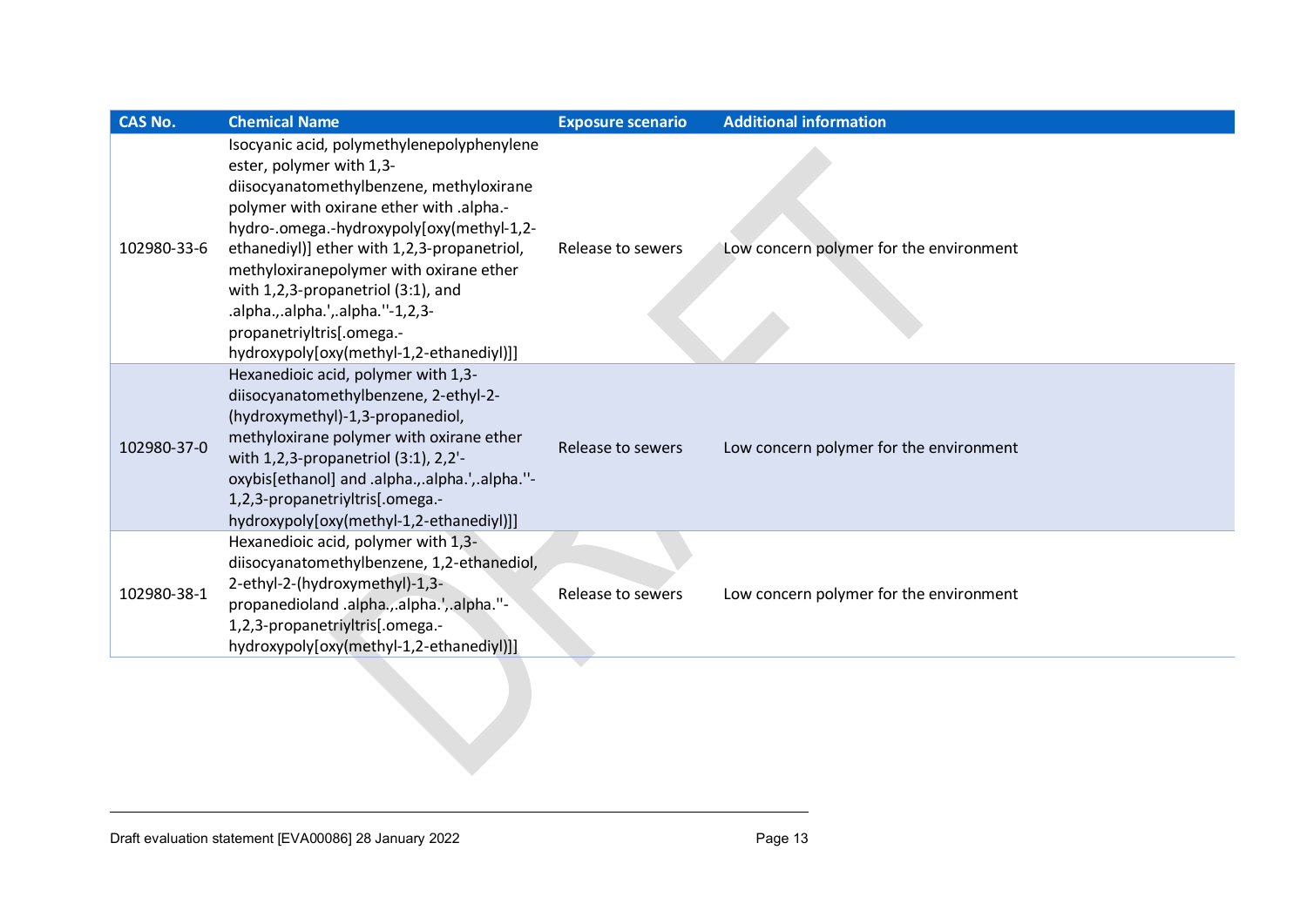| <b>CAS No.</b> | <b>Chemical Name</b>                                                                                                                                                                                                                                                                                                            | <b>Exposure scenario</b> | <b>Additional information</b>           |
|----------------|---------------------------------------------------------------------------------------------------------------------------------------------------------------------------------------------------------------------------------------------------------------------------------------------------------------------------------|--------------------------|-----------------------------------------|
| 102980-39-2    | Hexanedioic acid, polymer with 1,3-<br>diisocyanatomethylbenzene, 1,2-ethanediol,<br>2-ethyl-2-(hydroxymethyl)-1,3-propanediol,<br>methyloxirane polymer with oxirane ether<br>with 1,2,3-propanetriol (3:1), and<br>.alpha.,.alpha.',.alpha.''-1,2,3-<br>propanetriyltris[.omega.-<br>hydroxypoly[oxy(methyl-1,2-ethanediyl)]] | Release to sewers        | Low concern polymer for the environment |
| 102980-40-5    | 1,2,3-Propanetriol, polymer with 1,3-<br>diisocyanatomethylbenzene, methyloxirane,<br>oxirane, 1,2-propanediol and<br>.alpha.,.alpha.',.alpha.''-1,2,3-<br>propanetriyltris[.omega.-<br>hydroxypoly[oxy(methyl-1,2-ethanediyl)]]                                                                                                | Release to sewers        | Low concern polymer for the environment |
| 102980-41-6    | 1,2,3-Propanetriol, polymer with 1,3-<br>diisocyanatomethylbenzene, methyloxirane,<br>methyloxirane polymer with oxirane ether<br>with 1,2,3-propanetriol (3:1), oxirane, 1,2-<br>propanediol and .alpha., .alpha.', .alpha."-<br>1,2,3-propanetriyltris[.omega.-<br>hydroxypoly[oxy(methyl-1,2-ethanediyl)]]                   | Release to sewers        | Low concern polymer for the environment |
| 103004-26-8    | Hexanedioic acid, polymer with 1,3-<br>diisocyanatomethylbenzene, methyloxirane<br>polymer with oxirane ether with 1,2,3-<br>propanetriol (3:1), 2,2'-oxybis[ethanol],<br>1,2,3-propanetriol and<br>.alpha.,.alpha.',.alpha.''-1,2,3-<br>propanetriyltris[.omega.-<br>hydroxypoly[oxy(methyl-1,2-ethanediyl)]]                  | Release to sewers        | Low concern polymer for the environment |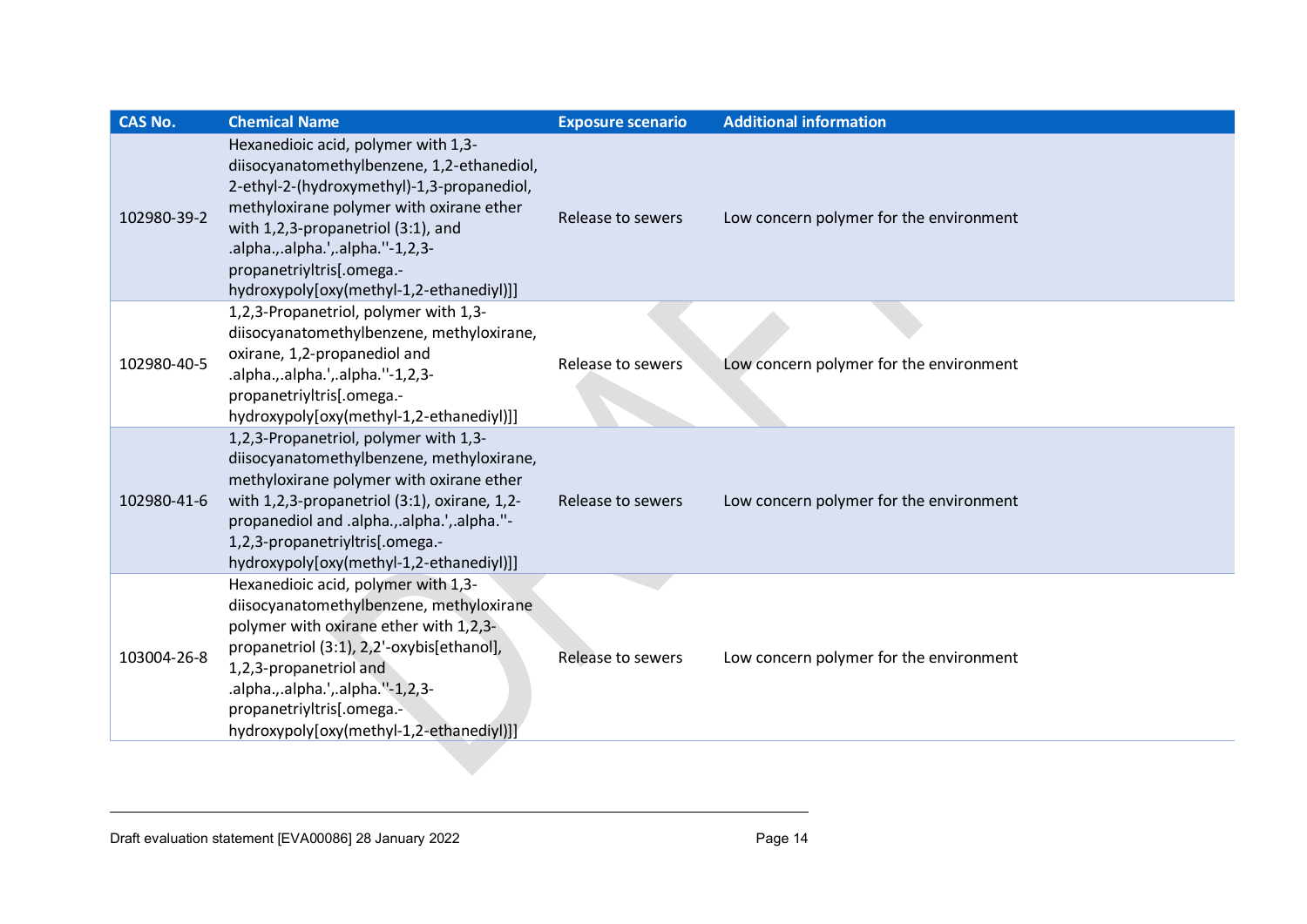| <b>CAS No.</b> | <b>Chemical Name</b>                                                                                                                                                                                                            | <b>Exposure scenario</b> | <b>Additional information</b>           |
|----------------|---------------------------------------------------------------------------------------------------------------------------------------------------------------------------------------------------------------------------------|--------------------------|-----------------------------------------|
| 103051-50-9    | Castor oil, polymer with ethylene glycol,<br>glycerol, isophthalic acid and maleic<br>anhydride, reaction products with xylenol<br>based phenolic resin butyl ethers                                                            | Release to sewers        | Low concern polymer for the environment |
| 103051-59-8    | Hexanedioc acid, polymer with 1,3-<br>diisocyanatomethylbenzene, 2,2'-<br>oxybis[ethanol], 1,2,3-propanetriol and<br>.alpha.,.alpha.',.alpha.''-1,2,3-<br>propanetriyltris[.omega.-<br>hydroxypoly[oxy(methyl-1,2-ethanediyl)]] | Release to sewers        | Low concern polymer for the environment |
| 103513-12-8    | D-Glucitol, polymer with methyloxirane and<br>2,2'-oxybis[ethanol]                                                                                                                                                              | Release to sewers        | Low concern polymer for the environment |
| 103513-13-9    | D-Glucitol, polymer with methyloxirane and<br>1,2-propanediol                                                                                                                                                                   | Release to sewers        | Low concern polymer for the environment |
| 103591-10-2    | 1,3-Isobenzofurandione, polymer with 2,2-<br>bis(hydroxymethyl)-1,3-propanediol and 1,2-<br>propanediol, decanoate isononanoate                                                                                                 | Release to sewers        | Low concern polymer for the environment |
| 103591-15-7    | Hexanedioic acid, polymer with 2,2-<br>bis(hydroxymethyl)-1,3-propanediol, 1,3-<br>isobenzofurandione, 1,2-propanediol and<br>tetrahydro-1,3-isobenzofurandione,<br>isononanoate                                                | Release to sewers        | Low concern polymer for the environment |
| 103591-20-4    | 1,2,3-Propanetriol, polymer with 1,3-<br>diisocyanatomethylbenzene, methyloxirane,<br>methyloxirane polymer with oxirane ether<br>with 1,2,3-propanetriol (3:1), oxirane and<br>oxybis[propanol]                                | Release to sewers        | Low concern polymer for the environment |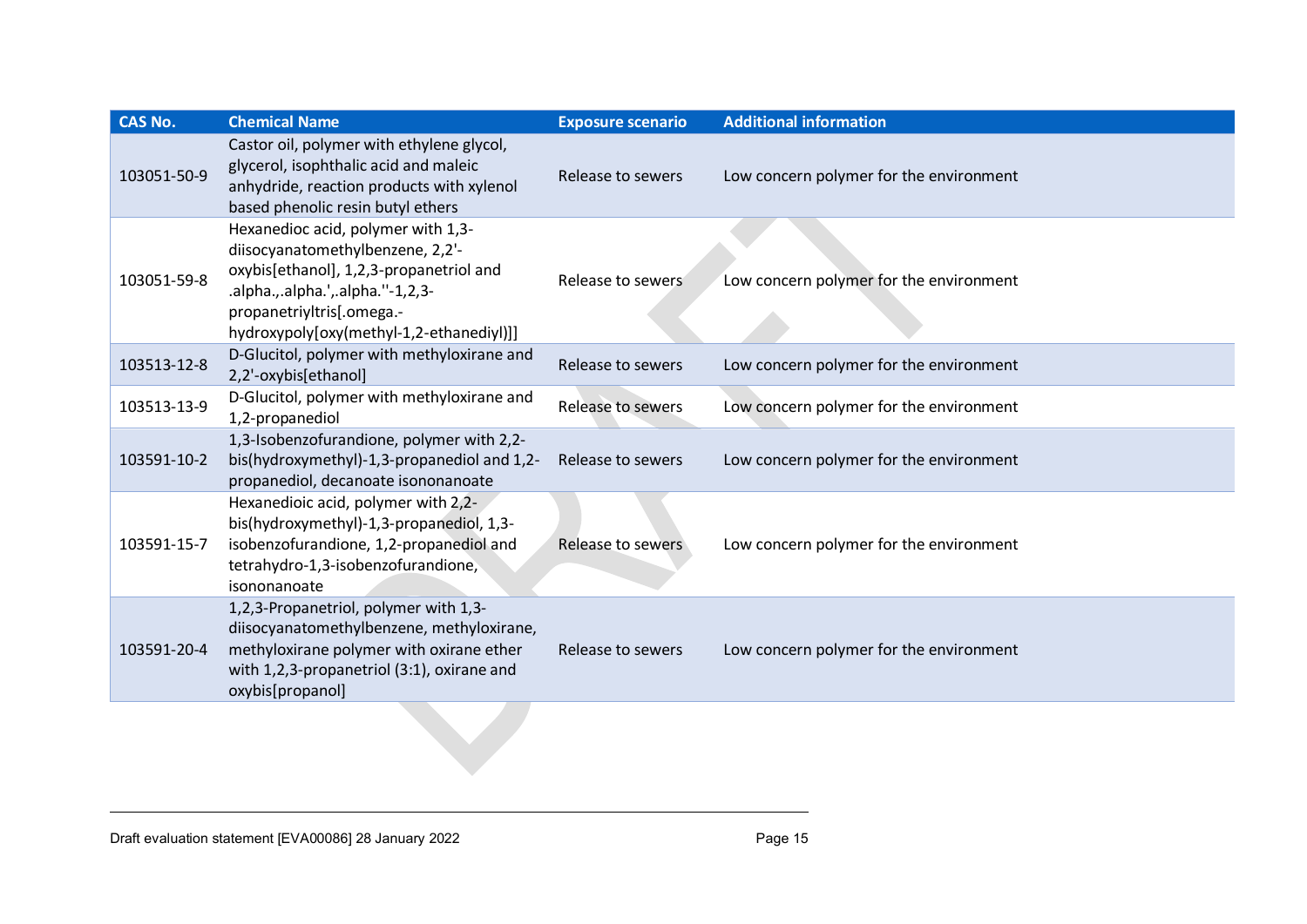| <b>CAS No.</b> | <b>Chemical Name</b>                                                                                                                                                                                                                                                                                            | <b>Exposure scenario</b> | <b>Additional information</b>           |
|----------------|-----------------------------------------------------------------------------------------------------------------------------------------------------------------------------------------------------------------------------------------------------------------------------------------------------------------|--------------------------|-----------------------------------------|
| 103591-21-5    | 1,2,3-Propanetriol, polymer with 1,3-<br>diisocyanatomethylbenzene, methyloxirane,<br>oxirane, oxybis[propanol] and<br>.alpha.,.alpha.',.alpha.''-1,2,3-<br>propanetriyltris[.omega.-<br>hydroxypoly[oxy(methyl-1,2-ethanediyl)]]                                                                               | Release to sewers        | Low concern polymer for the environment |
| 103591-22-6    | 1,2,3-Propanetriol, polymer with 1,3-<br>diisocyanatomethylbenzene, methyloxirane,<br>methyloxirane polymer with oxirane ether<br>with 1,2,3-propanetriol (3:1), oxirane,<br>oxybis[propanol] and<br>.alpha.,.alpha.',.alpha.''-1,2,3-<br>propanetriyltris[.omega.-<br>hydroxypoly[oxy(methyl-1,2-ethanediyl)]] | Release to sewers        | Low concern polymer for the environment |
| 103591-24-8    | 1,2,3-Propanetriol, polymer with 1,3-<br>diisocyanatomethylbenzene, methyloxirane,<br>methyloxirane polymer with oxirane ether<br>with 2-ethyl-2-(hydroxymethyl)-1,3-<br>propanediol (3:1), oxirane and<br>oxybis[propanol]                                                                                     | <b>Release to sewers</b> | Low concern polymer for the environment |
| 103591-25-9    | 1,2,3-Propanetriol, polymer with 1,3-<br>diisocyanatomethylbenzene, methyloxirane,<br>methyloxirane polymer with oxirane ether<br>with.alpha.,.alpha.',.alpha,"-1,2,3-<br>propanetriyltris[.omega.-<br>hydroxypoly[oxy(methyl-1,2ethanediyl)]],<br>oxirane and oxybis[propanol]                                 | Release to sewers        | Low concern polymer for the environment |
| 103651-03-2    | 2-Propenoic acid, 2-methyl-, C9-18-alkyl<br>esters, homopolymers                                                                                                                                                                                                                                                | Release to sewers        | Low concern polymer for the environment |
| 103759-15-5    | Oils, fish, polymers with glycerol,<br>pentaerythritol and phthalic anhydride                                                                                                                                                                                                                                   | Release to sewers        | Low concern polymer for the environment |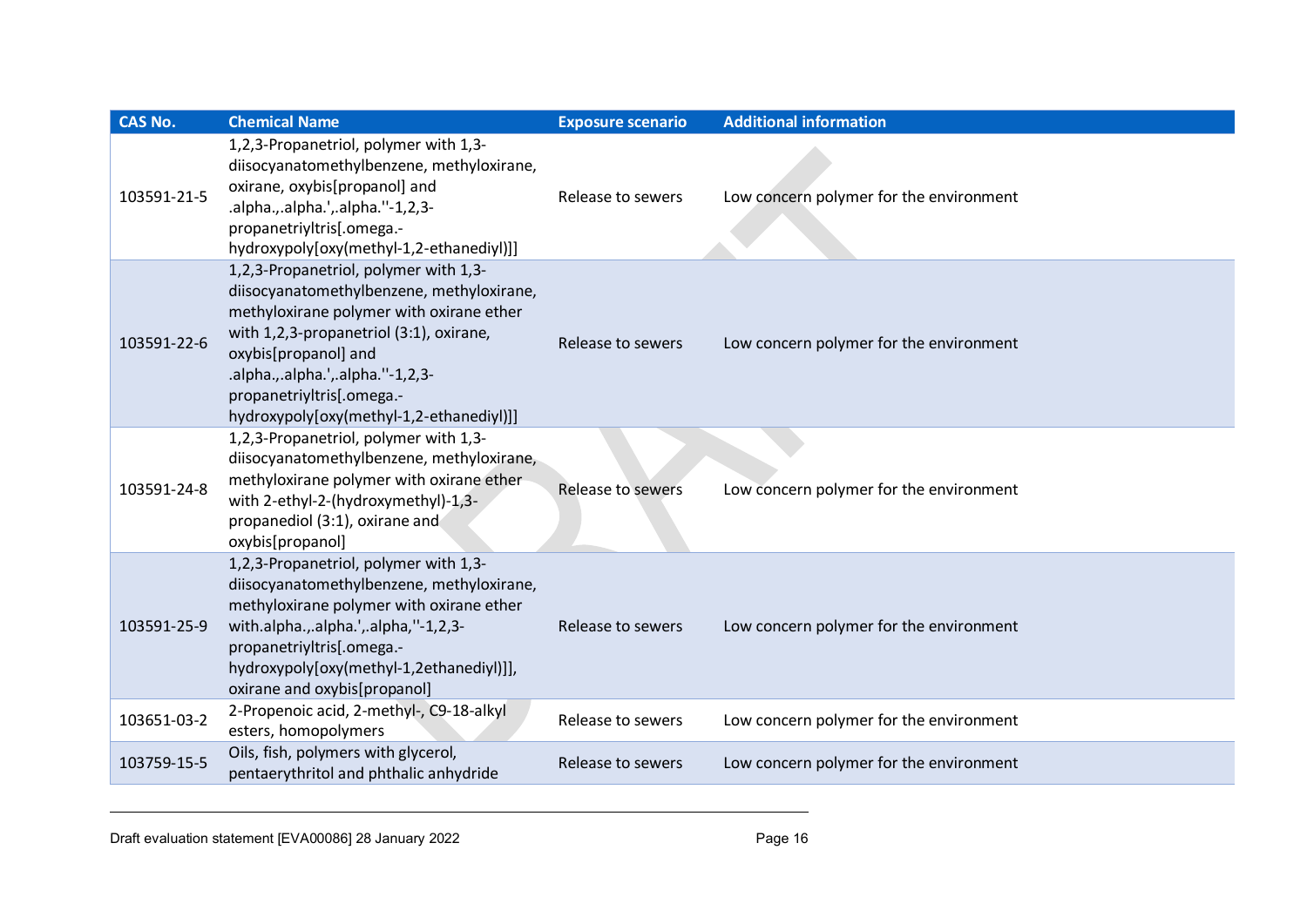| <b>CAS No.</b> | <b>Chemical Name</b>                                                                                                                                                  | <b>Exposure scenario</b> | <b>Additional information</b>           |
|----------------|-----------------------------------------------------------------------------------------------------------------------------------------------------------------------|--------------------------|-----------------------------------------|
| 103818-89-9    | 2-Propenoic acid, 2-methyl-, C9-18-alkyl<br>esters, polymers with methyl methacrylate                                                                                 | Release to sewers        | Low concern polymer for the environment |
| 103837-27-0    | Hexanedioic acid, polymer with 2,2-<br>bis(hydroxymethyl)-1,3-propanediol, 1,1'-<br>methylenebis[4-isocyanatobenzene] and (Z)-<br>9-octadecenoic acid                 | Release to sewers        | Low concern polymer for the environment |
| 103837-28-1    | Hexanedioic acid, polymer with 2,2-<br>bis(hydroxymethyl)-1,3-propanediol, 1-<br>isocyanato-2-[(4-<br>isocyanatophenyl)methyl]benzene and (Z)-9-<br>octadecenoic acid | Release to sewers        | Low concern polymer for the environment |
| 103837-30-5    | Hexanedioic acid, polymer with 2,2-<br>bis(hydroxymethyl)-1,3-propanediol, 1,1'-<br>methylenebis[isocyanatobenzene] and (Z)-9-<br>octadecenoic acid                   | Release to sewers        | Low concern polymer for the environment |
| 103837-34-9    | Propanol, [(1-methyl-1,2-<br>ethanediyl)bis(oxy)]bis-, polymer with 1-<br>isocyanato-2-[(4-<br>isocyanatophenyl)methyl]benzene                                        | <b>Release to sewers</b> | Low concern polymer for the environment |
| 103837-39-4    | 1,2-Propanediol, polymer with 1-isocyanato-<br>2-[(4-isocyanatophenyl)methyl]benzene,<br>methyloxirane and oxirane                                                    | Release to sewers        | Low concern polymer for the environment |
| 103837-44-1    | 1,2-Propanediol, polymer with 1-isocyanato-<br>2-[(4-isocyanatophenyl)methyl]benzene and<br>methyloxirane                                                             | Release to sewers        | Low concern polymer for the environment |
| 103908-20-9    | Acetic acid, ethenyl ester, polymer with<br>ethenol, butanal and acetaldehyde                                                                                         | Release to sewers        | Low concern polymer for the environment |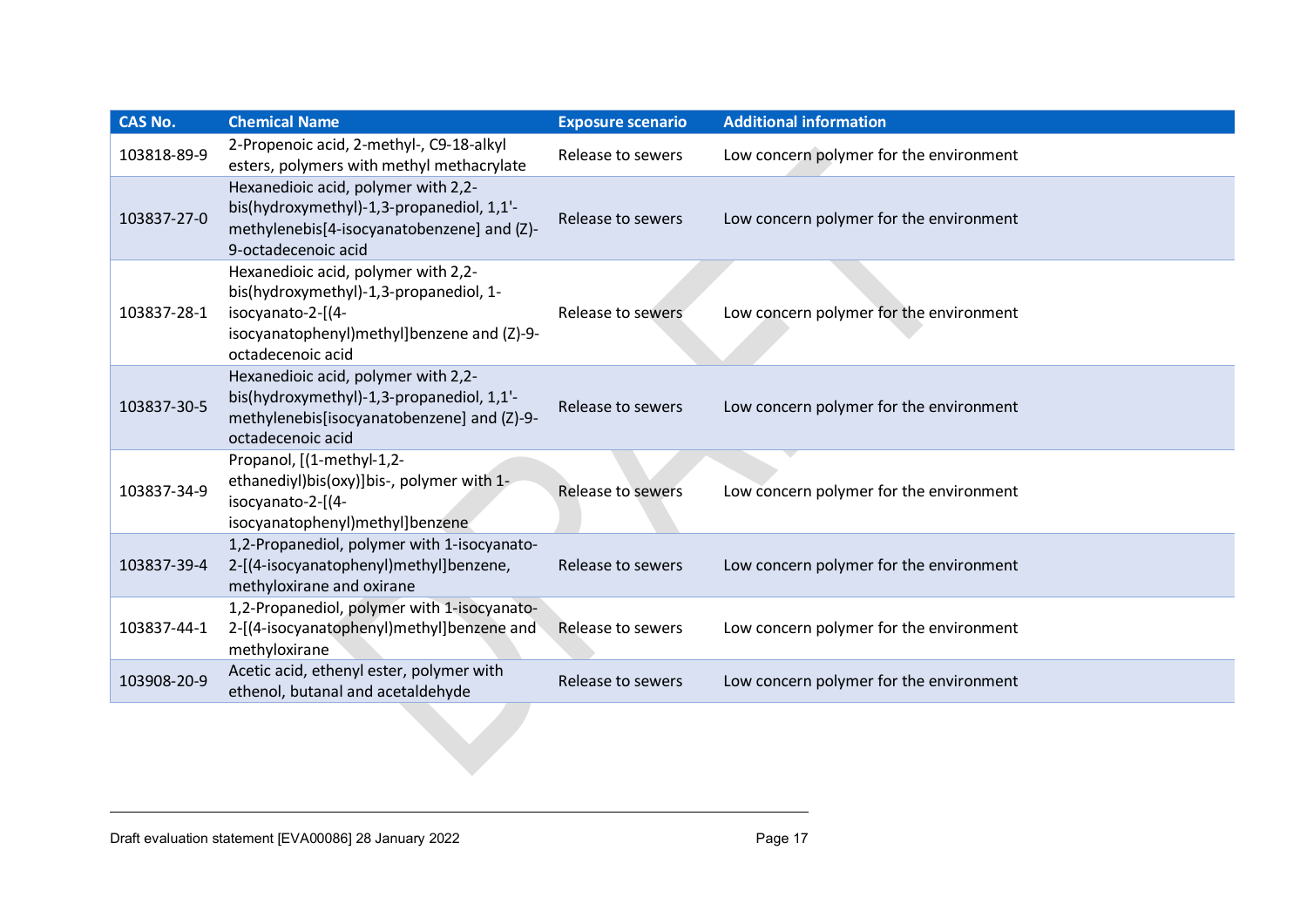| <b>CAS No.</b> | <b>Chemical Name</b>                                                                                                                                                                                                                                                                                                                                                      | <b>Exposure scenario</b> | <b>Additional information</b>           |
|----------------|---------------------------------------------------------------------------------------------------------------------------------------------------------------------------------------------------------------------------------------------------------------------------------------------------------------------------------------------------------------------------|--------------------------|-----------------------------------------|
| 104133-12-2    | Isocyanic acid, polymethylenepolyphenylene<br>ester, polymer with 1,3-<br>diisocyanatomethylbenzene, methyloxirane<br>polymer with oxirane ether with 1,2-<br>propanediol (2:1), and methyloxirane<br>polymer with oxirane ether with 1,2,3-<br>propanetriol (3:1)                                                                                                        | Release to sewers        | Low concern polymer for the environment |
| 104133-14-4    | Oxirane, methyl-, polymer with oxirane,<br>ether with 2-ethyl-2-(hydroxymethyl)-1,3-<br>propanediol (3:1), polymer with 1,3-<br>diisocyanatomethylbenzene, methyloxirane<br>polymer with oxirane ether with 1,2-<br>propanediol (2:1), and methyloxirane<br>polymer with oxirane ether with 1,2,3-<br>propanetriol (3:1)                                                  | Release to sewers        | Low concern polymer for the environment |
| 104133-15-5    | Oxirane, methyl-, polymer with oxirane,<br>ether with 1,2,3-propanetriol (3:1), polymer<br>with 1,3-diisocyanatomethylbenzene,<br>methyloxirane polymer with oxirane ether<br>with .alpha.-hydro-.omega.-<br>hydroxypoly[oxy(methyl-1,2-ethanediyl)]<br>ether with 1,2,3-propanetriol, and<br>methyloxirane polymer with oxirane ether<br>with $1,2$ -propanediol $(2:1)$ | Release to sewers        | Low concern polymer for the environment |
| 104133-17-7    | Hexanedioc acid, polymer with 1,3-<br>diisocyanatomethylbenzene, 2-ethyl-2-<br>(hydroxymethyl-1,3-propanediol,<br>methyloxirane polymer with oxirane ether<br>with 1,2-propanediol (2:1), methyloxirane<br>polymer with oxirane ether with 1,2,3-<br>propanetriol (3:1), and 2,2'-oxybis[ethanol]                                                                         | Release to sewers        | Low concern polymer for the environment |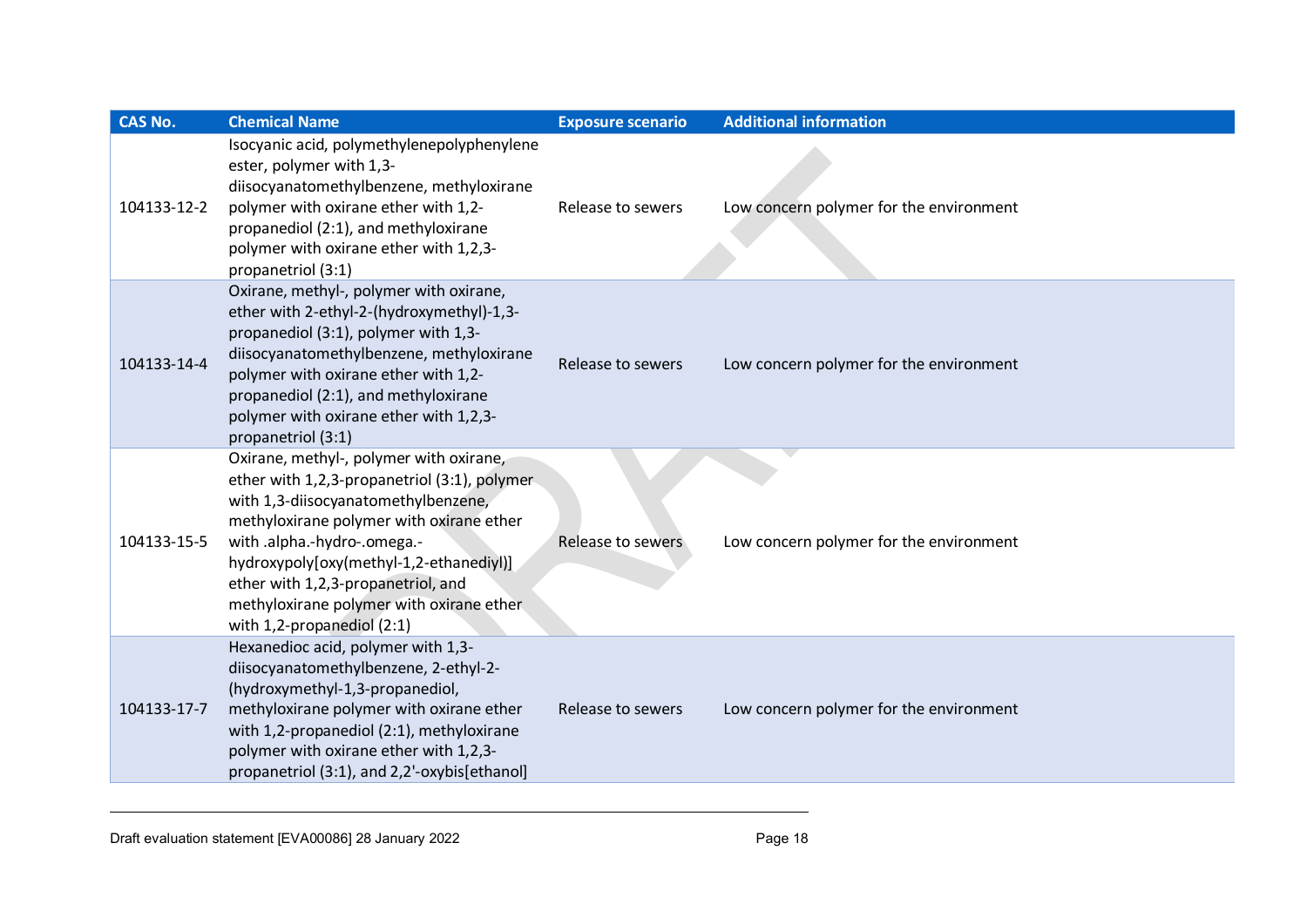| <b>CAS No.</b> | <b>Chemical Name</b>                                                                                                                                                                                                                                                                        | <b>Exposure scenario</b> | <b>Additional information</b>           |
|----------------|---------------------------------------------------------------------------------------------------------------------------------------------------------------------------------------------------------------------------------------------------------------------------------------------|--------------------------|-----------------------------------------|
| 104133-19-9    | Hexanedioc acid, polymer with 1,3-<br>diisocyanatomethylbenzene, 1,2-ethanediol,<br>2-ethyl-2-(hydroxymethyl)-1,3-<br>propanediol, methyloxirane polymer with<br>oxirane ether with 1,2-propanediol (2:1),<br>and methyloxirane polymer with oxirane<br>ether with 1,2,3-propanetriol (3:1) | Release to sewers        | Low concern polymer for the environment |
| 104352-00-3    | Hexanedioic acid, polymer with 1,3-<br>diisocyanatomethylbenzene, methyloxirane,<br>methyloxirane polymer with oxirane ether<br>with 1,2,3-propanetriol (3:1), 2,2'-<br>oxybis[ethanol] and 1,2,3-propanetriol                                                                              | Release to sewers        | Low concern polymer for the environment |
| 104376-60-5    | 1,3-Isobenzofurandione, polymer with 1,6-<br>hexanediol, isodecyl ester                                                                                                                                                                                                                     | Release to sewers        | Low concern polymer for the environment |
| 104376-61-6    | 1,2,3-Propanetriol, polymer with<br>(chloromethyl) oxirane and oxirane, 9-<br>octadecenyl ether, (Z)-                                                                                                                                                                                       | Release to sewers        | Low concern polymer for the environment |
| 104913-22-6    | 2-Propenoic acid, C18-22-branched and<br>linear alkyl esters, homopolymers                                                                                                                                                                                                                  | Release to sewers        | Low concern polymer for the environment |
| 106168-39-2    | Cyclohexene, 1-methyl-4-(1-methylethenyl)-,<br>homopolymer hydrogenated                                                                                                                                                                                                                     | Release to sewers        | Low concern polymer for the environment |
| 106214-56-6    | Castor oil, polymer with epoxidized soybean<br>oil, glycerol and phthalic anhydride                                                                                                                                                                                                         | Release to sewers        | Low concern polymer for the environment |
| 106232-89-7    | Castor oil, polymer with maleic anhydride<br>and rosin                                                                                                                                                                                                                                      | Release to sewers        | Low concern polymer for the environment |
| 106232-96-6    | Fatty acids, tall-oil, polymers with<br>dehydrated castor oil, glycerol, phthalic<br>anhydride and styrene                                                                                                                                                                                  | Release to sewers        | Low concern polymer for the environment |
| 109292-17-3    | 2-Propenoic acid, 2-methyl-, polymer with<br>ethyl 2-propenoate and .alpha.-octadecyl-<br>.omega.-(2-propenyloxy)poly(oxy-1,2-<br>ethanediyl)                                                                                                                                               | Release to sewers        | Low concern polymer for the environment |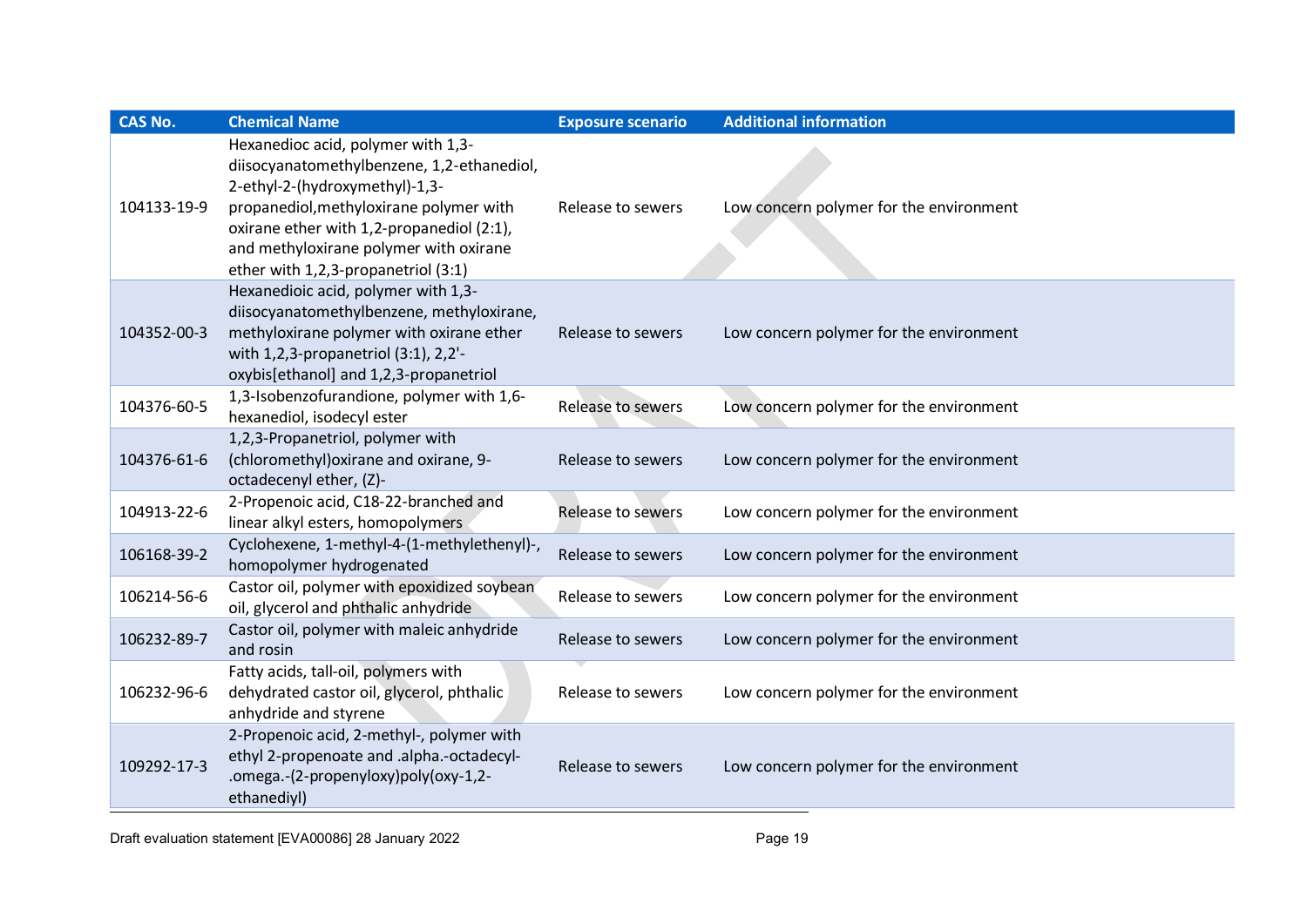| <b>CAS No.</b> | <b>Chemical Name</b>                                                                                                                                                                                                                                               | <b>Exposure scenario</b> | <b>Additional information</b>           |
|----------------|--------------------------------------------------------------------------------------------------------------------------------------------------------------------------------------------------------------------------------------------------------------------|--------------------------|-----------------------------------------|
| 109586-80-3    | Hexanedioic acid, polymer with 1,3-<br>diisocyanatomethylbenzene, methyloxirane,<br>.alpha.-(2-methyl-1-oxo-2-propenyl)-<br>.omega.-hydroxypoly[oxy(methyl-1,2-<br>ethanediyl)], oxirane and 1,2-propanediol,<br>block                                             | Release to sewers        | Low concern polymer for the environment |
| 109586-81-4    | Hexanedioic acid, polymer with 1,3-<br>diisocyanatomethylbenzene, 2-<br>hydroxypropyl 2-methyl-2-propenoate,<br>methyloxirane, .alpha.-(2-methyl-1-oxo-2-<br>propenyl)-.omega.-hydroxypoly[oxy(methyl-<br>1,2-ethanediyl)], oxirane and 1,2-<br>propanediol, block | Release to sewers        | Low concern polymer for the environment |
| 109669-92-3    | Hexanedioic acid, polymer with 1,3-<br>diisocyanatomethylbenzene, 2-ethyl-2-<br>(hydroxymethyl)-1,3-propanediol, 2,5-<br>furandione, .alpha.-hydro-.omega.-<br>hydroxypoly(oxy-1,2-ethanediyl) and 2,2'-<br>oxybis[ethanol]                                        | Release to sewers        | Low concern polymer for the environment |
| 110411-73-9    | 1,4-Benzenedicarboxylic acid, polymer with<br>[1,1'-biphenyl]-4,4'-diol, 2-(1,1-<br>dimethylethyl)-1,4-benzenediol and 4-<br>hydroxybenzoic acid                                                                                                                   | Release to sewers        | Low concern polymer for the environment |
| 111719-78-9    | Hexanedioic acid, polymer with 1,4-<br>butanediol and 2,2-dimethyl-1,3-<br>propanediol, isodecyl ester                                                                                                                                                             | Release to sewers        | Low concern polymer for the environment |
| 111719-87-0    | 2-Propenoic acid, C16-18-alkyl esters,<br>homopolymers                                                                                                                                                                                                             | Release to sewers        | Low concern polymer for the environment |
| 111719-88-1    | 2-Propenoic acid, C18-22-alkyl esters,<br>homopolymers                                                                                                                                                                                                             | Release to sewers        | Low concern polymer for the environment |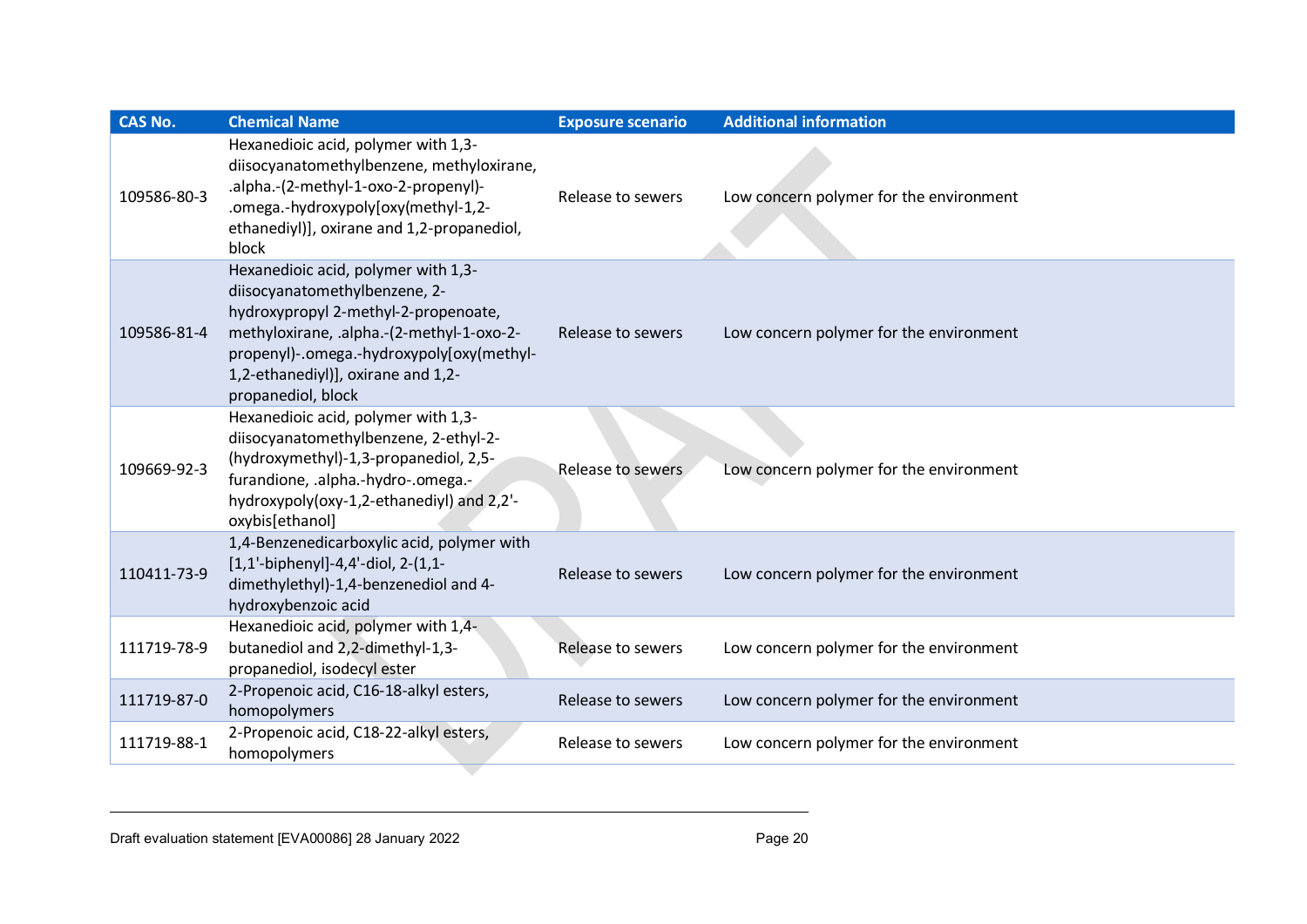| <b>CAS No.</b> | <b>Chemical Name</b>                                                                                                                                                               | <b>Exposure scenario</b> | <b>Additional information</b>           |
|----------------|------------------------------------------------------------------------------------------------------------------------------------------------------------------------------------|--------------------------|-----------------------------------------|
| 111905-60-3    | Castor oil, polymer with ethylene glycol,<br>glycerol, isophthalic acid, maleic anhydride<br>and soybean oil                                                                       | Release to sewers        | Low concern polymer for the environment |
| 112529-09-6    | Oxirane, methyl-, polymer with oxirane,<br>ether with 1,2,3-propanetriol (3:1), block,<br>polymer with 1,3-<br>diisocyanatomethylbenzene                                           | Release to sewers        | Low concern polymer for the environment |
| 113010-49-4    | 2-Propenoic acid, butyl ester, polymer with<br>ethyl 2-propenoate, N-(hydroxymethyl)-2-<br>propenamide, hydroxy[(1-oxo-2-<br>propenyl) amino] acetic acid and 2-<br>propenenitrile | Release to sewers        | Low concern polymer for the environment |
| 114679-27-5    | 1,2-Benzenedicarboxylic acid, polymer with<br>1,2-propanediol, cyclohexyl 2-ethylhexyl<br>ester                                                                                    | Release to sewers        | Low concern polymer for the environment |
| 114866-51-2    | 1,4-Benzenedicarboxylic acid, polymer with<br>$[1,1'-bipheny$ ]-2,5-diol and 4-<br>hydroxybenzoic acid                                                                             | Release to sewers        | Low concern polymer for the environment |
| 115047-93-3    | 1,3-Benzenedicarboxylic acid, polymer with<br>(E)-2-butenedioic acid, 1,1'-oxybis[2-<br>propanol] and 1,2-propanediol                                                              | Release to sewers        | Low concern polymer for the environment |
| 115592-84-2    | Acetic acid, ethenyl ester, polymer with<br>ethenol and formaldehyde                                                                                                               | Release to sewers        | Low concern polymer for the environment |
| 118539-59-6    | 9-Octadecenoic acid, 12-hydroxy-, [R-(Z)]-,<br>homopolymer, ester with .alpha.-2-<br>naphthalenyl-.omega.-hydroxypoly(oxy-1,2-<br>ethanediyl)                                      | Release to sewers        | Low concern polymer for the environment |
| 118539-60-9    | 9-Octadecenoic acid, 12-hydroxy-, [R-(Z)]-,<br>homopolymer, methyl ester                                                                                                           | Release to sewers        | Low concern polymer for the environment |
| 118896-90-5    | Fatty acids, tall-oil, polymers with<br>dehydrated castor oil, ethylene glycol,<br>maleic anhydride, pentaerythritol and rosin                                                     | Release to sewers        | Low concern polymer for the environment |

Draft evaluation statement [EVA00086] 28 January 2022 **Page 21** Page 21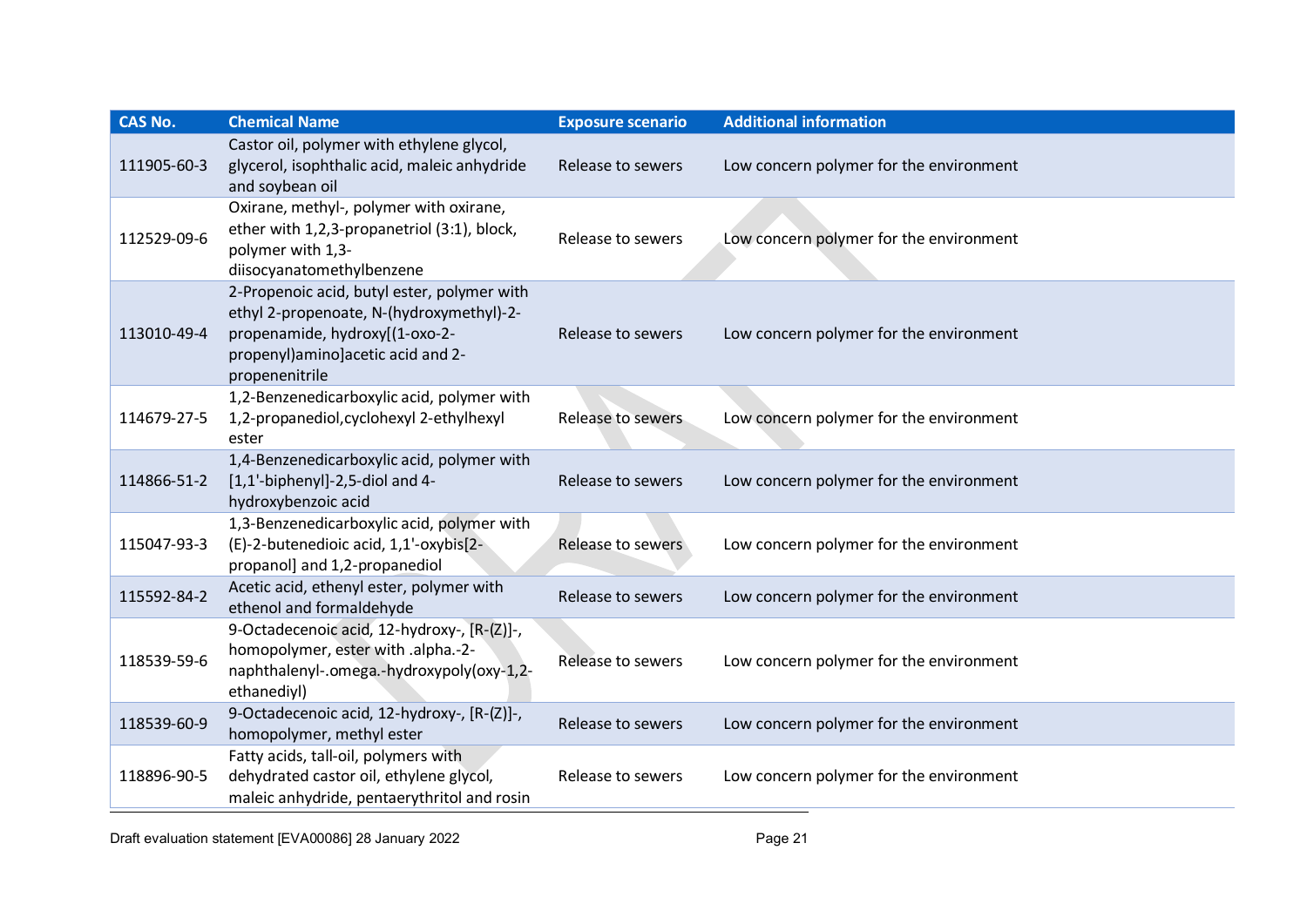| <b>CAS No.</b> | <b>Chemical Name</b>                                                                                                                                                                                                             | <b>Exposure scenario</b> | <b>Additional information</b>           |
|----------------|----------------------------------------------------------------------------------------------------------------------------------------------------------------------------------------------------------------------------------|--------------------------|-----------------------------------------|
| 119415-08-6    | Fatty acids, dehydrated castor-oil, polymers<br>with dehydrated castor oil, isononanoic acid,<br>isophthalic acid, linseed oil, maleic<br>anhydride and pentaerythritol                                                          | Release to sewers        | Low concern polymer for the environment |
| 119456-36-9    | Oxirane, methyl-, polymer with oxirane,<br>isodecyl 2-(1-methylethoxy)-2-oxoethyl<br>ether                                                                                                                                       | Release to sewers        | Low concern polymer for the environment |
| 120145-63-3    | 2-Oxepanone, homopolymer, 2-[(1-oxo-2-<br>propenyl) oxy] ethyl ester, 2-hydroxy-3-<br>phenoxypropyl ether                                                                                                                        | Release to sewers        | Low concern polymer for the environment |
| 120145-71-3    | 2-Oxepanone, homopolymer, 2-(5,5-<br>dimethyl-1,3-dioxan-2-yl)-2-methylpropyl<br>ester, 2-propenoate                                                                                                                             | Release to sewers        | Low concern polymer for the environment |
| 120145-73-5    | 2-Oxepanone, homopolymer, 2-methyl-2-<br>(4,4,6-trimethyl-1,3-dioxan-2-yl)propyl ester,<br>2-propenoate                                                                                                                          | Release to sewers        | Low concern polymer for the environment |
| 121676-47-9    | 1,3-Propanediol, 2,2-bis(hydroxymethyl)-,<br>polymer with 1,6-diisocyanatohexane, 2-<br>propenoate                                                                                                                               | Release to sewers        | Low concern polymer for the environment |
| 121676-48-0    | 1,3-Propanediol, 2,2-bis(hydroxymethyl)-,<br>polymer with 1,3-bis(1-isocyanato-1-<br>methylethyl)benzene, 2-propenoate                                                                                                           | Release to sewers        | Low concern polymer for the environment |
| 123701-50-8    | 1,2-Benzenedicarboxylic acid, polymer with<br>1,3-diisocyanatomethylbenzene, 2-ethyl-2-<br>(hydroxymethyl)-1,3-propanediol, 1,1'-((1-<br>methylethylidene)bis(4,1-<br>phenyleneoxy))bis(2-propanol) and 2,2'-<br>oxybis(ethanol) | Release to sewers        | Low concern polymer for the environment |
| 127947-28-8    | 1,3-Isobenzofurandione, polymer with 2,2-<br>dimethyl-1,3-propanediol and 1,2-<br>propanediol, benzoate                                                                                                                          | Release to sewers        | Low concern polymer for the environment |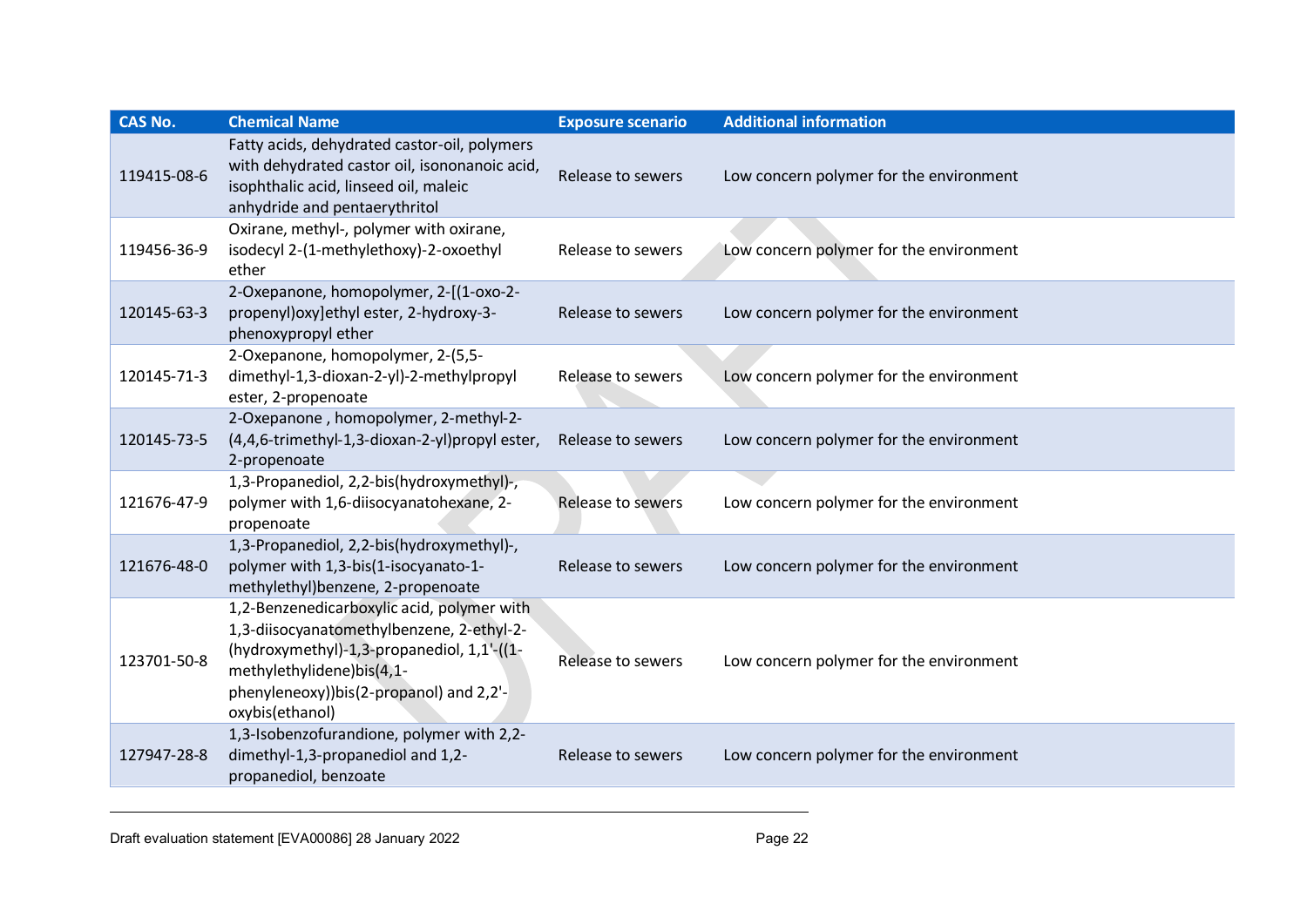| CAS No.     | <b>Chemical Name</b>                                                                                                                                                                       | <b>Exposure scenario</b> | <b>Additional information</b>           |
|-------------|--------------------------------------------------------------------------------------------------------------------------------------------------------------------------------------------|--------------------------|-----------------------------------------|
| 127947-29-9 | 5-Isobenzofurancarboxylic acid, 1,3-dihydro-<br>1,3-dioxo-, polymer with 2,2-dimethyl-1,3-<br>propanediol, 1,3-isobenzofurandione and<br>1,2-propanediol, benzoate                         | Release to sewers        | Low concern polymer for the environment |
| 127985-99-3 | 1,2-Hexadecanediol, polymer with .alpha.-<br>hydro-.omega.-hydroxypoly(oxy-1,2-<br>ethanediyl) and 5-isocyanato-1-<br>(isocyanatomethyl)-1,3,3-<br>trimethylcyclohexane                    | Release to sewers        | Low concern polymer for the environment |
| 128446-79-7 | Acetic acid, ethenyl ester, polymer with<br>methyloxirane polymer with oxirane methyl<br>2-propenyl ether                                                                                  | Release to sewers        | Low concern polymer for the environment |
| 128973-67-1 | Castor oil, dehydrated, polymer with<br>glycerol, phthalic anhydride and rosin                                                                                                             | Release to sewers        | Low concern polymer for the environment |
| 131788-22-2 | Isocyanic acid, polymethylenepolyphenylene<br>ester, polymer with 1,3-<br>diisocyanatomethylbenzene and<br>methyloxirane block polymer with oxirane<br>ether with 1,2,3-propanetriol (3:1) | Release to sewers        | Low concern polymer for the environment |
| 132859-28-0 | 1,3-Isobenzofurandione, polymer with<br>hexadecyloxirane                                                                                                                                   | Release to sewers        | Low concern polymer for the environment |
| 132983-37-0 | 1,3-Butadiene, 2-methyl-, polymer with 1,3-<br>butadiene, hydrogenated                                                                                                                     | Release to sewers        | Low concern polymer for the environment |
| 133605-49-9 | Fatty acids, tall-oil, polymers with adipic<br>acid, benzoic acid, pentaerythritol, phthalic<br>anhydride, 1-tridecanol and<br>trimethylolpropane                                          | Release to sewers        | Low concern polymer for the environment |
| 133673-89-9 | 5-Isobenzofurancarboxylic acid, 1,3-dihydro-<br>1,3-dioxo-, polymer with 2,2-dimethyl-1,3-<br>propanediol, octadecanoate                                                                   | Release to sewers        | Low concern polymer for the environment |
| 134210-67-6 | Alkenes, C20-24 alpha-, polymers with<br>maleic anhydride, C16-18-alkyl esters                                                                                                             | Release to sewers        | Low concern polymer for the environment |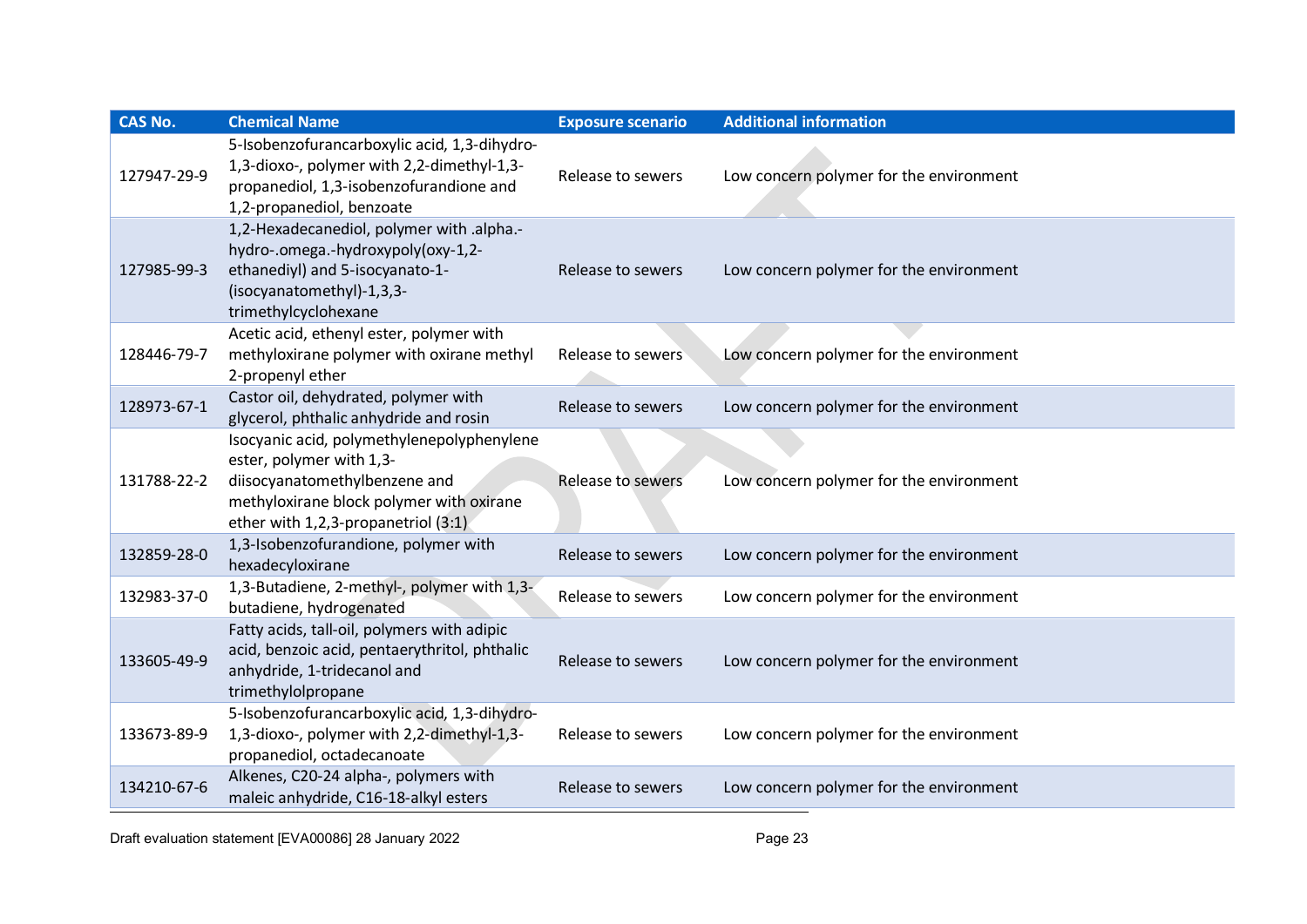| <b>CAS No.</b> | <b>Chemical Name</b>                                                                                                                                                                                                                                       | <b>Exposure scenario</b> | <b>Additional information</b>           |
|----------------|------------------------------------------------------------------------------------------------------------------------------------------------------------------------------------------------------------------------------------------------------------|--------------------------|-----------------------------------------|
| 134210-69-8    | Alkenes, C30-36 alpha-, polymers with<br>maleic anhydride, C16-18-alkyl esters                                                                                                                                                                             | Release to sewers        | Low concern polymer for the environment |
| 134312-62-2    | 1,3-Benzenedicarboxylic acid, polymer with<br>1,3-dihydro-1,3-dioxo-5-<br>isobenzofurancarboxylic acid, 2,2-dimethyl-<br>1,3-propanediol, 2,5-furandione and 1,6-<br>hexanediol, 3-oxobutanoate                                                            | Release to sewers        | Low concern polymer for the environment |
| 136044-85-4    | 1,3-Propanediol, 2-ethyl-2-(hydroxymethyl)-,<br>polymer with 1,3-bis(1-isocyanato-1-<br>methylethyl) benzene and alpha-hydro-<br>omega-hydroxypoly[oxy(methyl-1,2-<br>ethanediyl)]                                                                         | Release to sewers        | Low concern polymer for the environment |
| 137739-03-8    | Oxirane, methyl-, polymer with oxirane,<br>ether with 1,2,3-propanetriol (3:1), block,<br>polymer with 1,3-<br>diisocyanatomethylbenzene and<br>.alpha.,.alpha.',.alpha.''-1,2,3-<br>propanetriyltris[.omega.-<br>hydroxypoly[oxy(methyl-1,2-ethanediyl)]] | Release to sewers        | Low concern polymer for the environment |
| 142540-43-0    | 2-Oxepanone, homopolymer, ester with 2-<br>ethyl-2-(hydroxymethyl)-1,3-propanediol, 2-<br>propenoate                                                                                                                                                       | Release to sewers        | Low concern polymer for the environment |
| 146126-21-8    | 2-Propenoic acid, 2-methyl-, homopolymer,<br>ester with 1,2,3-propanetriol                                                                                                                                                                                 | Release to sewers        | Low concern polymer for the environment |
| 172671-61-3    | Bicyclo[2.2.1]hept-2-ene, 5-ethylidene-,<br>polymer with ethene, 1,4-hexadiene and 1-<br>propene                                                                                                                                                           | Release to sewers        | Low concern polymer for the environment |
| 173269-31-3    | Linseed oil, polymer with glycerol,<br>isophthalic acid, pentaerythritol and phthalic<br>anhydride                                                                                                                                                         | Release to sewers        | Low concern polymer for the environment |
| 185568-01-8    | Decanedioic acid, polymer with 1,2,3-<br>propanetriol, butyl ester                                                                                                                                                                                         | Release to sewers        | Low concern polymer for the environment |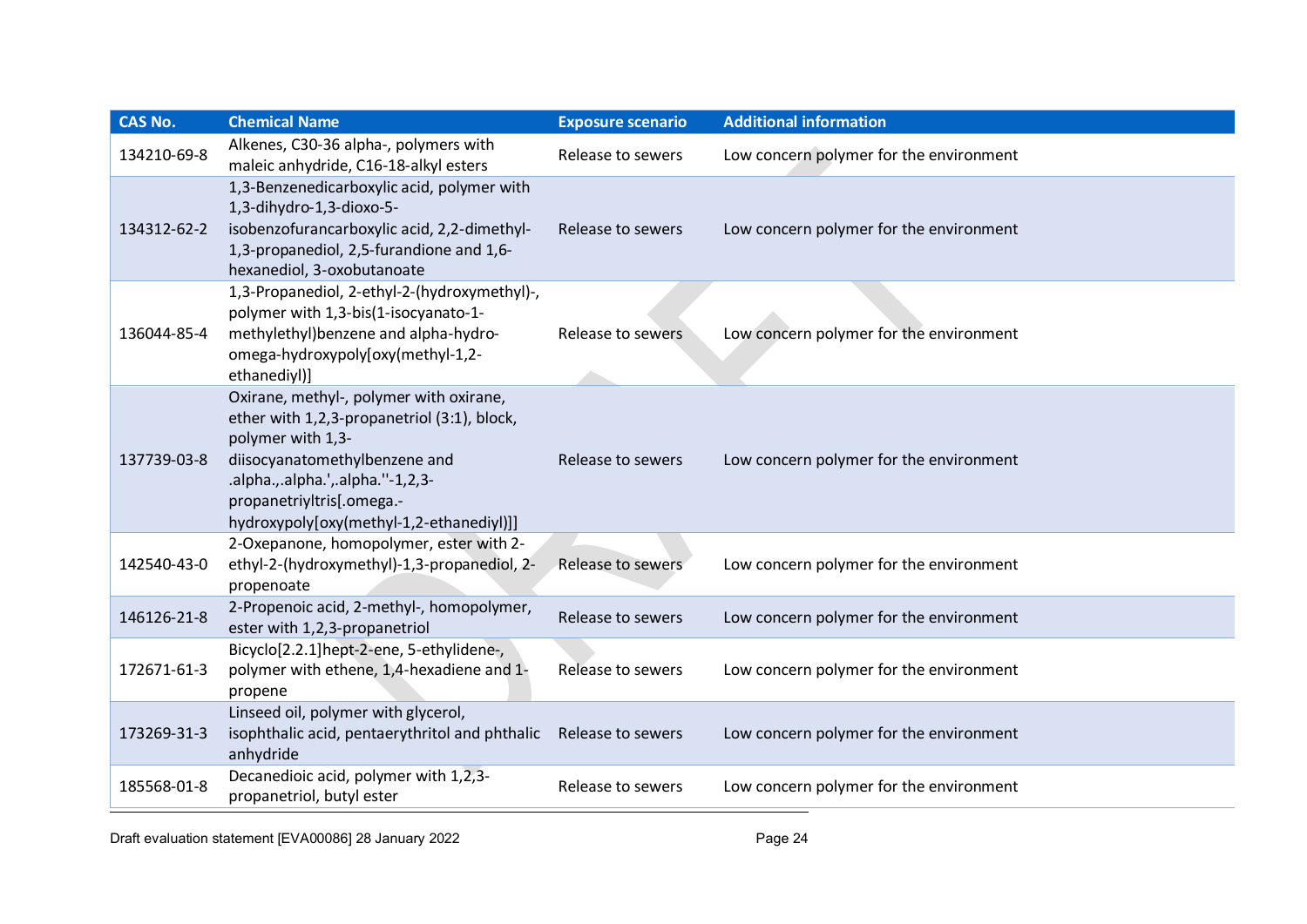| <b>CAS No.</b> | <b>Chemical Name</b>                                                                                                                                                                                                  | <b>Exposure scenario</b> | <b>Additional information</b>           |
|----------------|-----------------------------------------------------------------------------------------------------------------------------------------------------------------------------------------------------------------------|--------------------------|-----------------------------------------|
| 188596-17-0    | 2-Propenoic acid, 2-methyl-, dodecyl ester,<br>polymer with butyl 2-propenoate,<br>ethenylbenzene, oxiranylmethyl 2-methyl-2-<br>propenoate and 2-propenoic acid, tert-Bu<br>3,5,5-trimethylhexaneperoxoate-initiated | Release to sewers        | Low concern polymer for the environment |
| 199237-18-8    | 2,5-Furandione, polymer with<br>ethenylbenzene, C20-28-alkyl esters                                                                                                                                                   | Release to sewers        | Low concern polymer for the environment |
| 218432-14-5    | 1,3-Propanediol, 2-ethyl-2-(hydroxymethyl)-,<br>polymer with 1,3-bis(1-isocyanato-1-<br>methylethyl) benzene and oxybis[propanol]                                                                                     | Release to sewers        | Low concern polymer for the environment |
| 218451-37-7    | Propanoic acid, 3-hydroxy-2-<br>(hydroxymethyl)-2-methyl-, polymer with<br>1,3-bis(1-isocyanato-1-methylethyl)benzene<br>and alpha-hydro-omega-<br>hydroxypoly[oxy(methyl-1,2-ethanediyl)]                            | Release to sewers        | Low concern polymer for the environment |
| 218621-08-0    | 1,4-Butanediol, polymer with 1,3-bis(1-<br>isocyanato-1-methylethyl)benzene, 2-ethyl-<br>2-(hydroxymethyl)-1,3-propanediol and<br>alpha-hydro-omega-<br>hydroxypoly[oxy(methyl-1,2-ethanediyl)]                       | Release to sewers        | Low concern polymer for the environment |
| 218781-78-3    | 1,3-Isobenzofurandione, polymer with 2,2-<br>bis(hydroxymethyl)-1,3-propanediol and 2,5-<br>furandione, nonanoate                                                                                                     | Release to sewers        | Low concern polymer for the environment |
| 236752-06-0    | 1,3-Benzenedicarboxylic acid, polymer with<br>2-methyl-1,5-pentanediamine, C>14-alkyl<br>esters                                                                                                                       | Release to sewers        | Low concern polymer for the environment |
| 25038-36-2     | Bicyclo[2.2.1]hept-2-ene, 5-ethylidene-,<br>polymer with ethene and 1-propene                                                                                                                                         | Release to sewers        | Low concern polymer for the environment |
| 25038-76-0     | Bicyclo[2.2.1]hept-2-ene, homopolymer                                                                                                                                                                                 | Release to sewers        | Low concern polymer for the environment |
| 25086-62-8     | 2-Propenoic acid, 2-methyl-, sodium salt,<br>homopolymer                                                                                                                                                              | Release to sewers        | Low concern polymer for the environment |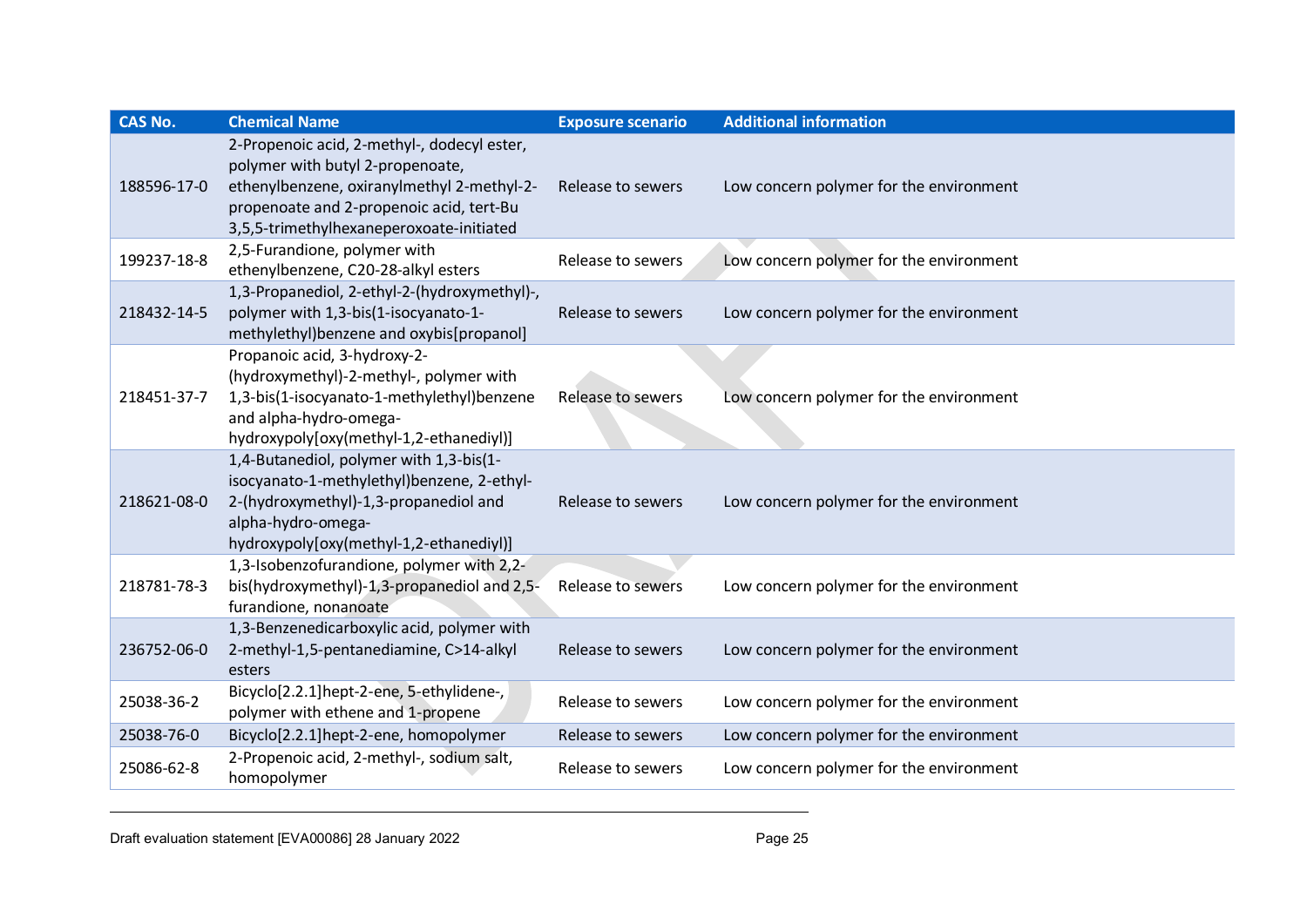| <b>CAS No.</b> | <b>Chemical Name</b>                                                                                                                                                                         | <b>Exposure scenario</b> | <b>Additional information</b>           |
|----------------|----------------------------------------------------------------------------------------------------------------------------------------------------------------------------------------------|--------------------------|-----------------------------------------|
| 25135-34-6     | Isocyanic acid, 2,4,6-triisopropyl-m-<br>phenylene ester, polymer with 1,12-<br>octadecanediol                                                                                               | Release to sewers        | Low concern polymer for the environment |
| 25154-85-2     | Propane, 1-(ethenyloxy)-2-methyl-, polymer<br>with chloroethene                                                                                                                              | Release to sewers        | Low concern polymer for the environment |
| 25190-87-8     | Bicyclo[2.2.1]hepta-2,5-diene, polymer with<br>ethene, 1,4-hexadiene and 1-propene                                                                                                           | Release to sewers        | Low concern polymer for the environment |
| 25266-46-0     | 1,2-Benzenedicarboxylic acid, polymer with<br>(Z)-2-butenedioic acid and 1,2-propanediol                                                                                                     | Release to sewers        | Low concern polymer for the environment |
| 25719-60-2     | Bicyclo[3.1.1]heptane, 6,6-dimethyl-2-<br>methylene-, homopolymer                                                                                                                            | Release to sewers        | Low concern polymer for the environment |
| 25722-07-0     | 1,3-Benzenedicarboxylic acid, polymer with<br>1,6-hexanediamine                                                                                                                              | Release to sewers        | Low concern polymer for the environment |
| 25766-18-1     | Bicyclo[3.1.1]hept-2-ene, 2,6,6-trimethyl-,<br>homopolymer                                                                                                                                   | Release to sewers        | Low concern polymer for the environment |
| 258333-44-7    | Hexanedioic acid, polymer with 2,2-<br>dimethyl-1,3-propanediol, 2-ethyl-2-<br>(hydroxymethyl)-1,3-propanediol and<br>hexahydro-1,3-isobenzofurandione,<br>nonanoate                         | Release to sewers        | Low concern polymer for the environment |
| 258333-47-0    | 1,4-Cyclohexanedicarboxylic acid, polymer<br>with 2,2-dimethyl-1,3-propanediol, 2-ethyl-<br>2-(hydroxymethyl)-1,3-propanediol,<br>hexanedioic acid and 1,3-<br>isobenzofurandione, benzoate  | Release to sewers        | Low concern polymer for the environment |
| 258333-50-5    | 1,4-Cyclohexanedicarboxylic acid, polymer<br>with 2,2-dimethyl-1,3-propanediol, 2-ethyl-<br>2-(hydroxymethyl)-1,3-propanediol,<br>hexanedioic acid and 1,3-<br>isobenzofurandione, nonanoate | Release to sewers        | Low concern polymer for the environment |
| 26062-52-2     | 1,3-Propanediol, 2-ethyl-2-(hydroxymethyl)-,<br>polymer with methyloxirane and oxirane                                                                                                       | Release to sewers        | Low concern polymer for the environment |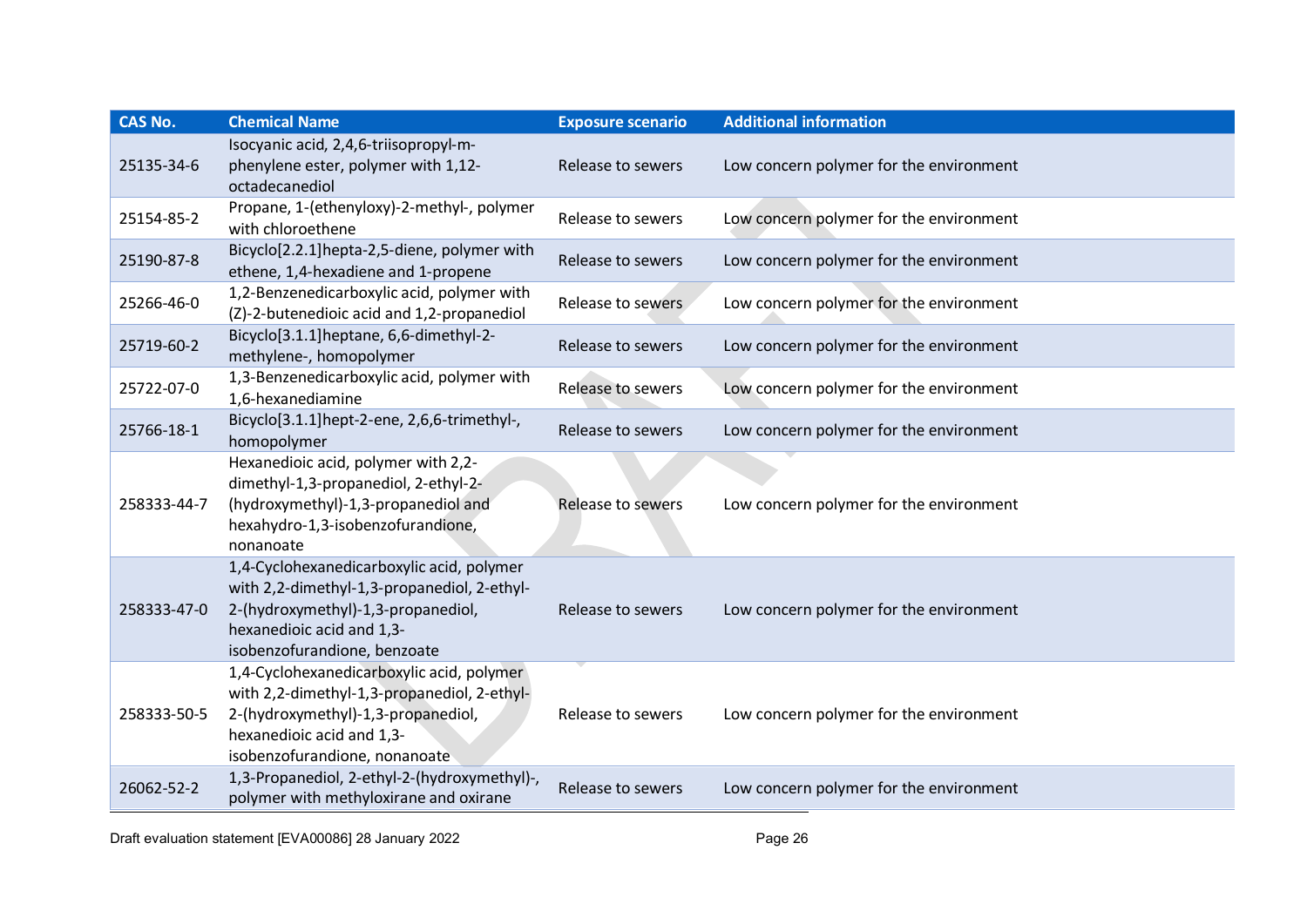| <b>CAS No.</b> | <b>Chemical Name</b>                                                                                                                                                                       | <b>Exposure scenario</b> | <b>Additional information</b>           |
|----------------|--------------------------------------------------------------------------------------------------------------------------------------------------------------------------------------------|--------------------------|-----------------------------------------|
| 26098-55-5     | Dodecanedioic acid, polymer with 1,6-<br>hexanediamine                                                                                                                                     | Release to sewers        | Low concern polymer for the environment |
| 28214-57-5     | 2-Propenoic acid, ammonium salt,<br>homopolymer                                                                                                                                            | Release to sewers        | Low concern polymer for the environment |
| 28390-30-9     | Ethene, ethoxy-, polymer with<br>methoxyethene                                                                                                                                             | Release to sewers        | Low concern polymer for the environment |
| 30261-69-9     | 2-Propenoic acid, 2-methyl-, methyl ester,<br>polymer with butyl 2-propenoate and 2-<br>oxiranylmethyl 2-methyl-2-propenoate                                                               | Release to sewers        | Low concern polymer for the environment |
| 31307-92-3     | D-Glucitol, polymer with oxirane                                                                                                                                                           | Release to sewers        | Low concern polymer for the environment |
| 31393-98-3     | Bicyclo[3.1.1]hept-2-ene, 2,6,6-trimethyl-,<br>polymer with 6,6-dimethyl-2-<br>methylenebicyclo[3.1.1]heptane                                                                              | Release to sewers        | Low concern polymer for the environment |
| 36890-68-3     | 2-Oxepanone, polymer with 2,2'-<br>oxybis[ethanol]                                                                                                                                         | Release to sewers        | Low concern polymer for the environment |
| 375844-90-9    | 2-Propenoic acid, butyl ester, polymer with<br>1,4-diethenylbenzene and ethylbenzene,<br>benzoyl peroxide- and tert-Bu 2-<br>ethylhexaneperoxoate- and tert-Bu<br>peroxide-initiated       | Release to sewers        | Low concern polymer for the environment |
| 375844-93-2    | 2-Propenoic acid, butyl ester, polymer with<br>1,4-diethenylbenzene and ethenylbenzene,<br>benzoyl peroxide- and tert-Bu peroxide-<br>initiated                                            | Release to sewers        | Low concern polymer for the environment |
| 375844-94-3    | 2-Propenoic acid, butyl ester, polymer with<br>1,4-diethenylbenzene and ethenylbenzene,<br>benzoyl peroxide- and OO-tert-Bu O-iso-Pr<br>carbonoperoxoateand tert-Bu peroxide-<br>initiated | Release to sewers        | Low concern polymer for the environment |
| 37625-56-2     | 2-Oxepanone, polymer with 2-ethyl-2-<br>(hydroxymethyl)-1,3-propanediol                                                                                                                    | Release to sewers        | Low concern polymer for the environment |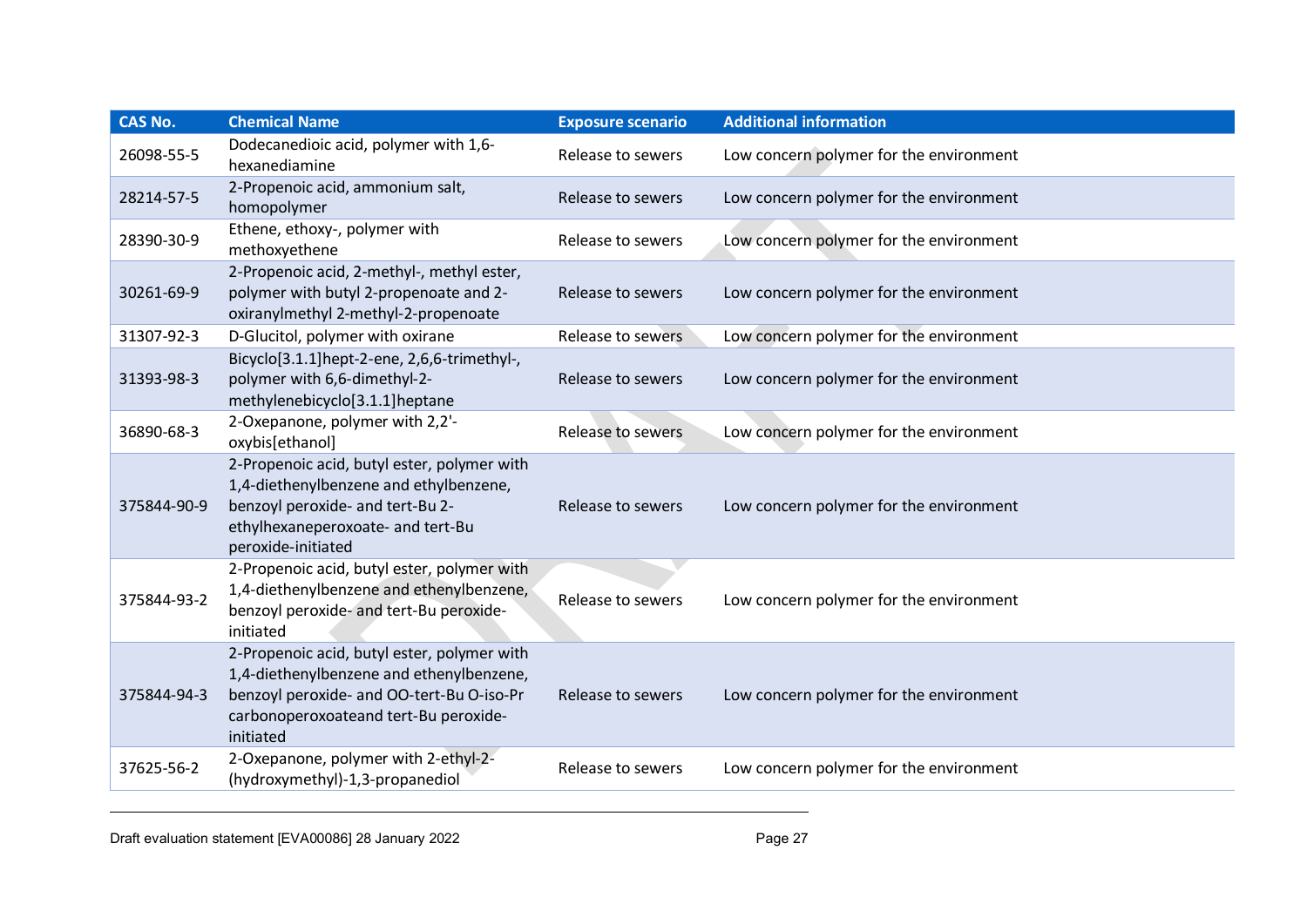| <b>CAS No.</b> | <b>Chemical Name</b>                                                                                                                                                                                                                                                        | <b>Exposure scenario</b> | <b>Additional information</b>           |
|----------------|-----------------------------------------------------------------------------------------------------------------------------------------------------------------------------------------------------------------------------------------------------------------------------|--------------------------|-----------------------------------------|
| 376632-97-2    | 2-Propenoic acid, butyl ester, polymer with<br>1,4-diethenylbenzene and ethenylbenzene,<br>tert-Bu peroxide-initiated                                                                                                                                                       | Release to sewers        | Low concern polymer for the environment |
| 39453-44-6     | Oxirane, methyl-, polymer with oxirane,<br>diacetate                                                                                                                                                                                                                        | Release to sewers        | Low concern polymer for the environment |
| 474267-00-0    | Isocyanic acid, polymethylenepolyphenylene<br>ester, polymer with 1,3-<br>diisocyanatomethylbenzene, methyloxirane<br>block polymer with oxirane ether with 1,2,3-<br>propanetriol (3:1), and methyloxirane<br>polymer with oxirane ether with 1,2,3-<br>propanetriol (3:1) | Release to sewers        | Low concern polymer for the environment |
| 51447-37-1     | Poly[oxy(methyl-1,2-ethanediyl)], .alpha.-<br>hydro-.omega.-hydroxy-, polymer with 1,1'-<br>methylenebis[4-isocyanatobenzene] and<br>.alpha.,.alpha.',.alpha."-(1,2,3-<br>propanetriyl)tris[.omega.-<br>hydroxypoly[oxy(methyl-1,2-ethanediyl)]]                            | <b>Release to sewers</b> | Low concern polymer for the environment |
| 52232-27-6     | Oxirane, methyl-, polymer with oxirane,<br>methyl 2-propenyl ether                                                                                                                                                                                                          | Release to sewers        | Low concern polymer for the environment |
| 52284-06-7     | 2-Oxepanone, polymer with .alpha.-hydro-<br>.omega.-hydroxypoly(oxy-1,2-ethanediyl)                                                                                                                                                                                         | Release to sewers        | Low concern polymer for the environment |
| 52409-10-6     | Poly[oxy(methyl-1,2-ethanediyl)],<br>.alpha.,.alpha.',.alpha."-1,2,3-<br>propanetriyltris[.omega.-hydroxy-, polymer<br>with 1,1'-methylenebis[4-<br>isocyanatobenzene]                                                                                                      | Release to sewers        | Low concern polymer for the environment |
| 53637-25-5     | Oxirane, methyl-, polymer with oxirane,<br>ether with 1,2-propanediol $(2:1)$                                                                                                                                                                                               | Release to sewers        | Low concern polymer for the environment |
| 55126-40-4     | Oxirane, methyl-, polymer with oxirane,<br>dioctadecanoate                                                                                                                                                                                                                  | Release to sewers        | Low concern polymer for the environment |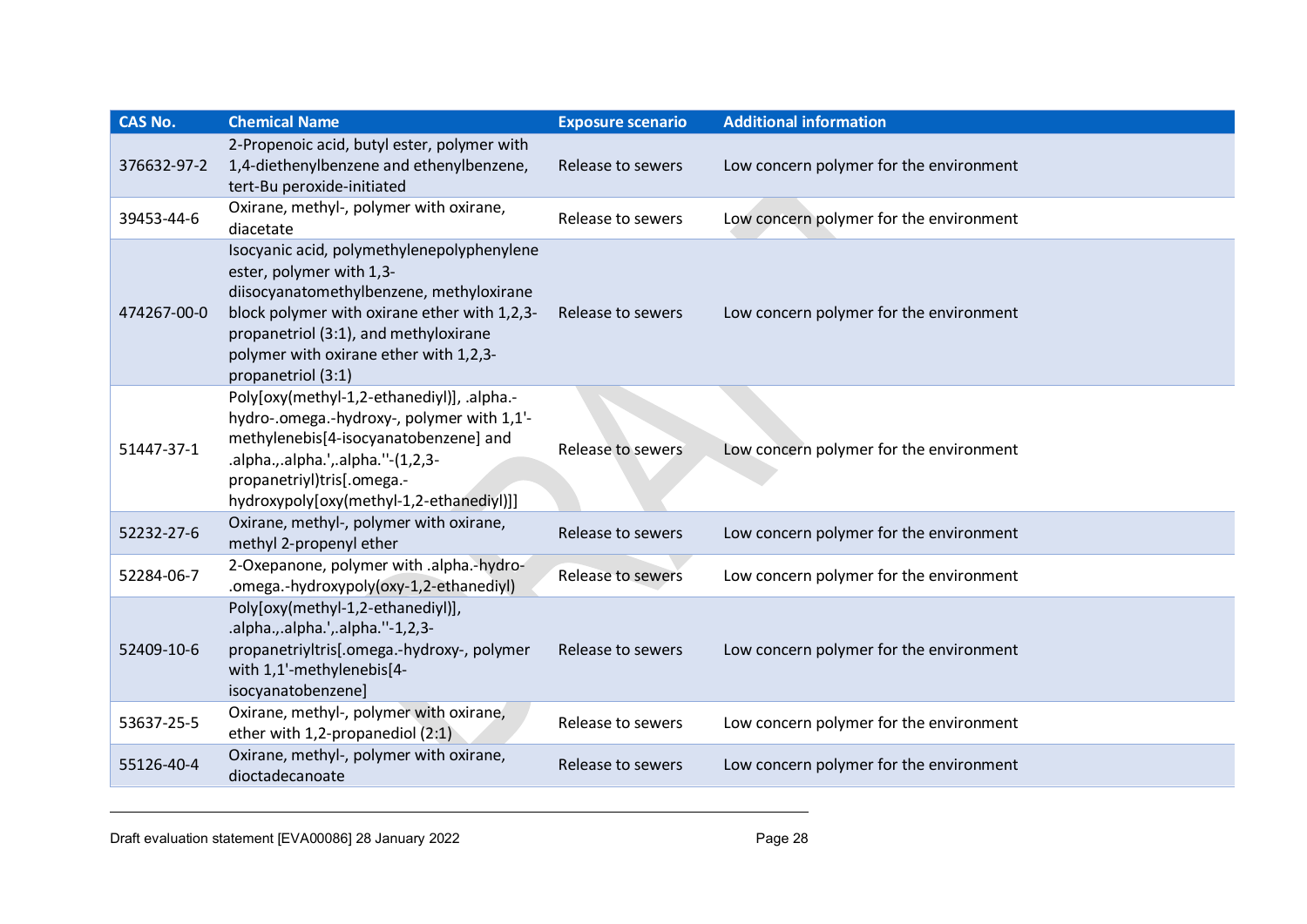| CAS No.    | <b>Chemical Name</b>                                                                                                                                                                                                                                      | <b>Exposure scenario</b> | <b>Additional information</b>           |
|------------|-----------------------------------------------------------------------------------------------------------------------------------------------------------------------------------------------------------------------------------------------------------|--------------------------|-----------------------------------------|
| 55206-48-9 | Octadecanoic acid, 12-hydroxy-, polymer<br>with oxirane                                                                                                                                                                                                   | Release to sewers        | Low concern polymer for the environment |
| 55963-27-4 | Oxirane, methyl-, polymer with oxirane,<br>didocosanoate                                                                                                                                                                                                  | Release to sewers        | Low concern polymer for the environment |
| 56449-05-9 | Oxirane, methyl-, polymer with oxirane,<br>ether with D-glucitol (6:1)                                                                                                                                                                                    | Release to sewers        | Low concern polymer for the environment |
| 56590-67-1 | 1,3-Isobenzofurandione, 3a, 4, 7, 7a-<br>tetrahydro-, polymer with 2,2-<br>bis(hydroxymethyl)-1,3-propanediol, 2-<br>propenoate                                                                                                                           | Release to sewers        | Low concern polymer for the environment |
| 56631-36-8 | Isocyanic acid, polymethylenepolyphenylene<br>ester, polymer with 1,3-<br>diisocyanatomethylbenzene and<br>methyloxirane polymer with oxirane ether<br>with $1,2,3$ -propanetriol $(3:1)$                                                                 | Release to sewers        | Low concern polymer for the environment |
| 56793-28-3 | Hexanedioic acid, polymer with 1,3-<br>diisocyanatomethylbenzene, 2-ethyl-2-<br>(hydroxymethyl)-1,3-propanediol, 2,2'-<br>oxybis[ethanol] and .alpha., .alpha.', .alpha."-<br>1,2,3-propanetriyltris[.omega.-<br>hydroxypoly[oxy(methyl-1,2-ethanediyl)]] | Release to sewers        | Low concern polymer for the environment |
| 57288-55-8 | Isocyanic acid, polymethylenepolyphenylene<br>ester, polymer with [(1-methyl-1,2-<br>ethanediyl)bis(oxy)]bis[propanol]                                                                                                                                    | Release to sewers        | Low concern polymer for the environment |
| 57451-08-8 | Poly[oxy(methyl-1,2-ethanediyl)],<br>.alpha.,.alpha.',.alpha."-1,2,3-<br>propanetriyltris[.omega.-hydroxy-, polymer<br>with 1,3-diisocyanatomethylbenzene and<br>.alpha.-hydro-.omega.-<br>hydroxypoly[oxy(methyl-1,2-ethanediyl)]                        | Release to sewers        | Low concern polymer for the environment |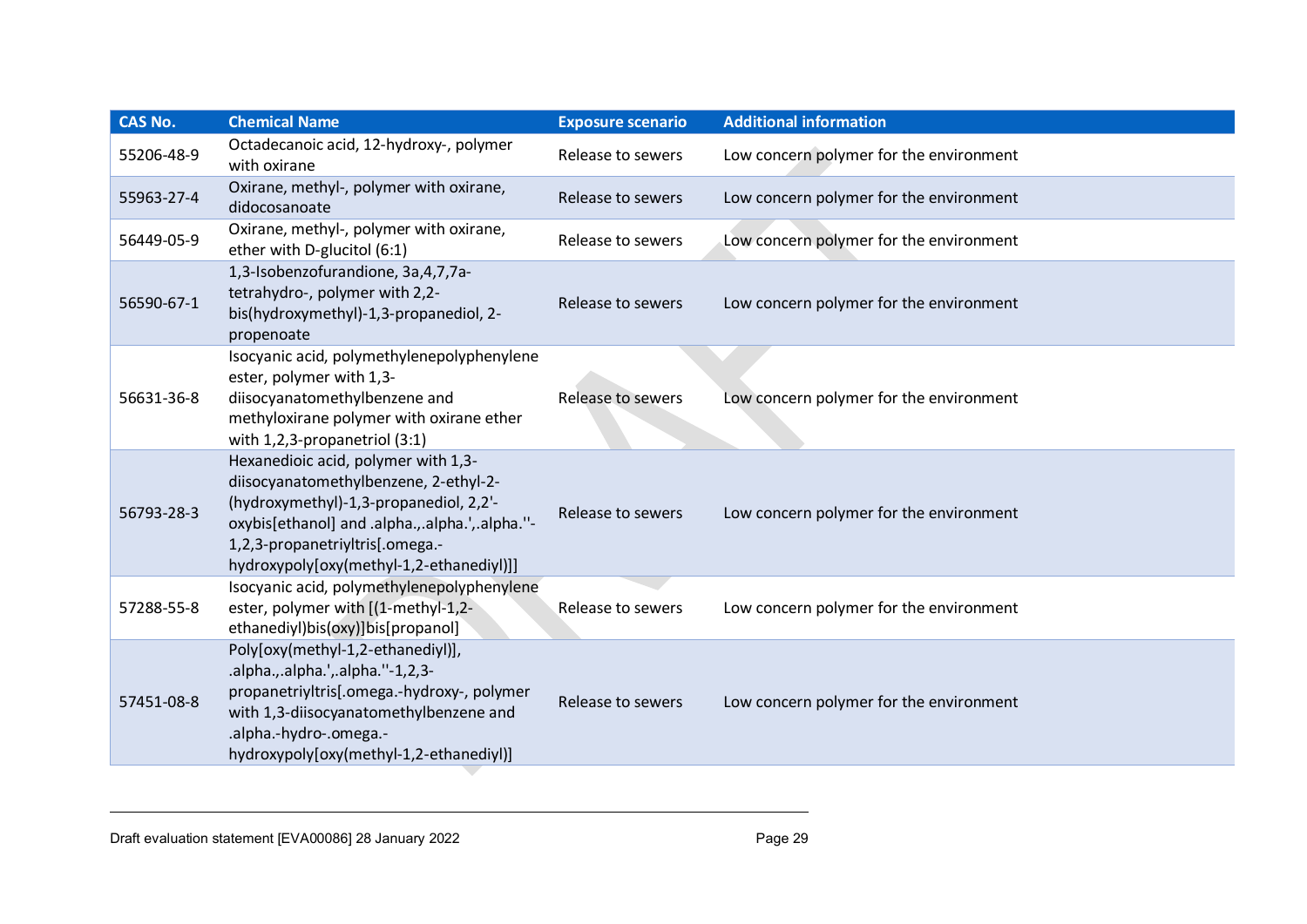| <b>CAS No.</b> | <b>Chemical Name</b>                                                                                                                                                                                                                          | <b>Exposure scenario</b> | <b>Additional information</b>           |
|----------------|-----------------------------------------------------------------------------------------------------------------------------------------------------------------------------------------------------------------------------------------------|--------------------------|-----------------------------------------|
| 57903-73-8     | 1,3-Propanediol, 2,2-bis(hydroxymethyl)-,<br>polymer with (chloromethyl) oxirane, 2-<br>propenoate                                                                                                                                            | Release to sewers        | Low concern polymer for the environment |
| 58205-99-5     | Oxirane, methyl-, polymer with oxirane,<br>ether with 2,2-bis(hydroxymethyl)-1,3-<br>propanediol (4:1)                                                                                                                                        | Release to sewers        | Low concern polymer for the environment |
| 58285-28-2     | Isocyanic acid, polymethylenepolyphenylene<br>ester, polymer with 1,3-<br>diisocyanatomethylbenzene and<br>methyloxirane polymer with oxirane ether<br>with 2-ethyl-2-(hydroxymethyl)-1,3-<br>propanediol (3:1)                               | Release to sewers        | Low concern polymer for the environment |
| 58354-67-9     | Isocyanic acid, polymethylenepolyphenylene<br>ester, polymer with 1,3-<br>diisocyanatomethylbenzene and<br>.alpha.,.alpha.',.alpha."-1,2,3-<br>propanetriyltris[.omega.-<br>hydroxypoly[oxy(methyl-1,2-ethanediyl)]]                          | Release to sewers        | Low concern polymer for the environment |
| 60164-14-9     | Oxirane, methyl-, polymer with oxirane,<br>ether with 1,2,3-propanetriol (3:1), polymer<br>with 1,3-diisocyanatomethylbenzeneand<br>.alpha.,.alpha.',.alpha."-1,2,3-<br>propanetriyltris[.omega.-<br>hydroxypoly[oxy(methyl-1,2-ethanediyl)]] | Release to sewers        | Low concern polymer for the environment |
| 60209-07-6     | Isocyanic acid, polymethylenepolyphenylene<br>ester, polymer with 1,3-<br>diisocyanatomethylbenzene and .alpha.-<br>hydro-.omega.-hydroxypoly[oxy(methyl-1,2-<br>ethanediyl)]                                                                 | Release to sewers        | Low concern polymer for the environment |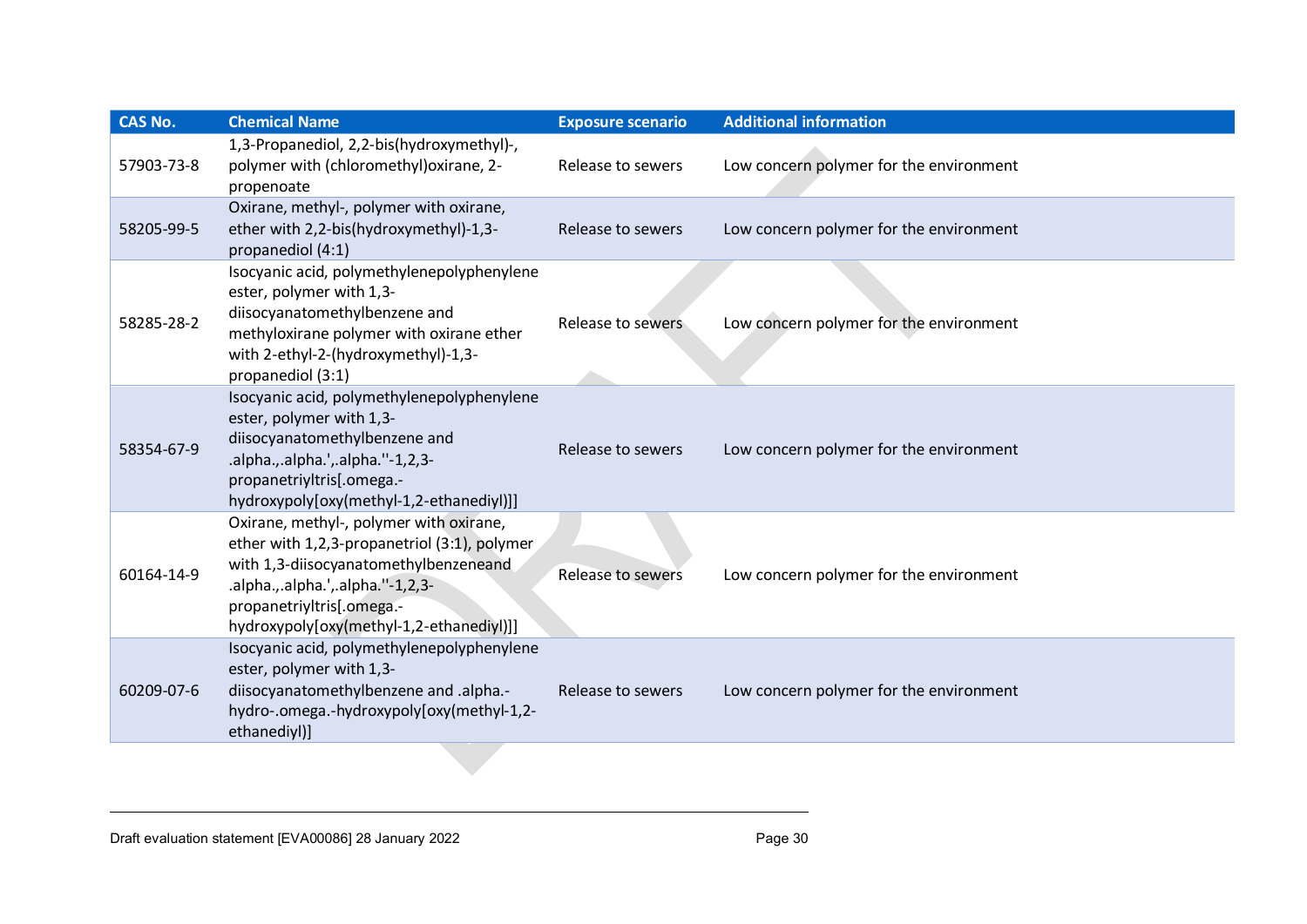| <b>CAS No.</b> | <b>Chemical Name</b>                                                                                                                                                                                                                                                       | <b>Exposure scenario</b> | <b>Additional information</b>           |
|----------------|----------------------------------------------------------------------------------------------------------------------------------------------------------------------------------------------------------------------------------------------------------------------------|--------------------------|-----------------------------------------|
| 60877-29-4     | Oxirane, methyl-, polymer with 1,3-<br>diisocyanatomethylbenzene, methyloxirane<br>polymer with oxirane ether with 1,2,3-<br>propanetriol (3:1) and oxirane                                                                                                                | Release to sewers        | Low concern polymer for the environment |
| 60892-41-3     | Oxirane, methyl-, polymer with 1,3-<br>diisocyanatomethylbenzene, methyloxirane<br>polymer with oxirane ether with 1,2,3-<br>propanetriol (3:1), oxirane and<br>.alpha.,.alpha.',.alpha.''-1,2,3-<br>propanetriyltris[.omega.-<br>hydroxypoly[oxy(methyl-1,2-ethanediyl)]] | Release to sewers        | Low concern polymer for the environment |
| 61839-42-7     | Poly[oxy(methyl-1,2-ethanediyl)],<br>.alpha.,.alpha.',.alpha.''-1,2,3-<br>propanetriyltris[.omega.-hydroxy-, polymer<br>with 1,3-diisocyanatomethylbenzene and<br>.alpha.-hydro-.omega.-hydroxypoly(oxy-1,2-<br>ethanediyl)                                                | Release to sewers        | Low concern polymer for the environment |
| 62118-21-2     | 1,3-Isobenzofurandione, polymer with 2-<br>ethyl-2-(hydroxymethyl)-1,3-propanediol,<br>2,5-furandione, 1,6-hexanediol and 4,4'-(1-<br>methylethylidene)bis[cyclohexanol]                                                                                                   | Release to sewers        | Low concern polymer for the environment |
| 63231-79-8     | Hexanedioic acid, polymer with 1,2-<br>ethanediol and 1,3-isobenzofurandione,<br>isodecyl ester                                                                                                                                                                            | Release to sewers        | Low concern polymer for the environment |
| 63298-87-3     | Bicyclo[3.1.1.]heptane, 6,6-dimethyl-2-<br>methylene, polymer with (R)-1-methyl-4-(1-<br>methylethenyl)cyclohexene                                                                                                                                                         | Release to sewers        | Low concern polymer for the environment |
| 63466-93-3     | Oxirane, methyl-, polymer with oxirane,<br>ether with oxybis[propanol] (2:1)                                                                                                                                                                                               | Release to sewers        | Low concern polymer for the environment |
| 64366-70-7     | Oxirane, methyl-, polymer with oxirane,<br>mono(2-ethylhexyl) ether                                                                                                                                                                                                        | Release to sewers        | Low concern polymer for the environment |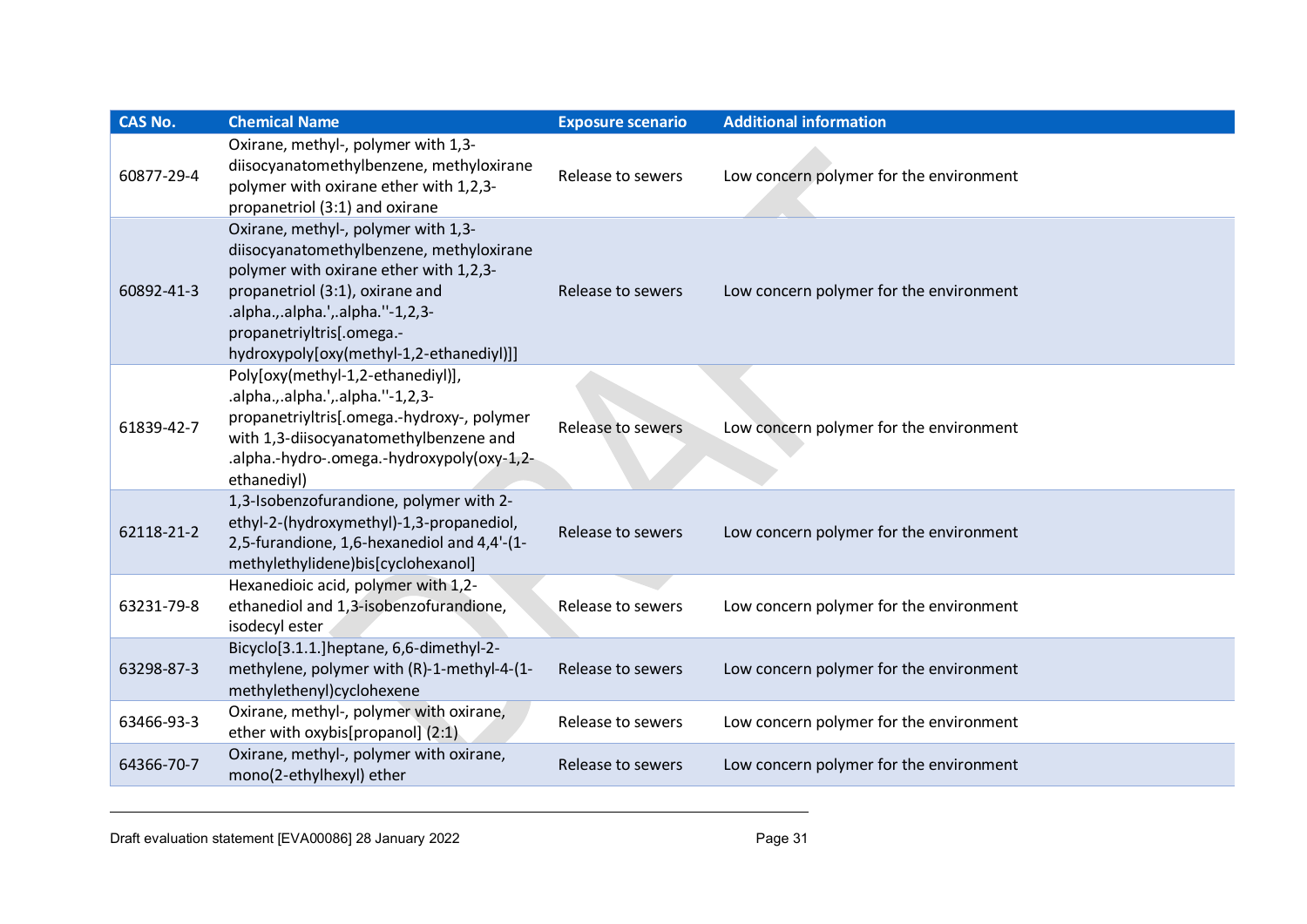| <b>CAS No.</b> | <b>Chemical Name</b>                                                                                                                                                                                                                                                                                 | <b>Exposure scenario</b> | <b>Additional information</b>           |
|----------------|------------------------------------------------------------------------------------------------------------------------------------------------------------------------------------------------------------------------------------------------------------------------------------------------------|--------------------------|-----------------------------------------|
| 64798-66-9     | Oxirane, methyl-, polymer with oxirane,<br>ether with 2-ethyl-2-(hydroxymethyl)-1,3-<br>propanediol (3:1), polymer with 1,3-<br>diisocyanatomethylbenzene and<br>.alpha.,.alpha.',.alpha.''-1,2,3-<br>propanetriyltris[.omega.-<br>hydroxypoly[oxy(methyl-1,2-ethanediyl)]]                          | Release to sewers        | Low concern polymer for the environment |
| 65308-91-0     | Oxirane, methyl-, polymer with oxirane,<br>ether with 1,2-propanediol (2:1), polymer<br>with 1,3-diisocyanatomethylbenzene                                                                                                                                                                           | Release to sewers        | Low concern polymer for the environment |
| 65395-10-0     | 1,2-Propanediol, polymer with<br>methyloxirane and oxirane                                                                                                                                                                                                                                           | Release to sewers        | Low concern polymer for the environment |
| 65637-64-1     | Isocyanic acid, polymethylenepolyphenylene<br>ester, polymer with 1,3-<br>diisocyanatomethylbenzene, methyloxirane<br>polymer with oxirane ether with 1,2,3-<br>propanetriol (3:1) and<br>.alpha.,.alpha.',.alpha.''-1,2,3-<br>propanetriyltris[.omega.-<br>hydroxypoly[oxy(methyl-1,2-ethanediyl)]] | Release to sewers        | Low concern polymer for the environment |
| 65916-86-1     | Hexanedioic acid, polymer with 1,4-<br>butanediol, 1,2-ethanediol and 1,1'-<br>methylenebis[isocyanatobenzene]                                                                                                                                                                                       | Release to sewers        | Low concern polymer for the environment |
| 66101-60-8     | Poly[oxy(methyl-1,2-ethanediyl)], .alpha.-<br>hydro-.omega.-hydroxy-, polymer with 1,1'-<br>methylenebis[4-isocyanatocyclohexane] and<br>.alpha.,.alpha.',.alpha."-1,2,3-<br>propanetriyltris[.omega.-<br>hydroxypoly[oxy(methyl-1,2-ethanediyl)]]                                                   | Release to sewers        | Low concern polymer for the environment |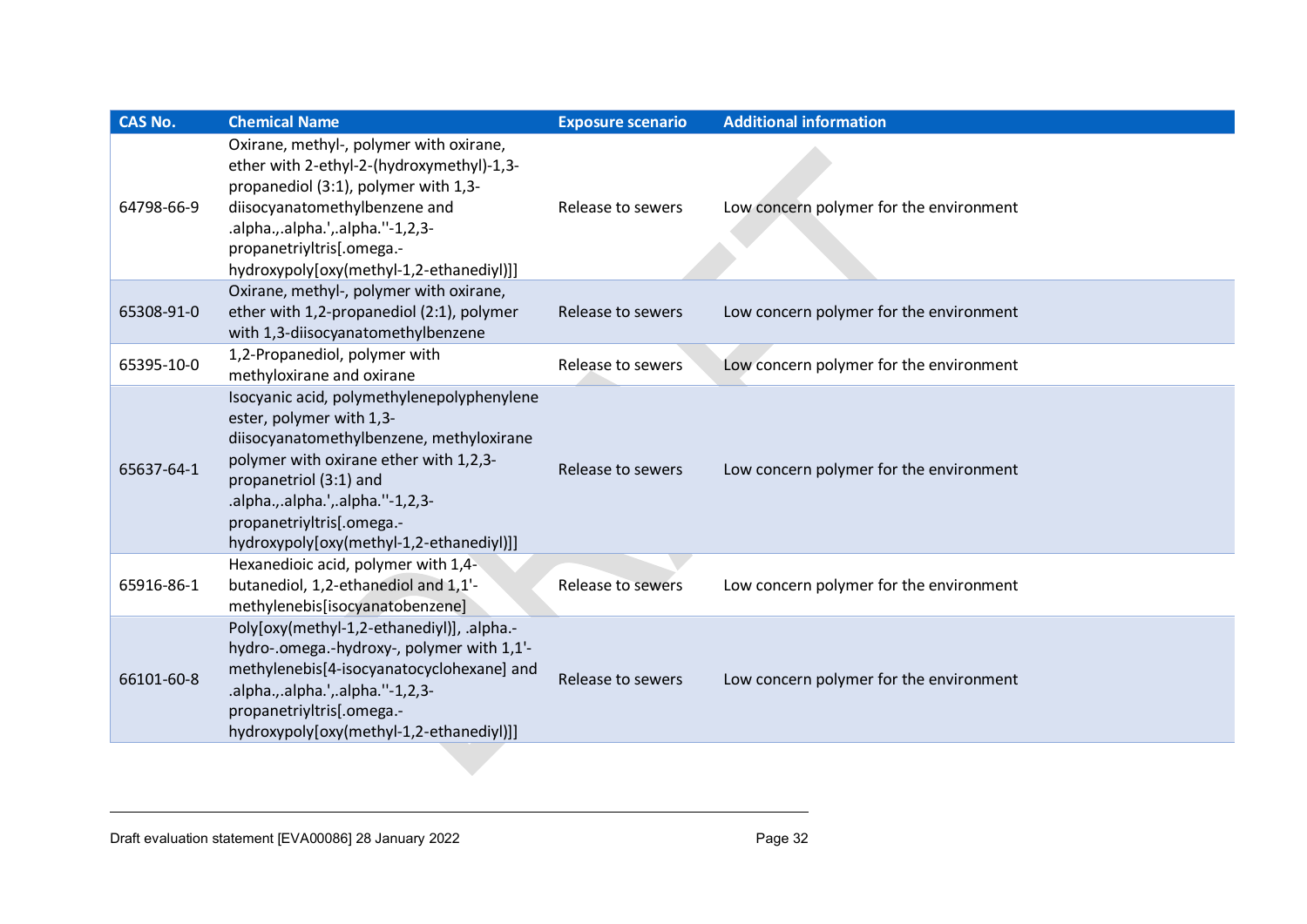| <b>CAS No.</b> | <b>Chemical Name</b>                                                                                                                                                           | <b>Exposure scenario</b> | <b>Additional information</b>           |
|----------------|--------------------------------------------------------------------------------------------------------------------------------------------------------------------------------|--------------------------|-----------------------------------------|
| 66167-20-2     | Hexanedioic acid, polymer with 1,3-<br>diisocyanatomethylbenzene, 3-hydroxy-2-<br>(hydroxymethyl)-2-methylpropanoic acid<br>and 4,4'-(1-<br>methylethylidene)bis[cyclohexanol] | Release to sewers        | Low concern polymer for the environment |
| 67167-17-3     | Oxirane, methyl-, polymer with oxirane, di-9-<br>octadecenoate,(Z,Z)-                                                                                                          | Release to sewers        | Low concern polymer for the environment |
| 67700-43-0     | Castor oil, polymer with TDI                                                                                                                                                   | Release to sewers        | Low concern polymer for the environment |
| 67989-07-5     | 1,3-Isobenzofurandione, polymer with 2,5-<br>furandione and 1,2-propanediol, benzoate                                                                                          | Release to sewers        | Low concern polymer for the environment |
| 67989-16-6     | Oxirane, methyl-, polymer with oxirane,<br>ether with 2,2'-oxybis[ethanol] (2:1), butyl<br>ether                                                                               | Release to sewers        | Low concern polymer for the environment |
| 68002-45-9     | Hexanedioic acid, polymer with 2,5-<br>furandione, 2-(hydroxymethyl)-2-methyl-1,3-<br>propanediol and 1,3-isobenzofurandione, 4-<br>(1,1-dimethylethyl)benzoate                | Release to sewers        | Low concern polymer for the environment |
| 68002-52-8     | 1,3-Benzenedicarboxylic acid, polymer with<br>2-ethyl-2-(hydroxymethyl)-1,3-propanediol<br>and hexanedioic acid, 4-(1,1-<br>dimethylethyl)benzoate                             | Release to sewers        | Low concern polymer for the environment |
| 68036-92-0     | Oxirane, methyl-, polymer with oxirane,<br>ether with 1,2,3-propanetriol (3:1), ether<br>with (chloromethyl) oxirane polymer with<br>4,4'-(1-methylethylidene)bis[phenol]      | Release to sewers        | Low concern polymer for the environment |
| 68037-01-4     | 1-Decene, homopolymer, hydrogenated                                                                                                                                            | Release to sewers        | Low concern polymer for the environment |
| 68038-02-8     | Castor oil, dehydrated, polymerized                                                                                                                                            | Release to sewers        | Low concern polymer for the environment |
|                |                                                                                                                                                                                |                          |                                         |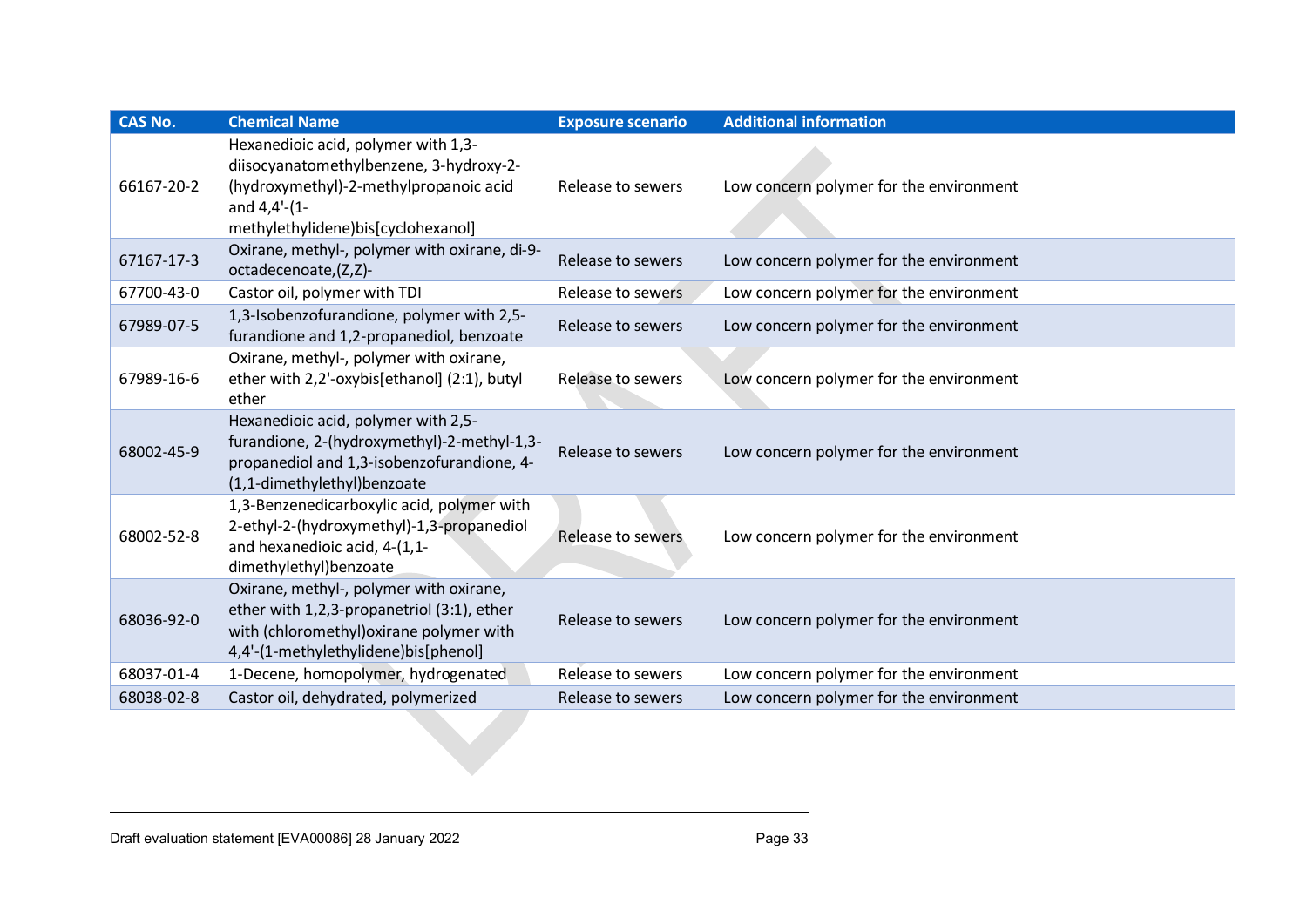| <b>CAS No.</b> | <b>Chemical Name</b>                                                                                                                                                                                                                                                                                   | <b>Exposure scenario</b> | <b>Additional information</b>           |
|----------------|--------------------------------------------------------------------------------------------------------------------------------------------------------------------------------------------------------------------------------------------------------------------------------------------------------|--------------------------|-----------------------------------------|
| 68132-85-4     | Poly[oxy(methyl-1,2-ethanediyl)],<br>alpha, alpha', alpha''-1, 2, 3-<br>propanetriyltris[omega-hydroxy-, polymer<br>with 1,1'-methylenebis[4-<br>isocyanatocyclohexane]                                                                                                                                | Release to sewers        | Low concern polymer for the environment |
| 68133-49-3     | Oxirane, methyl-, polymer with oxirane,<br>ether with 2-ethyl-2-(hydroxymethyl)-1,3-<br>propanediol (3:1), polymer with 1,1'-<br>methylenebis[4-isocyanatobenzene]                                                                                                                                     | Release to sewers        | Low concern polymer for the environment |
| 68240-09-5     | Bicyclo[3.1.1]hept-2-ene, 2,6,6-trimethyl-,<br>polymer with 6,6-dimethyl-2-<br>methylenebicyclo[3.1.1]heptane, 3-<br>methylene-6-(1-methylethyl)cyclohexene<br>and 1-methyl-4-(1-<br>methylethenyl)cyclohexene                                                                                         | Release to sewers        | Low concern polymer for the environment |
| 68334-24-7     | Linseed oil, polymer with pentaerythritol,<br>phthalic anhydride, rosin, soybean oil and<br>tall oil                                                                                                                                                                                                   | Release to sewers        | Low concern polymer for the environment |
| 68413-02-5     | Castor oil, polymer with TDI and<br>trimethylolpropane                                                                                                                                                                                                                                                 | <b>Release to sewers</b> | Low concern polymer for the environment |
| 68441-87-2     | 2,5-Furandione, polymer with<br>ethenylbenzene, isooctyl ester                                                                                                                                                                                                                                         | Release to sewers        | Low concern polymer for the environment |
| 68444-38-2     | Poly[oxy(methyl-1,2-ethanediyl)], .alpha.-<br>hydro-.omega.-hydroxy-, polymer with 1,3-<br>diisocyanato-2-methylbenzene, 2,4-<br>diisocyanato-1-methylbenzene and .alpha.-<br>hydro-.omega.-hydroxypoly[oxy(methyl-1,2-<br>ethanediyl)] ether with 2-ethyl-2-<br>(hydroxymethyl)-1,3-propanediol (3:1) | Release to sewers        | Low concern polymer for the environment |
| 68475-63-8     | Alkenes, C>10 .alpha.-, polymers with maleic<br>anhydride, C22-30-alkyl esters                                                                                                                                                                                                                         | Release to sewers        | Low concern polymer for the environment |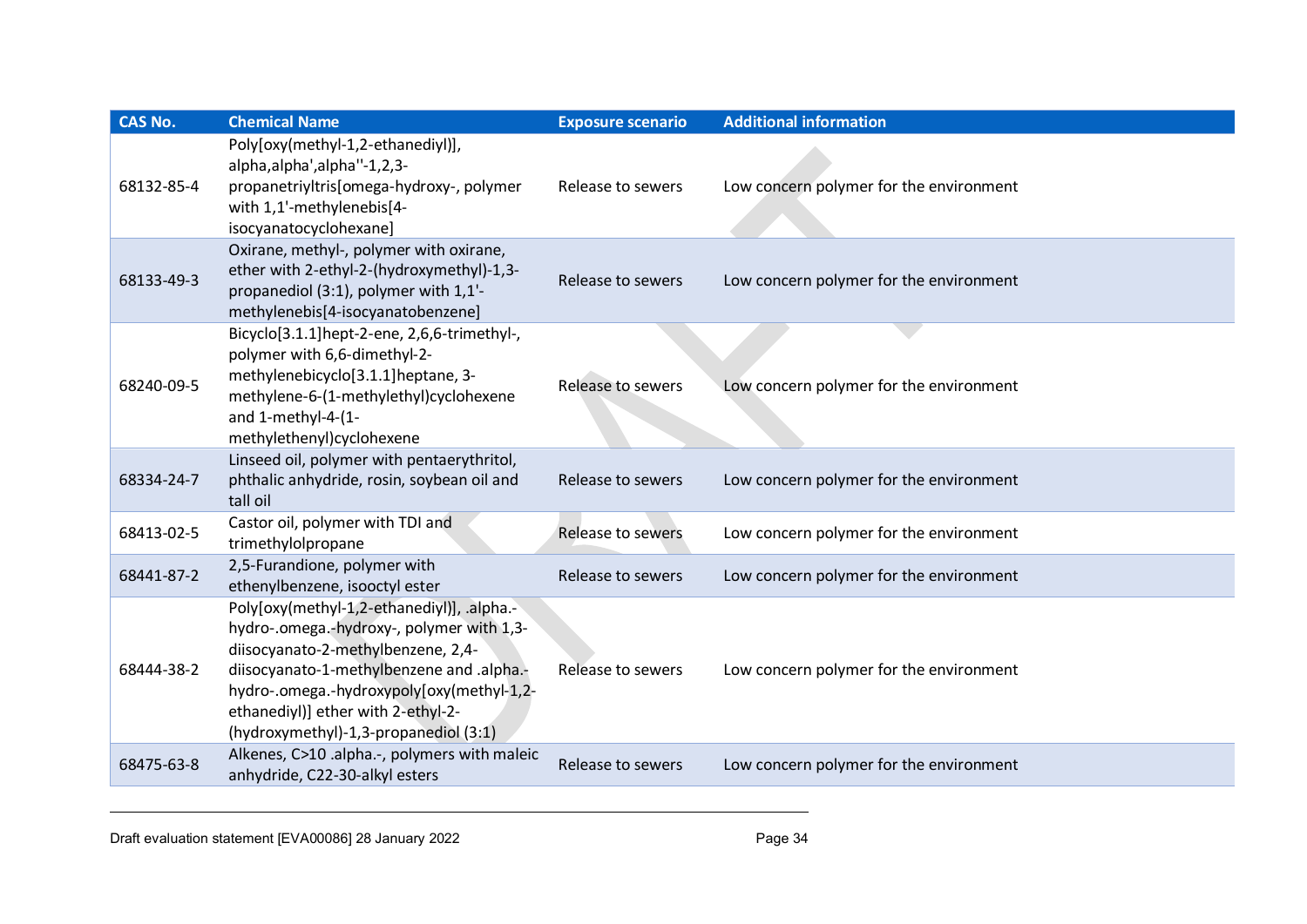| <b>CAS No.</b> | <b>Chemical Name</b>                                                                                                                                                                                             | <b>Exposure scenario</b> | <b>Additional information</b>           |
|----------------|------------------------------------------------------------------------------------------------------------------------------------------------------------------------------------------------------------------|--------------------------|-----------------------------------------|
| 68479-75-4     | Poly[oxy(methyl-1,2-ethanediyl)],<br>.alpha.,.alpha.',.alpha.''-1,2,3-<br>propanetriyltris[.omega.-hydroxy-, polymer<br>with 1,3-diisocyanato-2-methylbenzene and<br>2,4-diisocyanato-1-methylbenzene            | Release to sewers        | Low concern polymer for the environment |
| 68511-22-8     | Oxirane, methyl-, polymer with oxirane,<br>bis(phenylmethyl) ether                                                                                                                                               | Release to sewers        | Low concern polymer for the environment |
| 68513-45-1     | Fatty acids, tall-oil, polymers with glycerol,<br>phthalic anhydride, soybean oil and tall-oil<br>rosin                                                                                                          | Release to sewers        | Low concern polymer for the environment |
| 68527-08-2     | Alkenes, C>10 .alpha.-, polymerized                                                                                                                                                                              | Release to sewers        | Low concern polymer for the environment |
| 68583-84-6     | Hexanedioic acid, polymer with 1,3-<br>butanediol, mixed esters with lauric acid,<br>myristic acid, palmitic acid and stearic acid                                                                               | Release to sewers        | Low concern polymer for the environment |
| 68583-85-7     | Hexanedioic acid, polymer with 1,3-<br>butanediol, mixed esters with myristic acid<br>and palmitic acid                                                                                                          | Release to sewers        | Low concern polymer for the environment |
| 68586-05-0     | 2-Oxepanone, polymer with .alpha.-hydro-<br>.omega.-hydroxypoly[oxy(methyl-1,2-<br>ethanediyl)] ether with 2-ethyl-2-<br>(hydroxymethyl)-1,3-propanediol (3:1) and<br>1,1'-methylenebis[4-isocyanatocyclohexane] | Release to sewers        | Low concern polymer for the environment |
| 68604-15-9     | Castor oil, polymer with glycerol, phthalic<br>anhydride and rosin                                                                                                                                               | Release to sewers        | Low concern polymer for the environment |
| 68604-16-0     | Castor oil, polymer with maleic anhydride<br>and pine oil                                                                                                                                                        | Release to sewers        | Low concern polymer for the environment |
| 68604-30-8     | Dodecanoic acid, ethenyl ester, branched,<br>polymers with vinyl acetate                                                                                                                                         | Release to sewers        | Low concern polymer for the environment |
| 68784-89-4     | 2-Butenedioic acid, (E)-, polymer with 1,3-<br>isobenzofurandione and<br>tricyclodecanedimethanol                                                                                                                | Release to sewers        | Low concern polymer for the environment |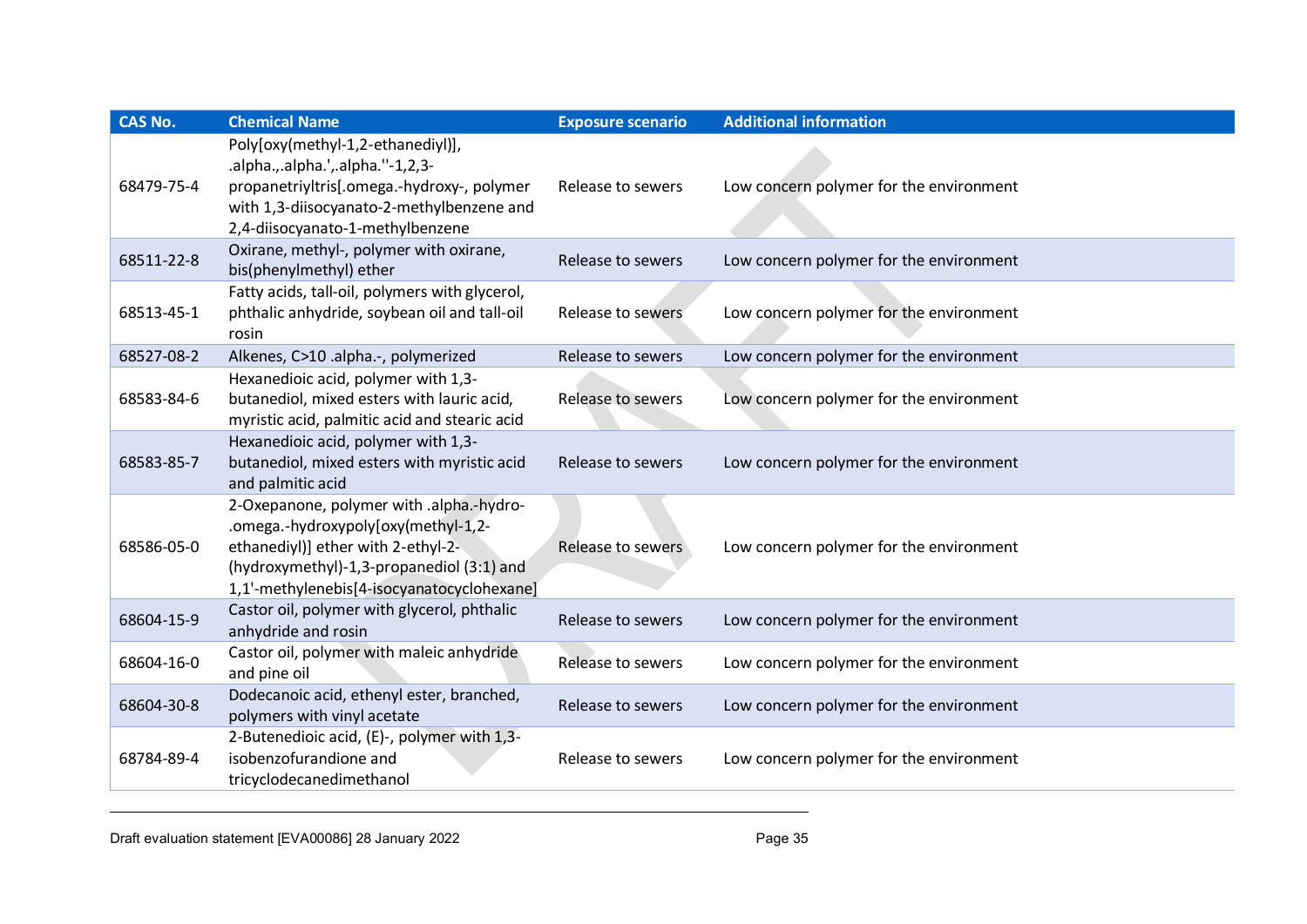| <b>CAS No.</b> | <b>Chemical Name</b>                                                                                                                                        | <b>Exposure scenario</b> | <b>Additional information</b>           |
|----------------|-------------------------------------------------------------------------------------------------------------------------------------------------------------|--------------------------|-----------------------------------------|
| 68833-79-4     | Oxirane, methyl-, polymer with oxirane,<br>ether with 2-ethyl-2-(hydroxymethyl)-1,3-<br>propanediol (3:1), polymer with 1,3-<br>diisocyanatomethylbenzene   | Release to sewers        | Low concern polymer for the environment |
| 68890-81-3     | 2,5-Furandione, polymer with<br>ethenylbenzene, propyl ester                                                                                                | Release to sewers        | Low concern polymer for the environment |
| 68890-84-6     | 2,5-Furandione, polymer with<br>ethenylbenzene, 2-butoxyethyl ester                                                                                         | Release to sewers        | Low concern polymer for the environment |
| 68908-74-7     | Hexanedioic acid, polymer with 1,2-<br>ethanediol and 1,3-isobenzofurandione,<br>isodecyl isooctyl ester                                                    | Release to sewers        | Low concern polymer for the environment |
| 68910-21-4     | 2,5-Furandione, polymer with<br>ethenylbenzene, C12-28 alkyl esters                                                                                         | Release to sewers        | Low concern polymer for the environment |
| 68929-19-1     | 2-Propenoic acid, butyl ester, polymer with<br>ethyl 2-propenoate, N-(hydroxymethyl)-2-<br>propenamide, oxiranylmethyl 2-propenoate<br>and 2-propenenitrile | Release to sewers        | Low concern polymer for the environment |
| 69089-45-8     | 2-Oxepanone, polymer with 2,2-dimethyl-<br>1,3-propanediol                                                                                                  | Release to sewers        | Low concern polymer for the environment |
| 69278-63-3     | Alkenes, C20-24 alpha-, polymers with<br>maleic anhydride, C20-28-alkyl esters                                                                              | Release to sewers        | Low concern polymer for the environment |
| 70644-56-3     | Isocyanic acid, polymethylenepolyphenylene<br>ester, polymer with .alpha.-methyl-.omega.-<br>hydroxypoly(oxy-1,2-ethanediyl)                                | Release to sewers        | Low concern polymer for the environment |
| 70879-68-4     | Alkenes, C4-5, polymers with<br>dicyclopentadiene, indene, methylstyrene,<br>propene and vinyltoluene                                                       | Release to sewers        | Low concern polymer for the environment |
| 71011-17-1     | Castor oil, polymer with dipropylene glycol,<br>glycerol, maleic anhydride and phthalic<br>anhydride                                                        | Release to sewers        | Low concern polymer for the environment |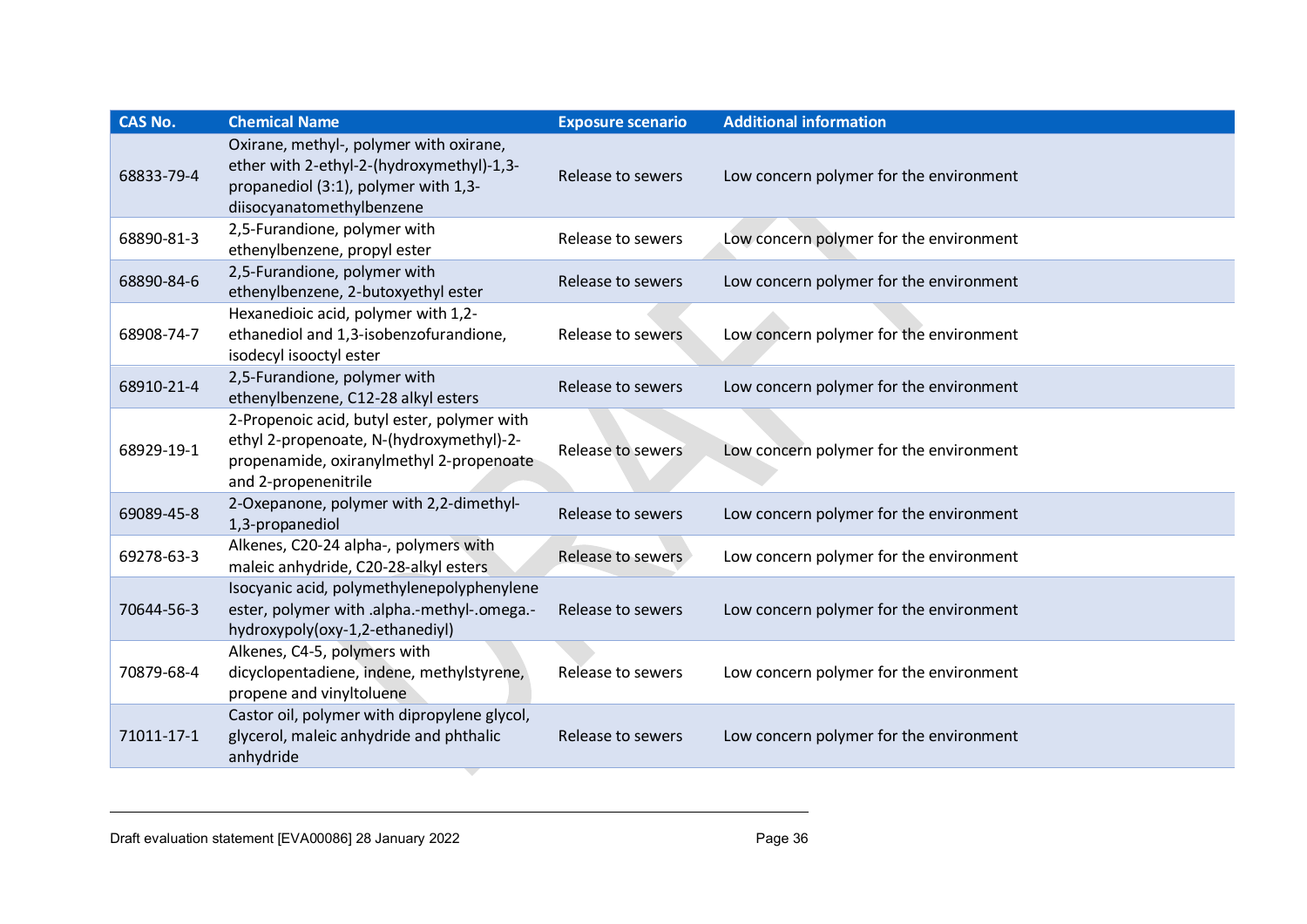| <b>CAS No.</b> | <b>Chemical Name</b>                                                                                                                                                                      | <b>Exposure scenario</b> | <b>Additional information</b>           |
|----------------|-------------------------------------------------------------------------------------------------------------------------------------------------------------------------------------------|--------------------------|-----------------------------------------|
| 71343-01-6     | Oxirane, methyl-, polymer with oxirane,<br>ether with 1,2,3-propanetriol (3:1), reaction<br>products with TDI                                                                             | Release to sewers        | Low concern polymer for the environment |
| 71394-31-5     | 1,3-Benzenedicarboxylic acid, polymer with<br>hexanedioic acid, hexanediol, 3-hydroxy-2-<br>(hydroxymethyl)-2-methylpropanoic acid<br>and $1,1'$ -<br>methylenebis[isocyanatocyclohexane] | Release to sewers        | Low concern polymer for the environment |
| 72088-97-2     | 1,2-Propanediol, polymer with 1-isocyanato-<br>2-[(4-isocyanatophenyl)methyl]benzene,<br>1,1'-methylenebis[4-isocyanatobenzene],<br>methyloxirane and oxirane                             | Release to sewers        | Low concern polymer for the environment |
| 72968-15-1     | 1,3-Isobenzofurandione, polymer with 2,2'-<br>[1,2-ethanediylbis(oxy)]bis[ethanol], 3,5,5-<br>trimethylhexyl ester                                                                        | Release to sewers        | Low concern polymer for the environment |
| 73138-71-3     | Oils, fish, hydrogenated, glycerol polymer<br>ester                                                                                                                                       | Release to sewers        | Low concern polymer for the environment |
| 75880-28-3     | Propanol, [(1-methyl-1,2-<br>ethanediyl)bis(oxy)]bis-, polymer with 1-<br>isocyanato-2-[(4-<br>isocyanatophenyl)methyl]benzene and 1,1'-<br>methylenebis[4-isocyanatobenzene]             | Release to sewers        | Low concern polymer for the environment |
| 76846-00-9     | Oxirane, tetradecyl-, polymer with oxirane                                                                                                                                                | Release to sewers        | Low concern polymer for the environment |
| 77107-23-4     | Hexanedioic acid, polymer with 1,2-<br>ethanediol, 2-ethyl-2-(hydroxymethyl)-1,3-<br>propanediol and 1,3-isobenzofurandione, 2-<br>propenoate                                             | Release to sewers        | Low concern polymer for the environment |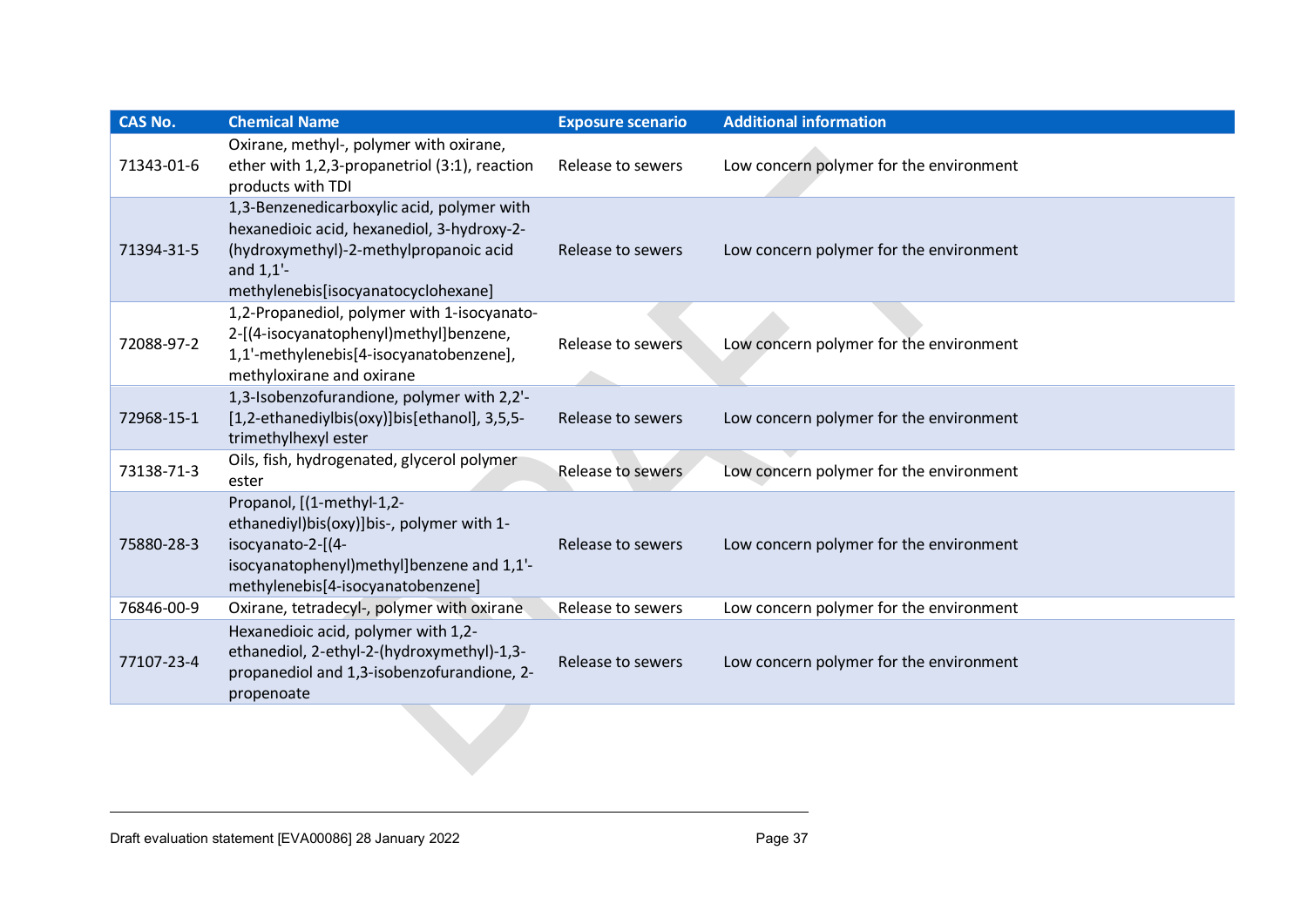| <b>CAS No.</b> | <b>Chemical Name</b>                                                                                                                                                                                                                                                                     | <b>Exposure scenario</b> | <b>Additional information</b>           |
|----------------|------------------------------------------------------------------------------------------------------------------------------------------------------------------------------------------------------------------------------------------------------------------------------------------|--------------------------|-----------------------------------------|
| 83215-41-2     | Oxirane, methyl-, polymer with oxirane,<br>ether with 2-ethyl-2-(hydroxymethyl)-1,3-<br>propanediol (3:1), polymer with 1,3-<br>diisocyanatomethylbenzene and<br>methyloxirane with oxirane ether with 1,2,3-<br>propanetriol (3:1)                                                      | Release to sewers        | Low concern polymer for the environment |
| 88992-81-8     | Bicyclo[3.1.1]heptane, 6,6-dimethyl-2-<br>methylene-, polymer with 1-methyl-4-(1-<br>methylethenyl)cyclohexene                                                                                                                                                                           | Release to sewers        | Low concern polymer for the environment |
| 89800-10-2     | 2-Oxepanone, homopolymer, ester with 2,2'-<br>[oxybis(methylene)]bis[2-(hydroxymethyl)-<br>1,3-propanediol], 2-propenoate                                                                                                                                                                | Release to sewers        | Low concern polymer for the environment |
| 9087-53-0      | Oxirane, methyl-, polymer with oxirane,<br>hexadecyl ether                                                                                                                                                                                                                               | Release to sewers        | Low concern polymer for the environment |
| 91825-26-2     | Furan, tetrahydro-, polymer with oxirane,<br>diacetate                                                                                                                                                                                                                                   | Release to sewers        | Low concern polymer for the environment |
| 92488-38-5     | Hexanedioic acid, polymer with butanedioic<br>acid, 1,2-ethanediol, 1,1'-methylenebis[4-<br>isocyanatobenzene), 2,2'-oxybis[ethanol]<br>and pentanedioic acid                                                                                                                            | Release to sewers        | Low concern polymer for the environment |
| 94857-19-9     | 1,3-Propanediol, 2-ethyl-2-(hydroxymethyl)-,<br>polymer with 1,3-bis(1-isocyanato-1-<br>methylethyl)benzene                                                                                                                                                                              | <b>Release to sewers</b> | Low concern polymer for the environment |
| 95910-39-7     | 1,4-Benzenedicarboxylic acid, dimethyl<br>ester, polymer with 1,4-butanediol and<br>.alpha.-[2-(5-carboxy-1,3-dihydro-1,3-dioxo-<br>2H-isoindol-2-yl)methylethyl]-.omega.-[2-(5-<br>carboxy-1,3-dihydro-1,3-dioxo-2H-isoindol-<br>2-yl)methylethoxy]poly[oxy(methyl-1,2-<br>ethanediyl)] | Release to sewers        | Low concern polymer for the environment |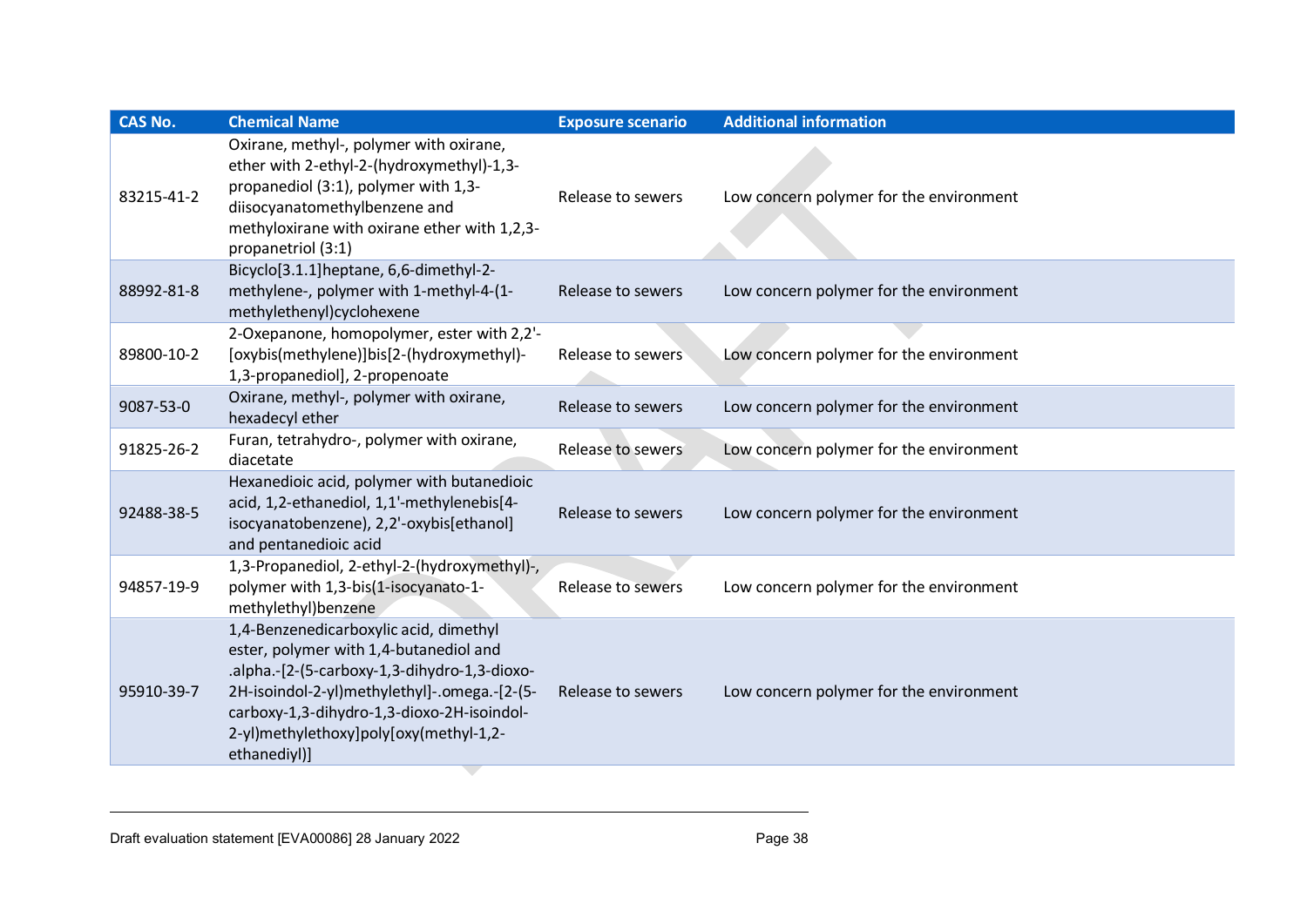| <b>CAS No.</b> | <b>Chemical Name</b>                                                                                                                                                                           | <b>Exposure scenario</b> | <b>Additional information</b>           |
|----------------|------------------------------------------------------------------------------------------------------------------------------------------------------------------------------------------------|--------------------------|-----------------------------------------|
| 96161-71-6     | Oxirane, methyl-, polymer with 5-<br>isocyanato-1-(isocyanatomethyl)-1,3,3-<br>trimethylcyclohexane, methyloxirane<br>polymer with oxirane ether with 1,2,3-<br>propanetriol (3:1) and oxirane | Release to sewers        | Low concern polymer for the environment |
| 96915-49-0     | 2-Oxepanone, homopolymer, ester with 3-<br>hydroxy-2,2-dimethylpropyl 3-hydroxy-2,2-<br>dimethylpropanoate (2:1), di-2-propenoate                                                              | Release to sewers        | Low concern polymer for the environment |
| 96915-50-3     | 2-Oxepanone, homopolymer, (tetrahydro-2-<br>furanyl)methyl ester, 2-propenoate                                                                                                                 | Release to sewers        | Low concern polymer for the environment |
| 97635-65-9     | Oxirane, methyl-, polymer with oxirane,<br>ether with 1,4-cyclohexanedimethanol (2:1)                                                                                                          | Release to sewers        | Low concern polymer for the environment |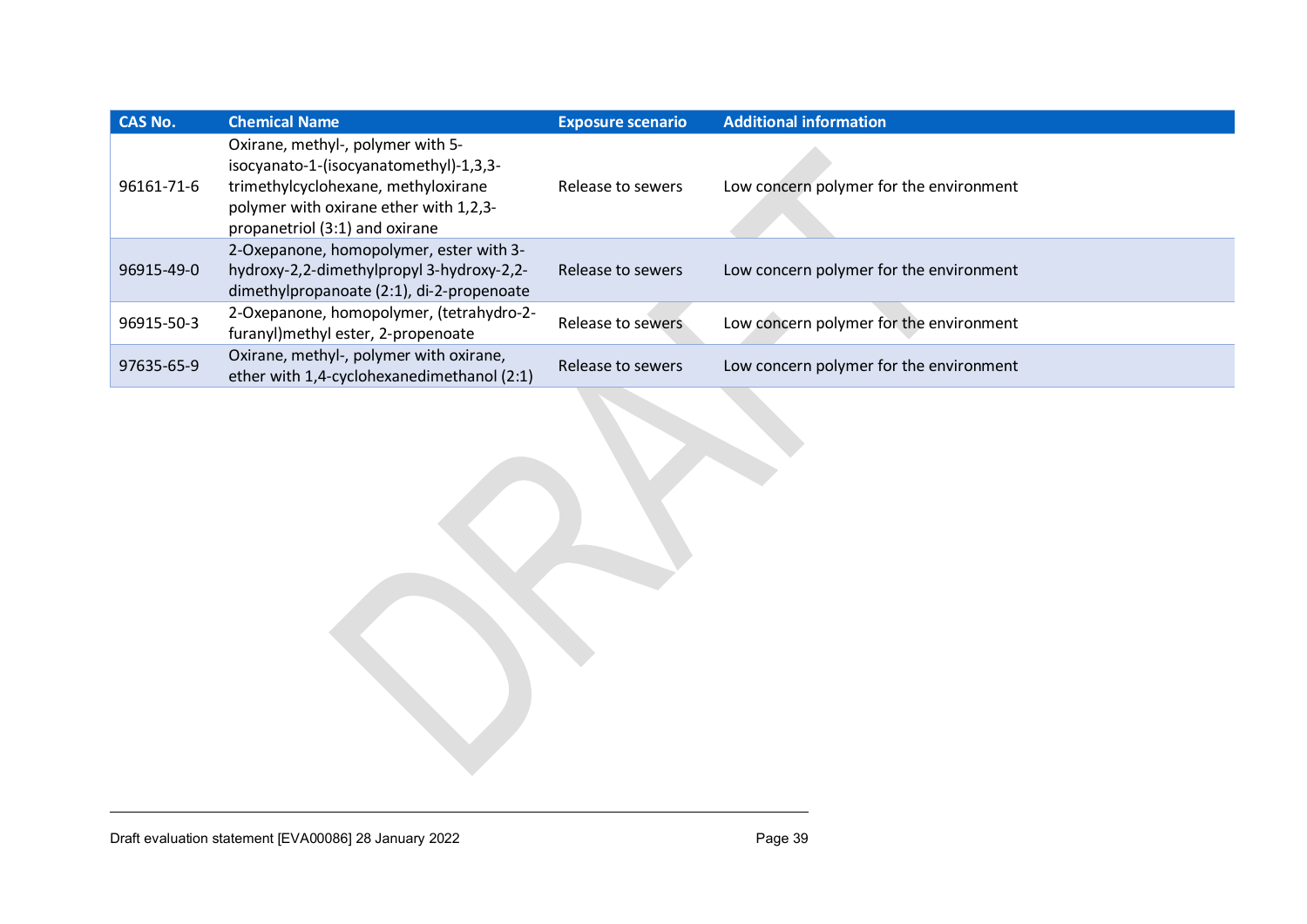#### <span id="page-39-0"></span>**References**

AICIS (Australian Industrial Chemicals Introduction Scheme) (n.d.) *[The Australian Inventory](https://www.industrialchemicals.gov.au/search-inventory)  [of Industrial Chemicals](https://www.industrialchemicals.gov.au/search-inventory)*, AICIS website, accessed January 2022.